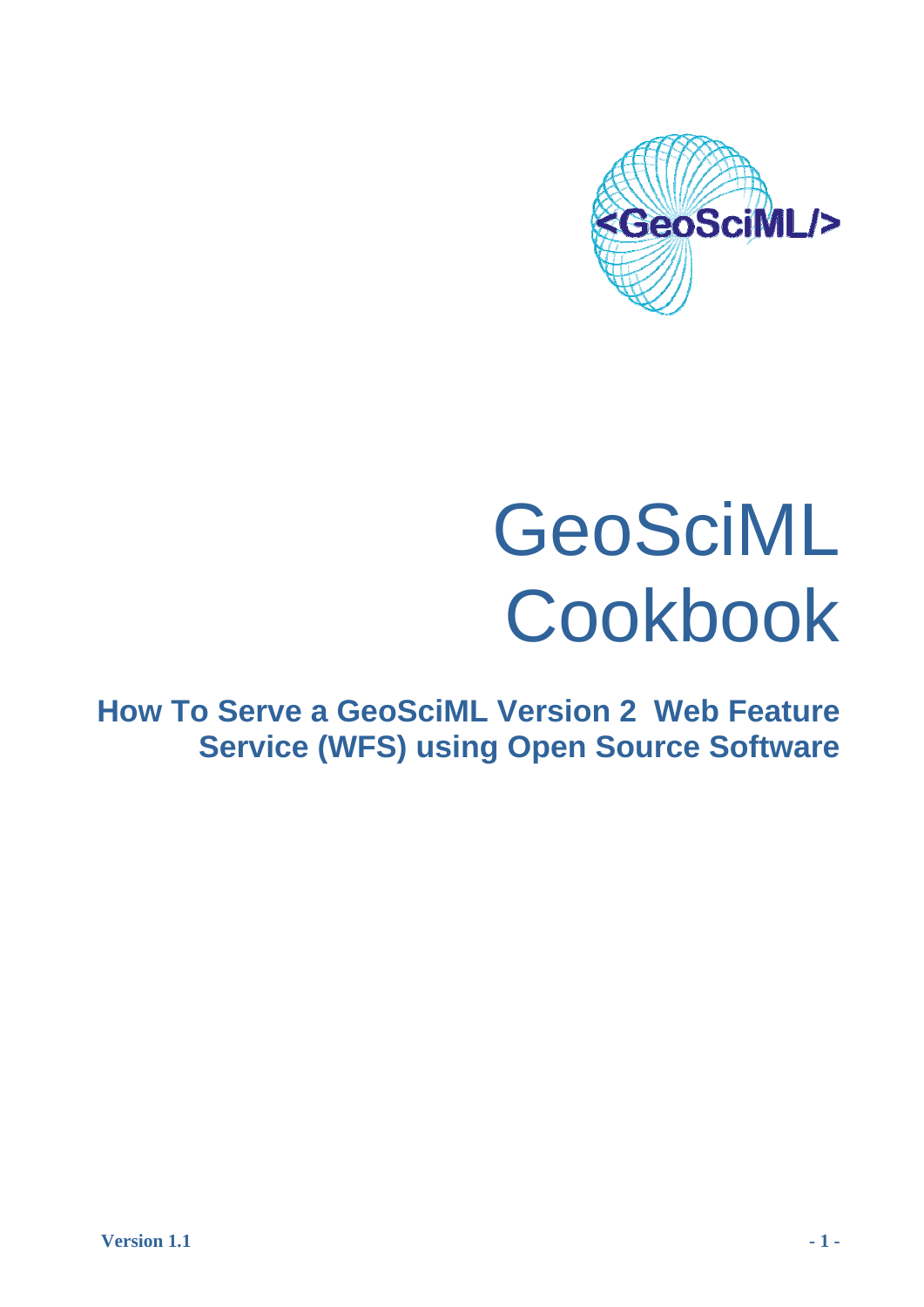

# **C [ontents](#page-2-0)**

| 1.1                                                                                        |
|--------------------------------------------------------------------------------------------|
| 1.2                                                                                        |
| ADDING A SIMPLE WFS SERVICE TO AN EXISTING ONEGEOLOGY LEVEL 1<br>$\mathbf{2}^{\mathsf{-}}$ |
|                                                                                            |
|                                                                                            |
|                                                                                            |
|                                                                                            |
|                                                                                            |
| SERVING MAPPED GEOLOGICAL UNITS AS MAPPED FEATURES IN A WFS<br>3                           |
| USING THE GIN MEDIATOR WITH DEEGREE WFS SOFTWARE - 19 -                                    |
| 3.1                                                                                        |
| 3.2                                                                                        |
| 3.3                                                                                        |
| 3.4                                                                                        |
| Using the GIN mediator to debug the intermediary (private) mapping - 30 -<br>3.5           |
| 3.6                                                                                        |
| 3.7                                                                                        |
| 3.8                                                                                        |
| 3.9                                                                                        |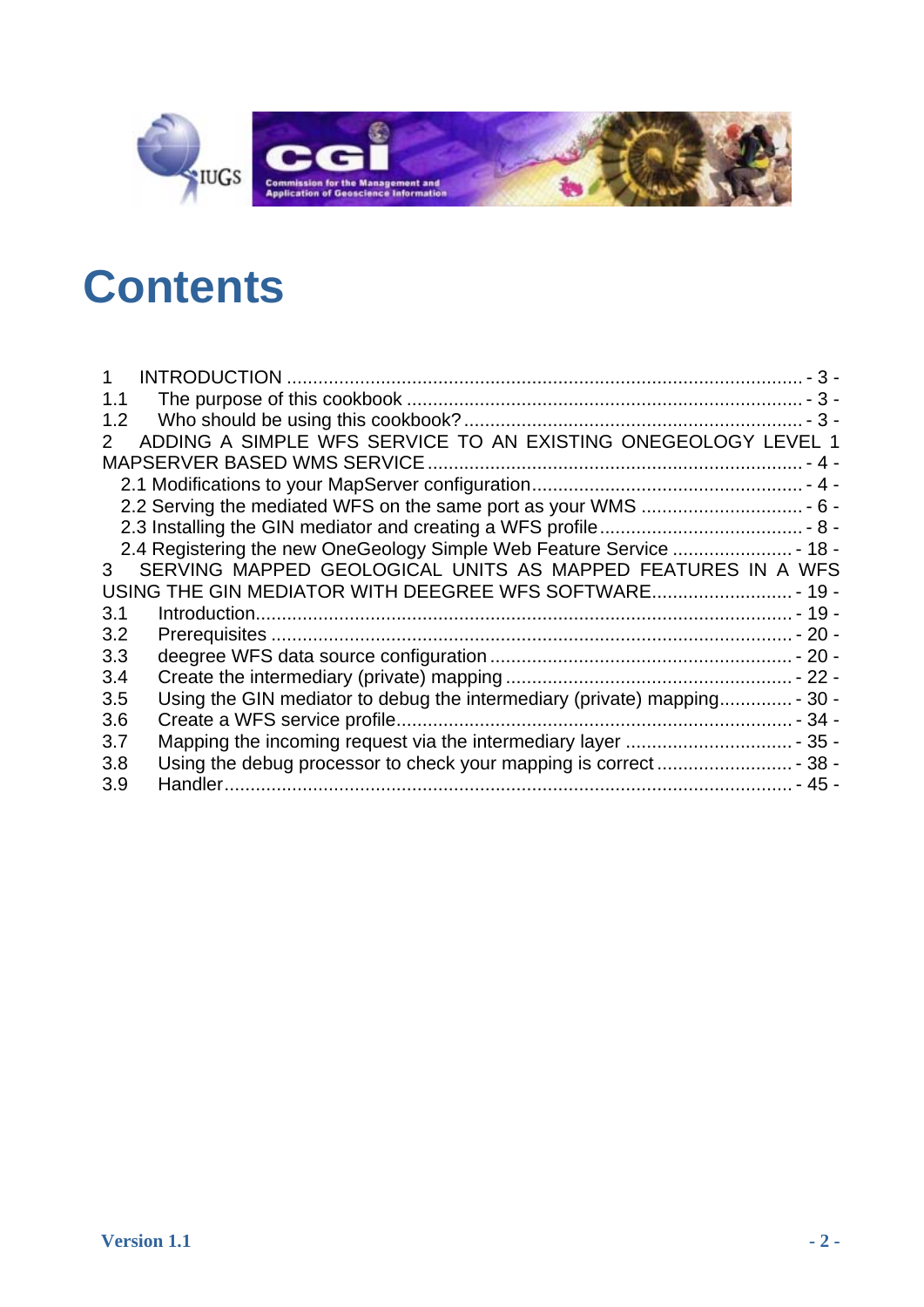# <span id="page-2-0"></span>**1 INTRODUCTION**

### **1.1 The purpose of this cookbook**

The GeoSciML V2 XML schema is a standards-based data format that provides a framework for application-neutral encoding of geoscience thematic data and related spatial data. At present the scope is delimited by the information generally shown on geological maps, along with boreholes and field observations.

This document is written to assist organisations wishing to make use of the GeoSciML data exchange standard by serving a Web Feature Service (WFS) to the WWW. This will include Level 2 participants in OneGeology who will be serving GeoSciML as a WFS.

This cookbook is based on experience gained using free and Open Source software to serve GeoSciML WFS' and includes links to a OneGeology zip file containing a template kit containing extra Open Source software Cocoon ([http://cocoon.apache.org/\)](http://cocoon.apache.org/) and the deegree (<http://www.deegree.org/>) WFS and the GIN [\(http://www.gw-info.net](http://gin-ries.nrcan-rncan.gc.ca/Home.aspx?c=2)) mediator required to implement the WFS' described in chapters 2 and 3 below. There are many other software options available to serve a GeoSciML WFS (each with different functional capabilities), some based on variants of what is decribed here such as an XSLT approach to using deegree, some based on alternative Open Source software like Geoserver (which will be documented here from approx. June 2009) and some based on commercial software such as Snowflake software's Go-Publisher, ESRI ArcIMS and ArcServer and finally some geological surveys have developed their own direct WFS interfaces to their backend ORACLE databases using programming languages like Java.

This cookbook will be continually improved and expanded as experience and time permits but its aim today is to help those interested in serving a GeoSciML WFS using Open Source software that has been trialled during the development of GeoSciML V2.

### **1.2 Who should be using this cookbook?**

This cookbook is highly technical and is targeted at those within geological surveys who are tasked with setting up web services from a web server, working closely with geoscience informatics experts who need to have read and understood the sister cookbook to this one first – the GeoSciML Cookbook 'How To Map Data to GeoSciML Version 2' (found at [http://www.geosciml.org/geosciml/2.0/cookbook/GeoSciML\\_Data\\_CookBook\\_V2.pdf](http://www.geosciml.org/geosciml/2.0/cookbook/GeoSciML_Data_CookBook_V2.pdf)). OneGeology participants who have used the OneGeology Cookbook 1 ('How To serve a OneGeology Level 1 Conformant WMS using MapServer', from <http://www.onegeology.org/misc/downloads.html>) based on a MapServer template kit supplied for it may want to take the simplest route to build the WFS on top of that already installed MapServer software, and they should then follow chapter 2 below and ignore chapter 3 for now. Those not involved with OneGeology or those who wish to install a WFS that may serve more than the very simple data generally available from a OneGeology WFS' should consider starting from scratch with the installation of Cocoon with deegree

opensource software detailed in Chapter 3 (Chapter 2 should not be followed but it may be useful to read it for extra background).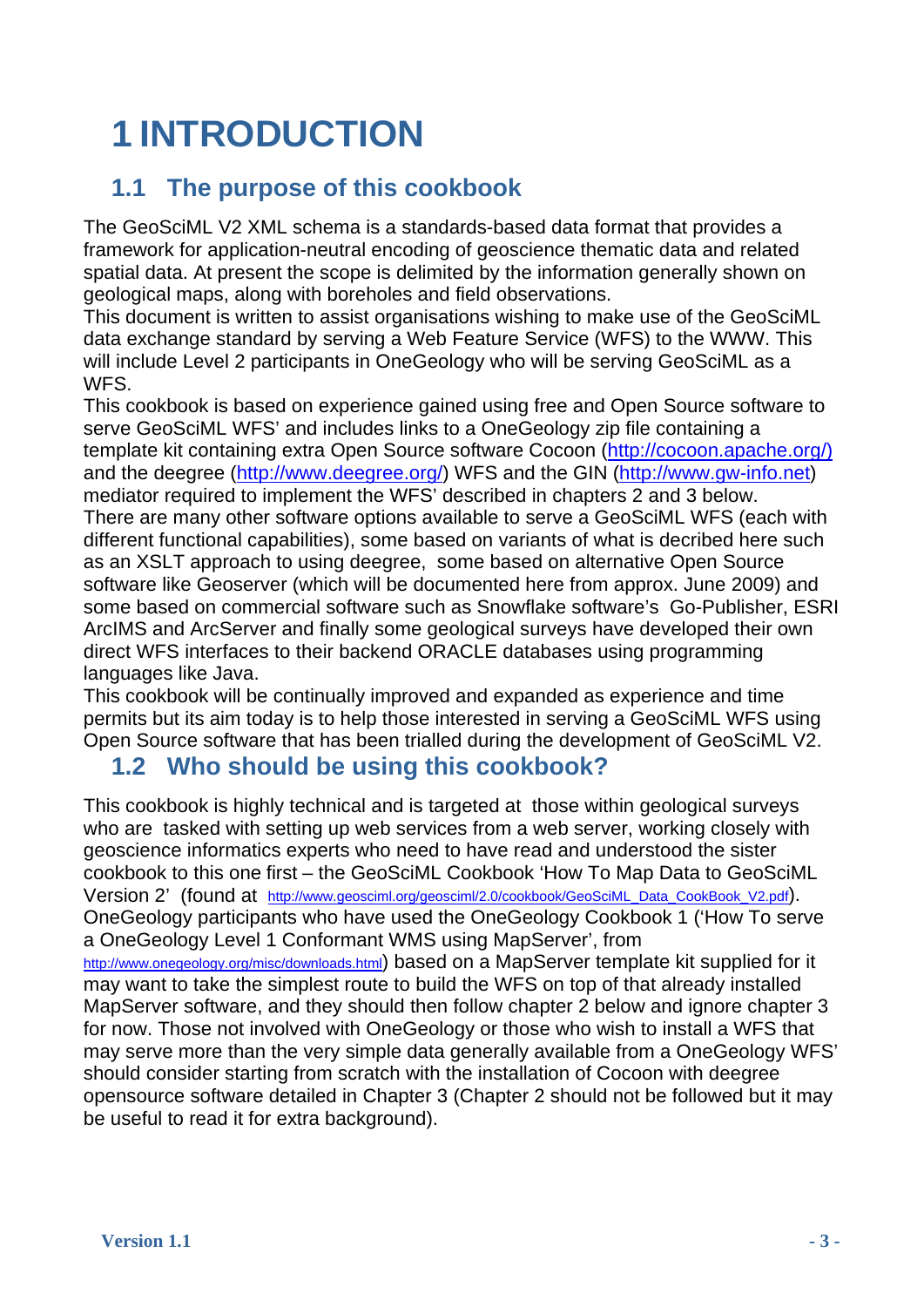## <span id="page-3-0"></span>**2 ADDING A SIMPLE WFS SERVICE TO AN EXISTING ONEGEOLOGY LEVEL 1 MAPSERVER BASED WMS SERVICE**

This chapter assumes that you have set up a OneGeology Level 1 conformant WMS using MapServer following the instructions in OneGeology Cookbook 1 ("How To serve a OneGeology Level 1 Conformant WMS using MapServer" from <http://www.onegeology.org/misc/downloads.html>) using a vector GIS shapefile, rather than image data source.

We will take advantage of the fact that setting up the WMS with MapServer also gives us a simple functional WFS at the same time. We will use some middleware developed by the [Geological Survey of Canada \(GSC\)](http://gsc.nrcan.gc.ca/index_e.php) called the [GIN](http://gin-ries.nrcan-rncan.gc.ca/Home.aspx?c=1) Mediator to transform this simple WFS into one serving true GeoSciML. The mediator is part of a research project and is still being further developed by GSC. Here we will only discuss delivering very simple data into minimally valid GeoSciML. GeoSciML Cookbook 'How To Map Data to GeoSciML Version 2' (found at

[http://www.geosciml.org/geosciml/2.0/cookbook/GeoSciML\\_Data\\_CookBook\\_V2.pdf](http://www.geosciml.org/geosciml/2.0/cookbook/GeoSciML_Data_CookBook_V2.pdf)) discusses in more detail how to map more complex data to more complex GeoSciML nonetheless it is a requisite that anyone intending to serve any form of GeoSciML V2 as a WFS needs to have read and understood that cookbook first before trying to serve any geological data in a GeoSciML conforming WFS..

We will assume you are able to install a Java Development Kit and the Tomcat servlet container on your server yourself.

Whilst it is possible to run the MapServer service using the Tomcat web service, this cookbook assumes an initial start point of the base install of the WMS described in the OneGeology WMS Cookbook 1 (i.e. running in the absence of Tomcat). You should therefore set up your Tomcat service to run on a different port to the standard web service (80), unless you are running another web server or service; the standard port for Tomcat (8080) will probably suffice.

We have tested the system with Sun JDK 1.5 in combination with Apache Tomcat 5.5, and with Sun JDK 1.6.0 in combination with Apache Tomcat 6.0, later versions and other servlet containers may also work.

### <span id="page-3-1"></span>**2.1 Modifications to your MapServer configuration**

You may need to make the following modifications to your existing MapServer Level 1 WMS service. Your underlying shapefiles will need a data field that is suitable to be used as the gml:id attribute of certain GeoSciML elements. The gml:id attribute is a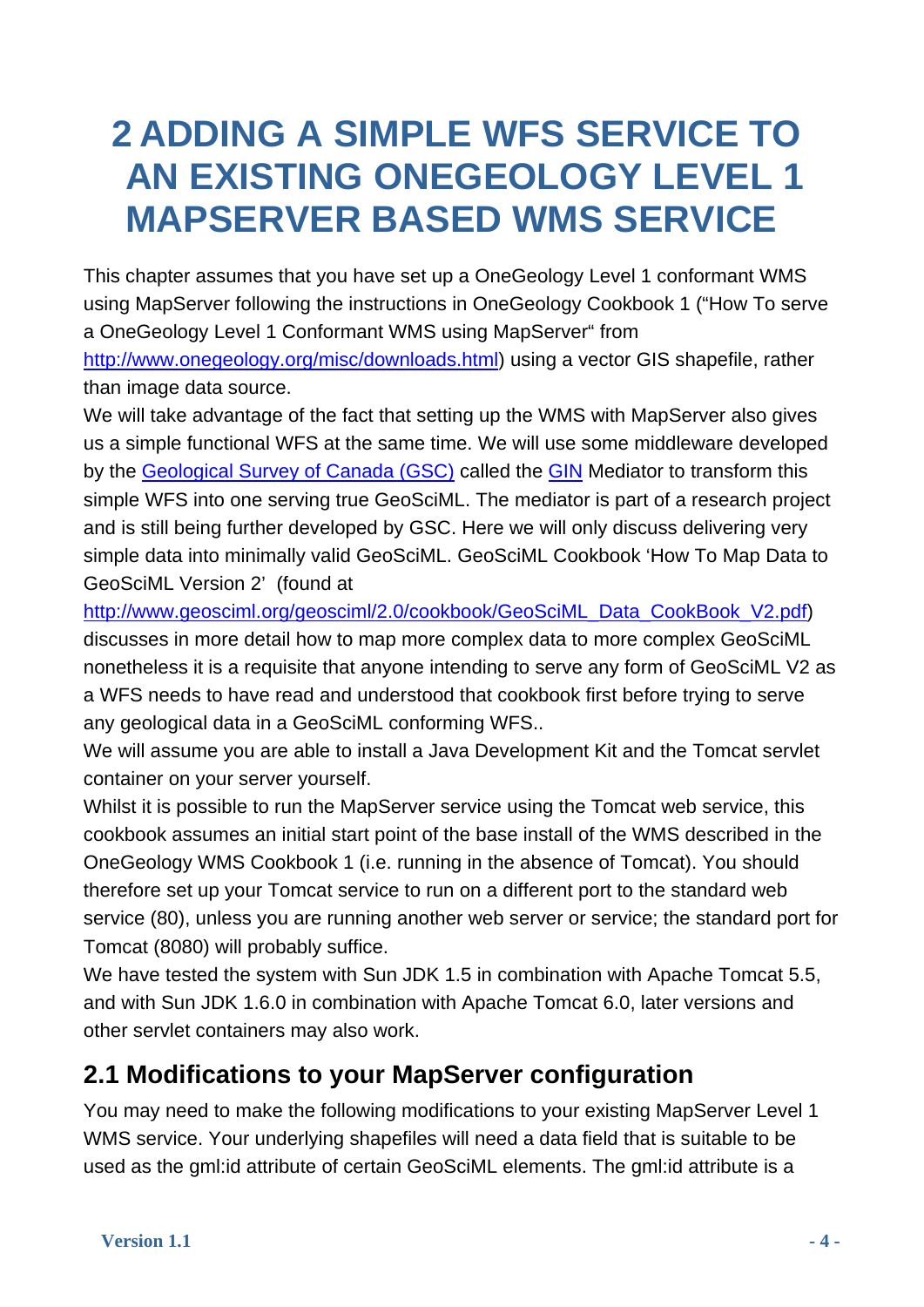unique identifier for any feature within your data, and is of type "ID"  $\sim$  a non casesensitive string beginning with a letter and followed by any combination of letters, numbers, periods, or hyphens. The "fid" field in the shapefile is therefore not suitable, but it can be used to generate one.

In the template example shapefiles we have added a field called "ID" (using ArcToolbox > Data Management Tools > Fields > Add Field) and then calculated our unique values (using ArcToolbox > Data Management Tools > Fields > Calculate Field), with the expression

"id." & [FID]

The MapServer map file that you created for the Level 1 WMS will need two kinds of modification. First, the WMS TITLE field needs changing to  $\cos$  TITLE, so that its value can be used by the WFS as well as the WMS. Secondly you will need to add a line to identify the gml: id field in the shapefile using  $GML$  FEATUREID, within each LAYER section such as:

GML\_FEATUREID "ID" # where ="ID"= is replaced by the name of the field described above which you wish to use for gml:id attributes

You can test that the MapServer WFS is working by using the following URL request templates:

### GML 2 (default)

```
http://[yourserver.org]/cgi-
bin/[your_map_service_name]/wms?service=WFS&version=1.0.0&request=GetCapabilitie&
```
### GML 3 (by specifying it using the outputformat parameter)

```
http://[yourserver.org]/cgi-
bin/[your_map_service_name]/wms?service=WFS&outputformat=GML3&version=1.0.0&reque
st=GetCapabilities&
```
### Example:

If you have the BGS Bedrock and Superficial Geology example service set up and were browsing from the server itself, the following URL would return a valid result.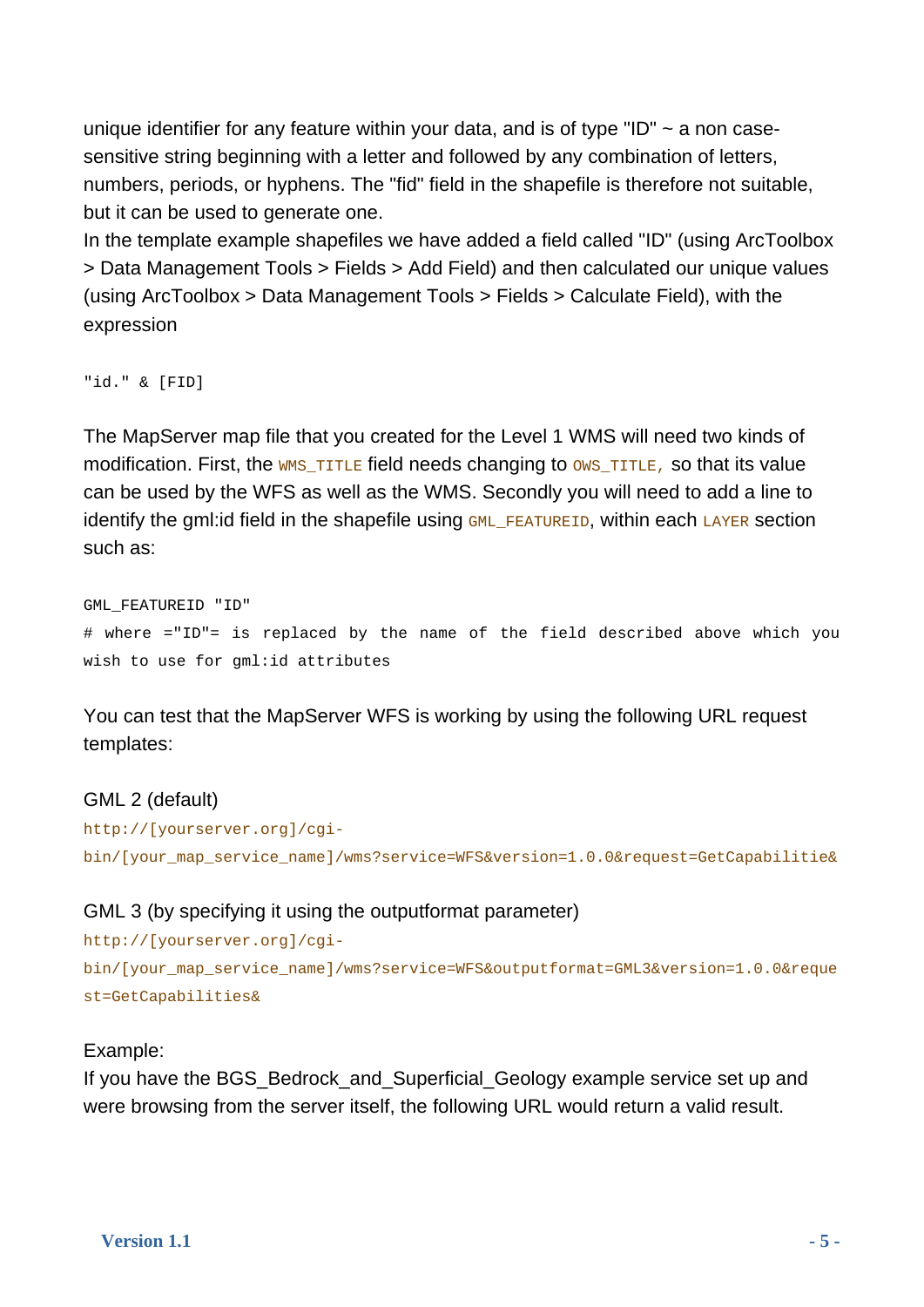[http://127.0.0.1/cgi-](http://127.0.0.1/cgi-bin/BGS_Bedrock_and_Superficial_Geology/wms?service=WFS&outputformat=GML3&version=1.0.0&request=GetCapabilities&)

[bin/BGS\\_Bedrock\\_and\\_Superficial\\_Geology/wms?service=WFS&outputformat=GML3&](http://127.0.0.1/cgi-bin/BGS_Bedrock_and_Superficial_Geology/wms?service=WFS&outputformat=GML3&version=1.0.0&request=GetCapabilities&) [version=1.0.0&request=GetCapabilities&](http://127.0.0.1/cgi-bin/BGS_Bedrock_and_Superficial_Geology/wms?service=WFS&outputformat=GML3&version=1.0.0&request=GetCapabilities&) 

Note these GetCapabilities requests (above) are only used to test that the MapServer WFS is working. We will use a different application (and therefore different URL) for our live WFS.

We are now going to set up the GIN mediator to sit between WFS clients and the above MapServer simple WFS to provide a new GeoSciML V2.0 compliant WFS that can be registered with the OneGeology portal.

### <span id="page-5-0"></span>**2.2 Serving the mediated WFS on the same port as your WMS**

In order to make OneGeology services as accessible as possible to people with possibly restrictive firewall policies (and also for aesthetic reasons) it is preferable to serve this from the standard web service (usually port 80). If you are already running your MapServer WMS through the Apache HTTP web server on the same machine you will not be able to make Tomcat run on port 80 as well. However, you can use the instructions below to configure Apache to proxy your Tomcat services so that you can make them available at a port 80 URL.

Edit the Apache HTTP server httpd.conf file (If your installation exactly follows that of Cookbook 1 this would be located at: c:\ms4w\Apache\conf\httpd.conf)

### **Change**

#LoadModule proxy\_module modules/mod\_proxy.so #LoadModule proxy\_ajp\_module modules/mod\_proxy\_ajp.so #LoadModule proxy\_http\_module modules/mod\_proxy\_http.so

### To:

LoadModule proxy\_module modules/mod\_proxy.so LoadModule proxy\_ajp\_module modules/mod\_proxy\_ajp.so LoadModule proxy\_http\_module modules/mod\_proxy\_http.so

### and add the following directives:

TraceEnable off

 **Version 1.1**  $-6$  -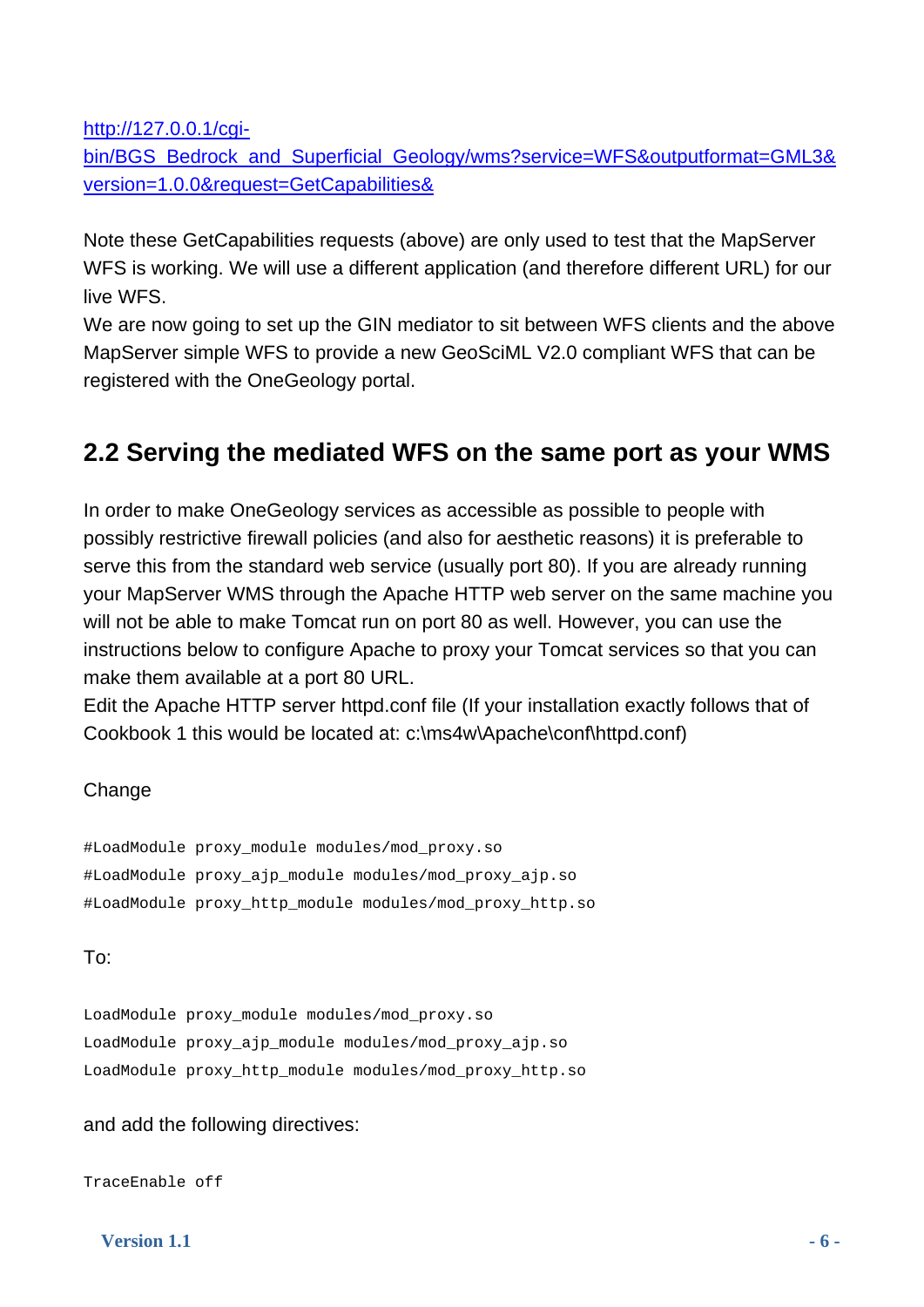```
# Configure Apache proxying to Tomcat 
ProxyRequests Off 
ProxyPreserveHost On 
# We only want requests for the cocoon service to be sent to Tomcat 
<ProxyMatch http://[^/]*/cocoon/*> 
     Order deny,allow 
     Allow from 127.0.0.1 
</ProxyMatch> 
# Include these two directives for each web application that you wish to forward 
to Tomcat 
ProxyPass /cocoon http://127.0.0.1:8080/cocoon/ 
ProxyPassReverse /cocoon http://127.0.0.1:8080/cocoon/
```
<Location /cocoon> Order allow,deny Allow from all

</Location>

#### **Note**

The regular expression used in <ProxyMatch>, is designed to work with most implementations based on the WMS configuration specified in OneGeology Cookbook 1 (How to serve a OneGeology Level 1 conformant WMS using MapServer), and may be too greedy for your purposes; you could replace it with a variant more specific to your servers, or you could substitute <Proxy> instead.

See your Apache HTTP documentation for more details

http://yourserver.org/manual/mod/mod\_proxy.html#proxy

Now you need to edit the Tomcat server XML file (Eg. c:\Tomcat 6.0\conf\server.xml).

Change:

<Connector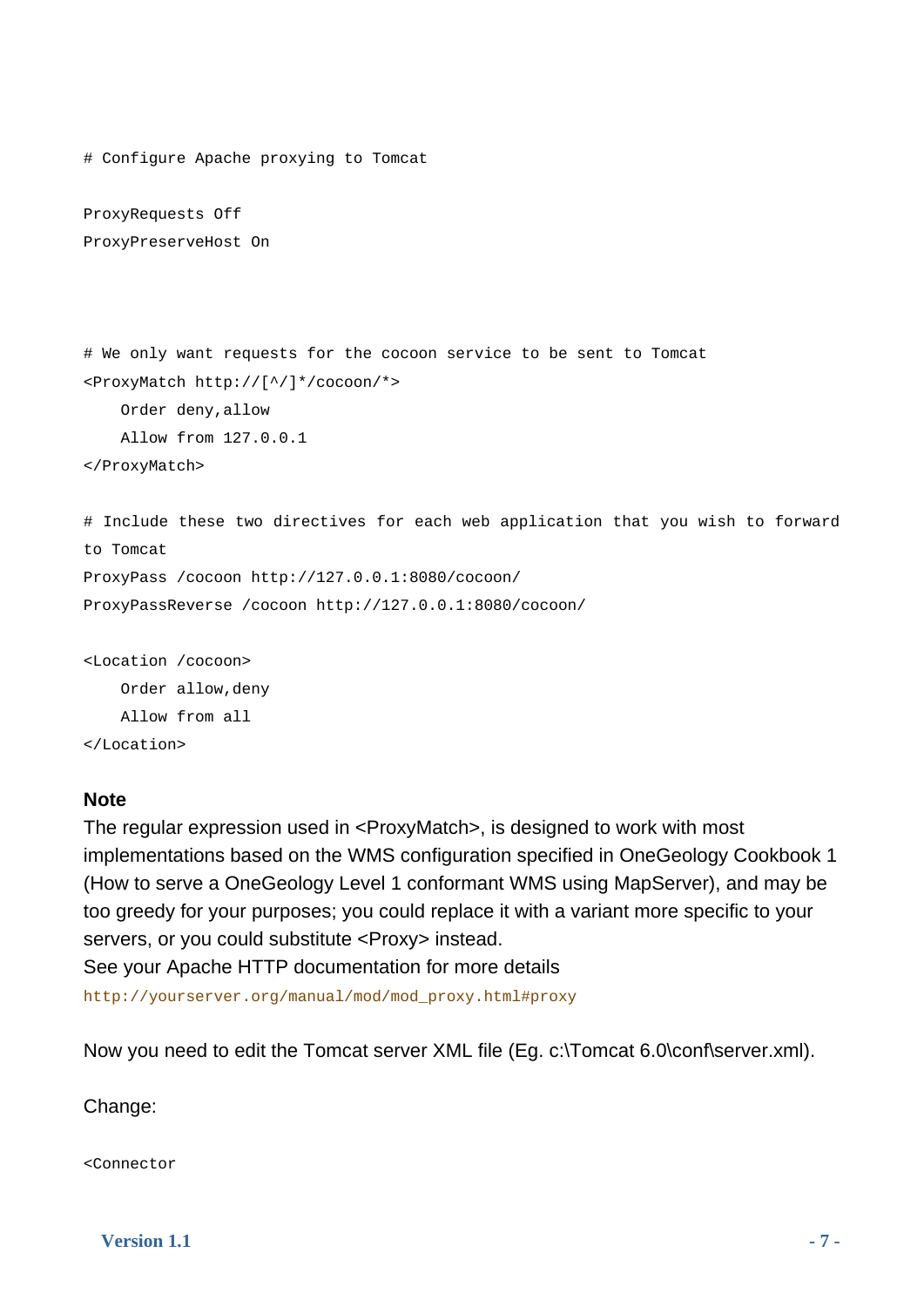```
 port="8080" 
 protocol="HTTP/1.1" 
 connectionTimeout="20000" 
 redirectPort="8443" />
```
### To:

```
<Connector 
   port="8080" 
  protocol="HTTP/1.1" 
   connectionTimeout="20000" 
   redirectPort="8443" 
  proxyName="yourserver.org" 
  proxyPort="80" 
/
```
ProxyName: is the domain name or IP of the standard (Apache HTTP Server) web service and can be omitted if you are running your Tomcat service on the same server as the http service.

### **Note:**

- It is better to configure the proxy at this stage rather than after testing through the Tomcat service as it reduces the number of edits to the configuration files
- We have used mod proxy here as it is included with the Apache HTTP Server binaries, but you could use other proxy modules such as mod\_jk if desired.

### **2.3 Installing the GIN mediator and creating a WFS profile**

Download the template web application (52 Mbytes in size) from the OneGeology FTP site (ftp://ftp.bgs.ac.uk/pubload/OneGeology/GINMediator v1.1.zip or later version if present).

If your Tomcat is installed in  $$TOMCAT_HOME$  then copy the template application to \$TOMCAT\_HOME\webapps\cocoon

Run Tomcat and make sure you can see the Apache Cocoon welcome page at http://yourserver.org:port/cocoon

Try browsing to http://yourserver.org(:port)/cocoon/geosciml/page/index.html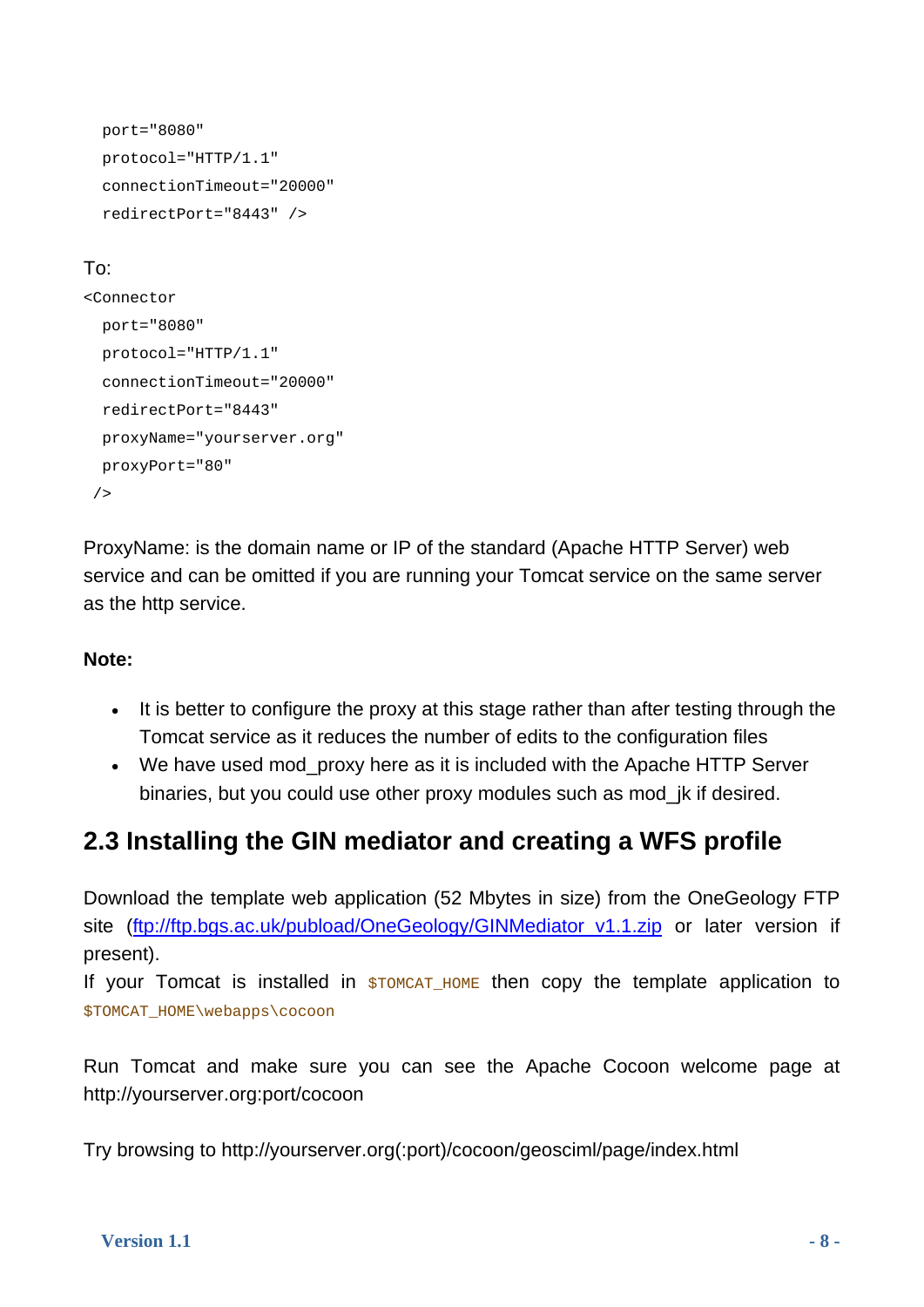If you have Tomcat Apache and Tomcat HTTP all running on your local machine then this page should display, and you should be able to access the 'Underlying MapServer WFS' links. If not you will need to change the example query links to something with the correct server hostname in e.g.

### http://yourserver.org/cocoon/geosciml/wfs/oneg\_bls?service=WFS&version=1.1.0&requ est=GetFeature&typename=gsml:MappedFeature&

Note here that the string "oneg\_bls" is the name of what we will call a "WFS profile". This identifies a particular WFS which can respond to certain defined queries with particular feature types with a defined level of detail in the property values returned. The template application comes with five WFS profiles (oneg\_bls, oneg\_blt, oneg\_ba, oneg\_sls and oneg\_slt) corresponding to 5 layers in the OneGeology WMS cookbook BGS example. (There is another WFS profile MappedFeature used as an example in Chapter 3 of this cookbook.) For OneGeology services we suggest using a WFS profile name like "oneg\_[layer]" where layer is a string specifying which of your WMS layers this service is providing associated data for.

In \$TOMCAT\_HOME\webapps\cocoon\geosciml\sitemap.xmap

### Change:

```
<map:pipelines> 
    <map:component-configurations>= 
       <global-variables> 
          <!-- WFS url of the mediator--> 
          <wfs-host>http://localhost:8080/cocoon/geosciml/wfs</wfs-host> 
       </global-variables> 
    </map:component-configurations> 
...
```
### To:

```
<map:pipelines> 
    <map:component-configurations> 
       <global-variables> 
          <!-- WFS url of the mediator--> 
          <wfs-host>http://[yourserver.org:port]/cocoon/geosciml/wfs</wfs-host>
```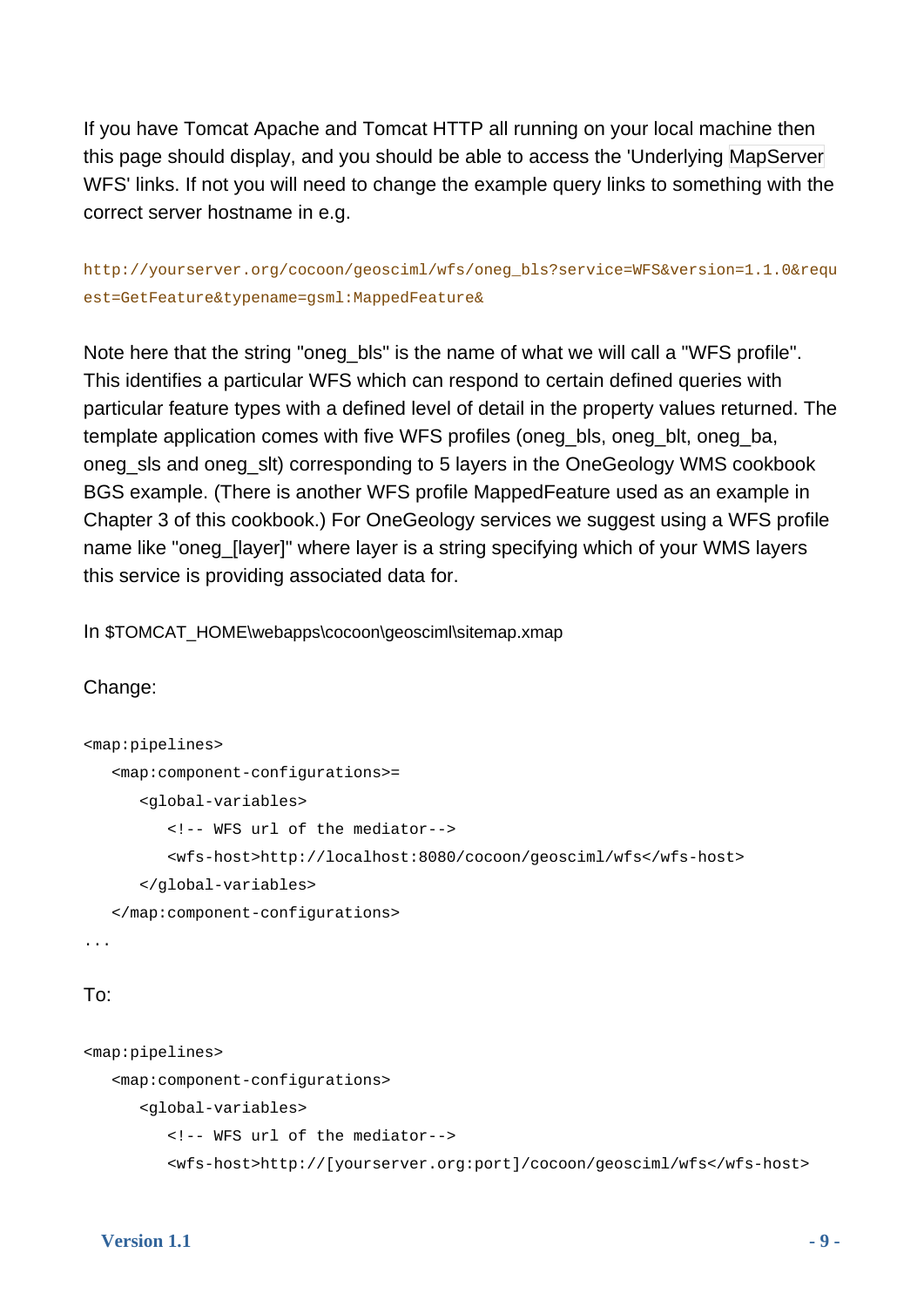```
 </global-variables> 
 </map:component-configurations>
```
The above change just alters the host name reported in the mediated WFS GetCapabilities response so that WFS clients not on the server machine will be able to extract the correct address for further queries from it.

Once you have confirmed that you can access index.html, you will need to set up a new WFS profile for the mediated services to run on top of your own MapServer simple WFS. This is done in four places. For each WFS profile you will set up a GetCapabilities response file in \$TOMCAT\_HOME\webapps\cocoon\geosciml\capabilities, a configuration file in  $$TOMCAT$   $HOME\webapps\ccoson\qeosciml\confiq$  that specifies the location of the underlying simple WFS, a mapping file in a subdirectory of

\$TOMCAT\_HOME\webapps\cocoon\geosciml\mapping that will specify how incoming queries specified in the GeoSciML model can be transformed to queries in the underlying simple WFS, and a handling transformation file (using XSLT) in a subdirectory of \$TOMCAT\_HOME\webapps\cocoon\geosciml\handler that transforms the output of the simple

WFS into GeoSciML.

### **Capabilities file**

To define the GetCapabilities response for your WFS profile you should create a file called [profile\_name].xml in \$TOMCAT\_HOME\webapps\cocoon\geosciml\capabilities. If you know that the response should be the same, except for the service URLs, for several of your WFS profiles you can edit the single file  $wfs-default.xml$  to provide that GetCapabilities response, and only specify a profile named file for those profiles which need a different response.

This file is used by client applications to discover what features are available from your service and details (metadata) about those features. This document also contains information about the organisation serving the data and the contact persons responsible for the data and/or the service. You can change most of the text in the ServiceProvider section. You will note here and there are strings that contains parameters in square brackets.

EG:

<ows:OnlineResource xlink:href="[host]" xlink:type="simple"/>

Don't alter these entries. These parameters will be replaced by the current url of your service (the wfs-host value you just changed in the previous step).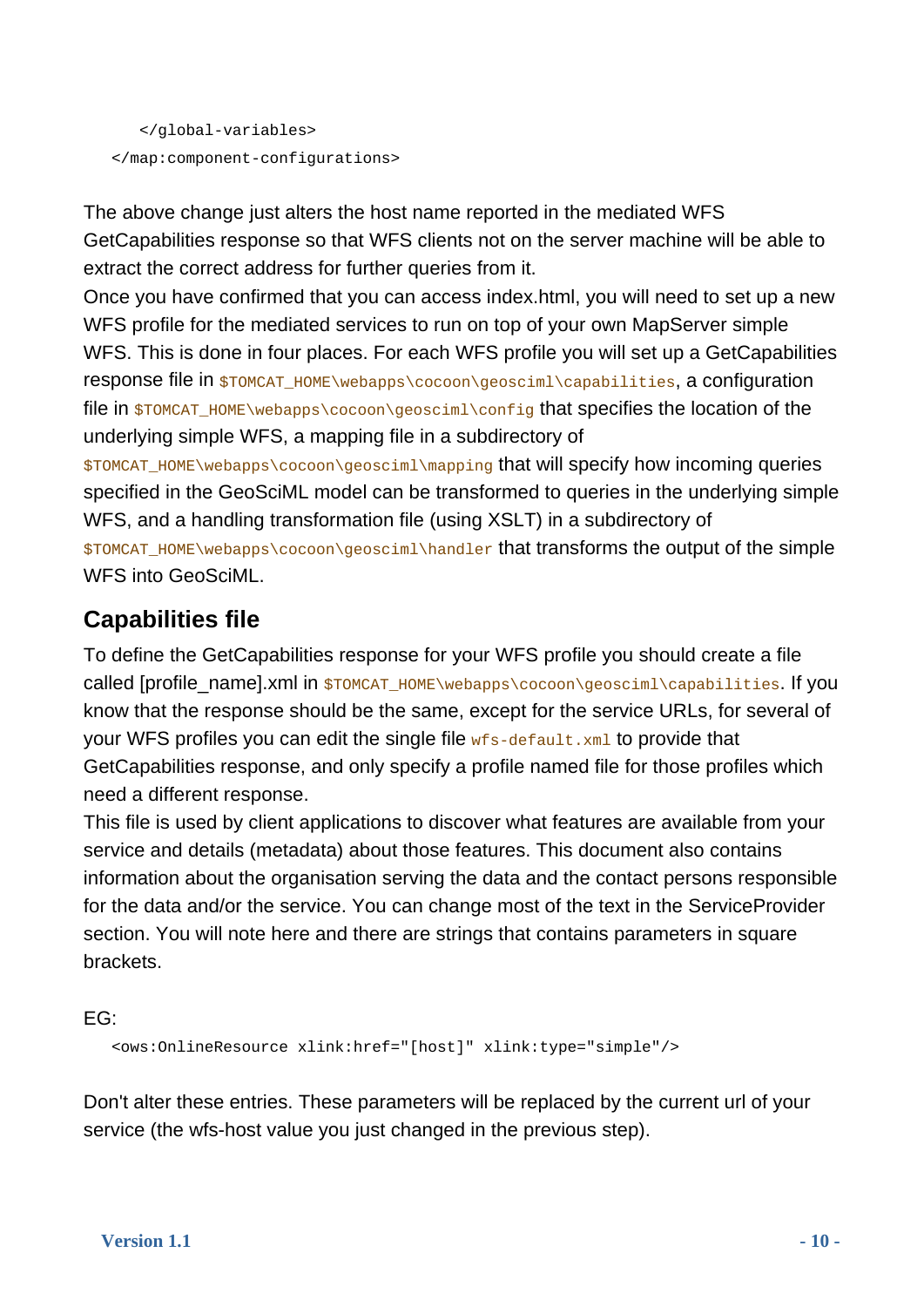The other part you might want to edit is further down in the file where you can find a list of Features. The template application example files contain a definition for gsml:MappedFeature which is what we expect most OneGeology registered services to provide. The human readable details and the bounding box should be altered to fit your specific data.

```
 <wfs:FeatureType> 
    <wfs:Name>gsml:MappedFeature</wfs:Name> 
    <wfs:Title>Mapped Feature</wfs:Title> 
    <wfs:Abstract>Mapped features specified by Geologic Units</wfs:Abstract> 
    <ows:Keywords xmlns:ows="http://www.opengis.net/ows"> 
       <ows:Keyword>GeoSciML OneGeology</ows:Keyword> 
    </ows:Keywords> 
    <wfs:DefaultSRS>EPSG:4326</wfs:DefaultSRS> 
    <wfs:OtherSRS>EPSG:4326</wfs:OtherSRS> 
    <wfs:OutputFormats> 
       <wfs:Format>text/xml; subtype=gml/3.1.1</wfs:Format> 
    </wfs:OutputFormats> 
    <ows:WGS84BoundingBox xmlns:ows="http://www.opengis.net/ows"> 
       <ows:LowerCorner>-180 180</ows:LowerCorner> 
       <ows:UpperCorner>--90 90</ows:UpperCorner> 
    </ows:WGS84BoundingBox> 
 </wfs:FeatureType>
```
You will need to change the Title, Abstract, LowerCorner, UpperCorner, SRS and keywords elements as appropriate to describe your service, but don't\* alter the Name tag value.

### **WFS service profile configuration files**

\$TOMCAT\_HOME\webapps\cocoon\geosciml\config\oneg\_\*.xml

In the \$TOMCAT\_HOME\webapps\cocoon\geosciml\config directory you will find 5 example BGS configuration files named oneg\_\*.xml There is one for each of the 5 layers of the BGS OneGeology WMS service and they have been set up to provide 5 different WFS services, one per WMS layer. For your OneGeology services it may be appropriate to do something similar or it may be that a single WFS would provide appropriate data for all your WMS layers. The content of all five files is the same, however, and you can copy any one of them to a new configuration file for your WFS. You should then edit the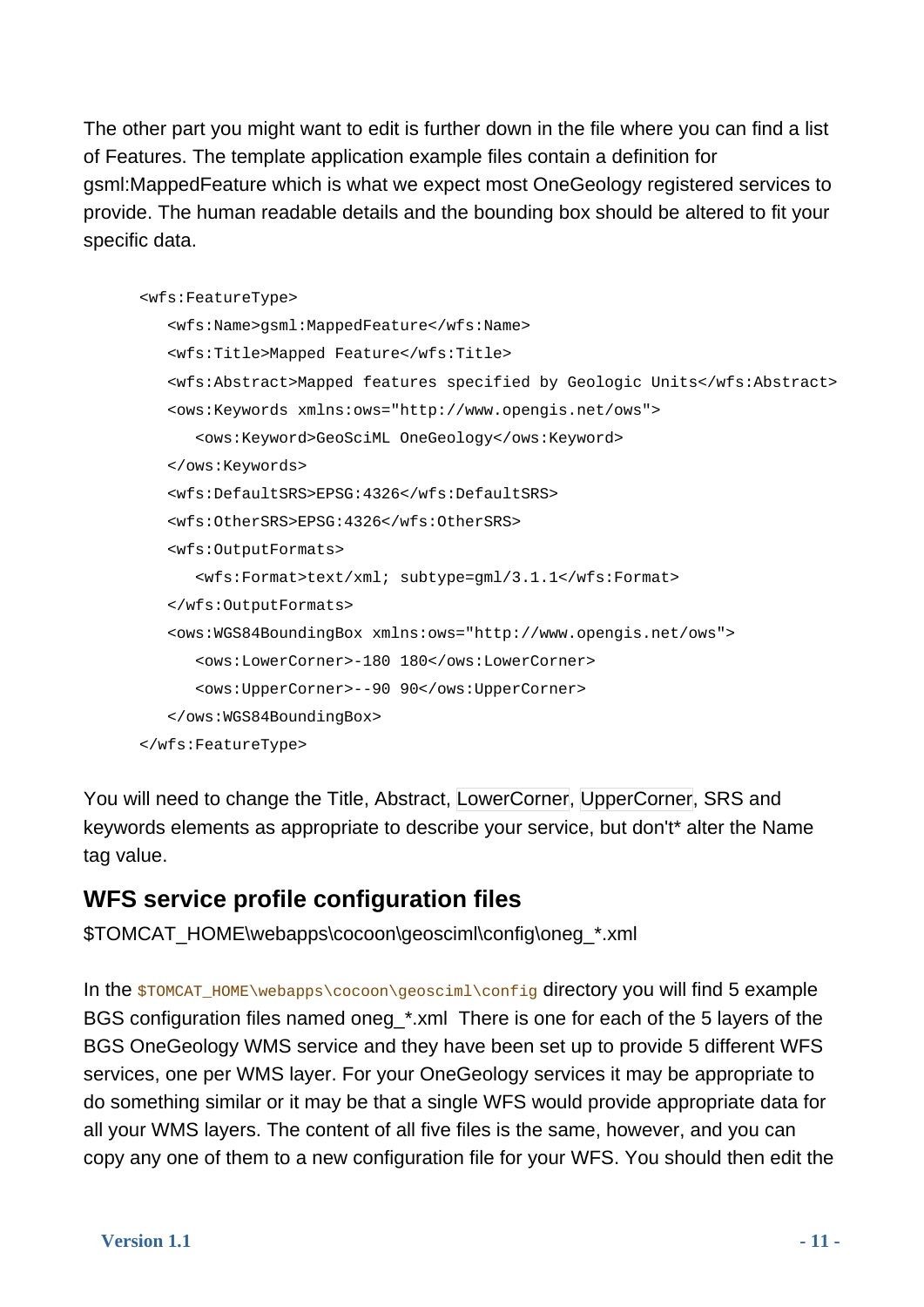service-url attribute of the <proc:datasource> element to point to your OneGeology WMS service.

If you have followed OneGeology Cookbook 1 this will mean changing the path element "BGS Bedrock and Superficial Geology" to your map service name. The host name in the URL will also need changing if your MapServer OneGeology service is on a different machine from Tomcat.

### Change:

```
<proc:datasources> 
   <proc:datasource name="oneg" 
     service-url="http://127.0.0.1/cgi-
bin/BGS Bedrock and Superficial Geology/wms?outputformat=GML3&">
     <proc:handledFeature name="gsml:MappedFeature" handler="MappedFeature"/> 
     <!--<proc:processor name="debug"/>--> 
     <proc:processor name="wfs"/> 
   </proc:datasource> 
</proc:datasources>
```
### To:

```
<proc:datasources> 
   <proc:datasource name="oneg" 
     service-url="http://[yourserver.org]/cgi-
bin/[yourmapservice]wms?outputformat=GML3&">
     <proc:handledFeature name="gsml:MappedFeature" handler="MappedFeature"/> 
     <!--<proc:processor name="debug"/>--> 
     <proc:processor name="wfs"/> 
   </proc:datasource> 
</proc:datasources>
```
### **Note**

The service URL has "outputformat=GML3" as an extra parameter on the end. This is because the MapServer WFS created by following Cookbook 1 produces GML2 unless explicitly changed and GeoSciML uses GML3 for its geometry properties.

### **Handler and Mapping**

These are obviously related as they are both based on how the fields in the underlying WFS map to fields in the GeoSciML model. For more information on how to map your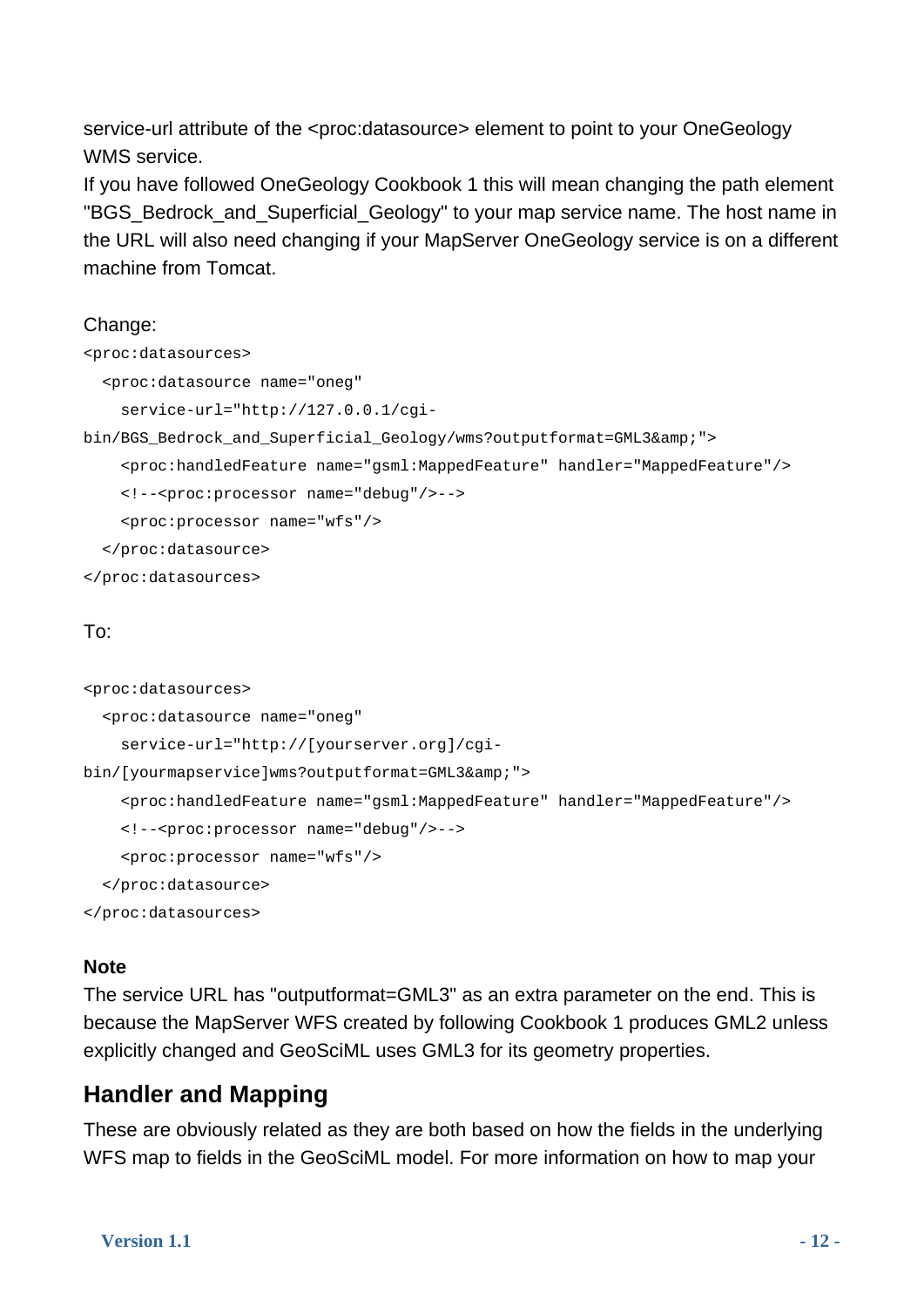data to GeoSciML see the GeoSciML cookbook 'How to map data to GeoSciML Version 2'. Here, we are going to show some very simple examples. All the BGS examples except Bedrock Lithostratigrapy (BLS) deal with only a single data field in the underlying simple WFS which we map to the name and description of the GeoSciML GeologicUnits in an output GeoSciML serialization. This data field is the field which determines the symbology of the corresponding WMS layer (CLASSITEM). We expect everyone who has set up a shapefile based OneGeology WMS should be able to achieve at least this level of mapping.

### *Uniform Resource Names (URNs)*

GeoSciML uses URNs as a method to uniquely identify any data provided. URNs (by definition) are intended to serve as persistent, location-independent, resource identifiers; to satisfy the simplest implementation of a valid GeoSciML output, (as discussed in this chapter), URNs do not need to be resolvable. You may define your own URNs to identify your data resource (see [URN Syntax](http://tools.ietf.org/html/rfc2141) ), or you may use the CGI pattern. Using the CGI pattern, all that is required is to change the {authority} and the name of the {vocabulary} as appropriate; so for example using the below codeSpace string, you would need to change **BGS** to be an identifier for your organization, and **Lithology** to be the name of (or type of) your vocabulary (or dictionary) for the data you are providing.

codeSpace="urn:cgi:classifierScheme:BGS:Lithology:description"

If the WFS was supplying structural geology data provided by the Afghanistan Geological Survey, the above URN could conceivably be modified to codeSpace="urn:cgi:classifierScheme:AGS:StructuralFeatures:description"

For a list of registered vocabularies see: <http://appgeosciml.brgm.fr/GeoSciMLWeb/middleware.jsp>

For a list of registered authorities see: <https://www.seegrid.csiro.au/twiki/bin/view/CGIModel/CGIAuthorityRegister>

OneGeology participants should register their organization details through the CGI Naming Authority

<https://www.seegrid.csiro.au/twiki/bin/view/CGIModel/CGINamingAuthority>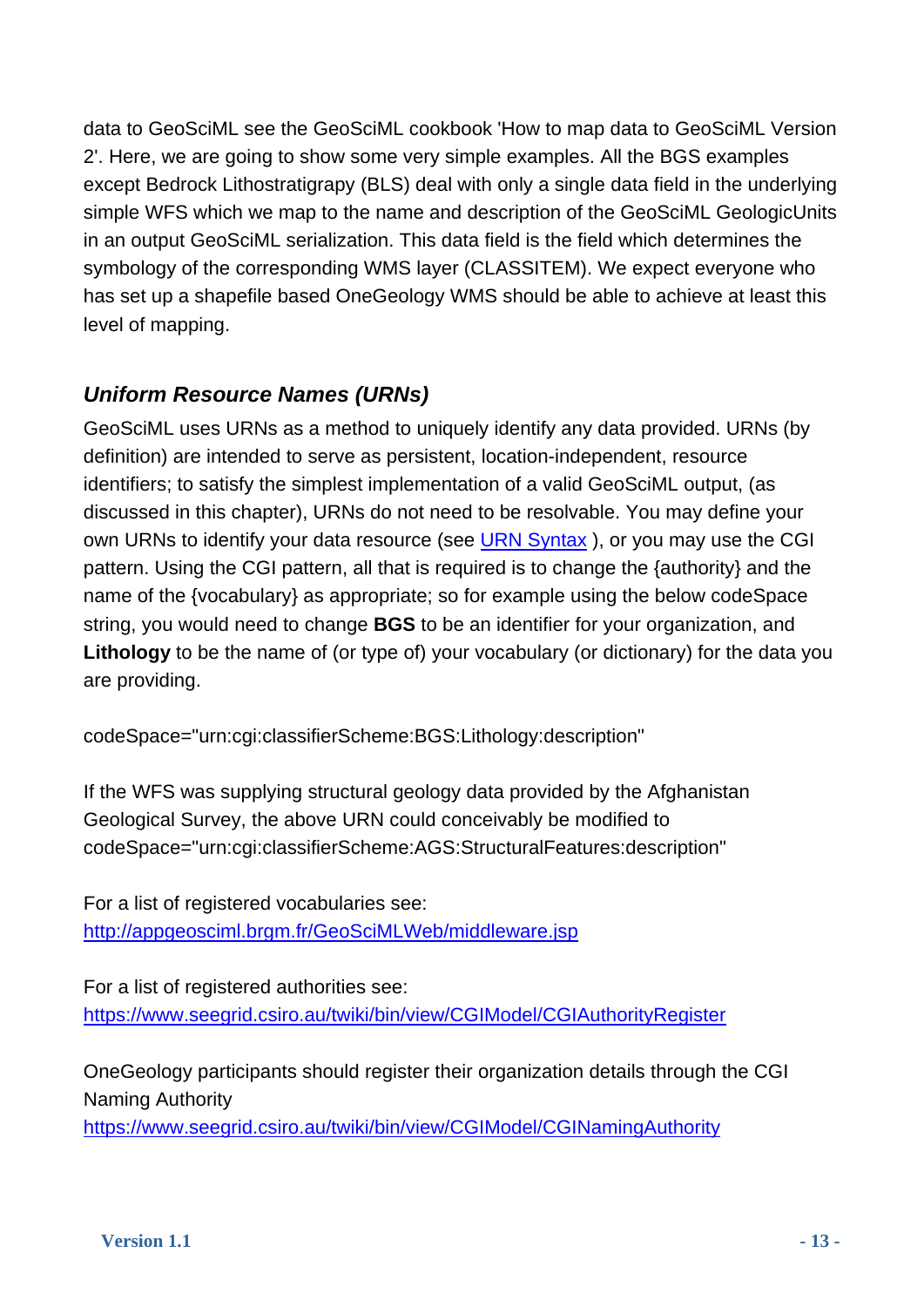### *Mapping the incoming request to the underlying service*

\$TOMCAT\_HOME\webapps\cocoon\geosciml\mapping\oneg\_\* folders and \$TOMCAT\_HOME\webapps\cocoon\geosciml\mapping\oneg\_\*\oneg\MappedFeature.map

#### You can start by copying, for example, the

\$TOMCAT\_HOME\webapps\cocoon\geosciml\mapping\oneg\_blt folder to a folder with your WFS profile name; if you look inside this folder and then inside the oneg folder you will find MappedFeature.map, an XML document.

The parts you will need to edit for your case are the mappedType attribute value of the gsml MappedFeature element (which represents your WMS LAYER name), and the values in the gml:description and gml:name elements (which corresponds to the GML\_INCLUDE\_ITEMS field).

#### Change:

```
<?xml version="1.0" encoding="UTF-8"?> 
<gsml:MappedFeature xmlns:gsml="urn:cgi:xmlns:CGI:GeoSciML:2.0" 
  xmlns:gml="http://www.opengis.net/gml" xmlns:ogc="http://www.opengis.net/ogc" 
  xmlns:ms="http://mapserver.gis.umn.edu/mapserver" xmlns:proc="urn:x-lcnp:proc" 
  mappedType="GBR_BGS_625k_BLT"> 
  <proc:namespaces> 
   <proc:namespace name="gsml">urn:cgi:xmlns:CGI:GeoSciML:2.0</proc:namespace> 
   <proc:namespace name="gml">http://www.opengis.net/gml</proc:namespace> 
   <proc:namespace name="xlink">http://www.w3.org/1999/xlink</proc:namespace> 
   <proc:namespace 
name="ms">http://mapserver.gis.umn.edu/mapserver</proc:namespace> 
  </proc:namespaces> 
  <proc:targetVersion>1.0.0</proc:targetVersion> 
  <gsml:specification> 
   <gsml:GeologicUnit> 
    <gml:description>RCS_D</gml:description> 
    <gml:name 
codeSpace="urn:cgi:classifierScheme:BGS:Lithology:description">RCS_D</gml:name> 
   </gsml:GeologicUnit> 
  </gsml:specification> 
  <gsml:shape>msGeometry</gsml:shape>
```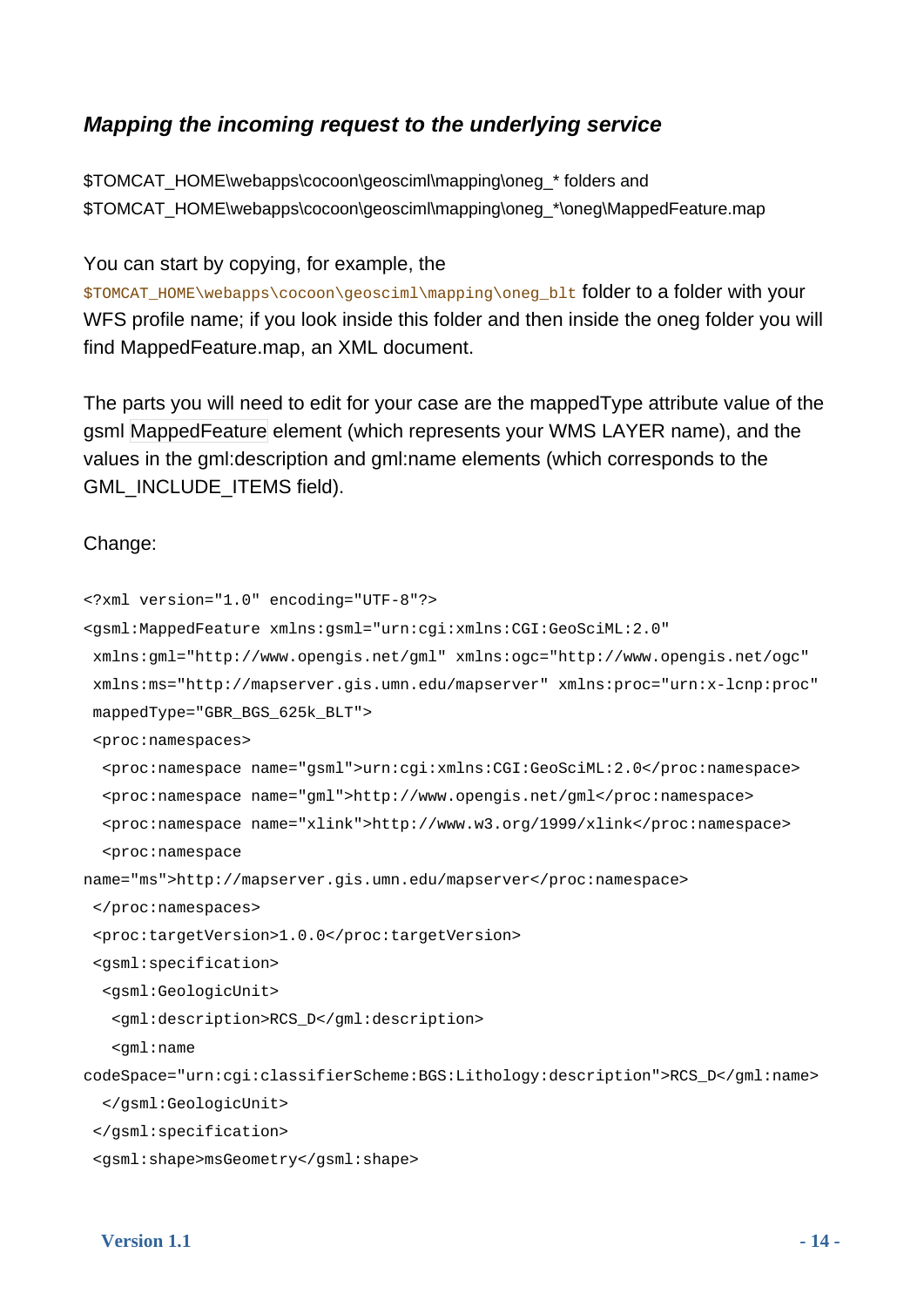</gsml:MappedFeature>

#### To:

```
<?xml version="1.0" encoding="UTF-8"?> 
<gsml:MappedFeature xmlns:gsml="urn:cgi:xmlns:CGI:GeoSciML:2.0" 
  xmlns:gml="http://www.opengis.net/gml" xmlns:ogc="http://www.opengis.net/ogc" 
  xmlns:ms="http://mapserver.gis.umn.edu/mapserver" xmlns:proc="urn:x-lcnp:proc" 
  mappedType="[your WMS layer name]"> 
  <proc:namespaces> 
   <proc:namespace name="gsml">urn:cgi:xmlns:CGI:GeoSciML:2.0</proc:namespace> 
   <proc:namespace name="gml">http://www.opengis.net/gml</proc:namespace> 
   <proc:namespace name="xlink">http://www.w3.org/1999/xlink</proc:namespace> 
   <proc:namespace 
name="ms">http://mapserver.gis.umn.edu/mapserver</proc:namespace> 
  </proc:namespaces> 
  <proc:targetVersion>1.0.0</proc:targetVersion> 
  <gsml:specification> 
   <gsml:GeologicUnit> 
    <gml:description>[your GML_INCLUDE_ITEMS field]</gml:description> 
    <gml:name codeSpace="urn:cgi:classifierScheme:[your-organization-
descriptor]:[your-vocabulary-descriptor]:description"> 
       [your GML_INCLUDE_ITEMS field] 
    </gml:name> 
   </gsml:GeologicUnit> 
  </gsml:specification> 
  <gsml:shape>msGeometry</gsml:shape> 
</gsml:MappedFeature>
```
The mapping of the incoming queries may not be as complete as the output mapping below; the service will have some functionality but may not be able to handle queries on all properties.

### *Handler to transform output from the simple WFS into GeoSciML*

```
$TOMCAT_HOME\webapps\cocoon\geosciml\handler\oneg_* folders and 
$TOMCAT_HOME\webapps\cocoon\geosciml\handler\oneg_*\oneg\MappedFeature.xslt
```
We will create the handler which transforms the output of the MapServer WFS to valid GeoSciML. You can start by copying, for example, the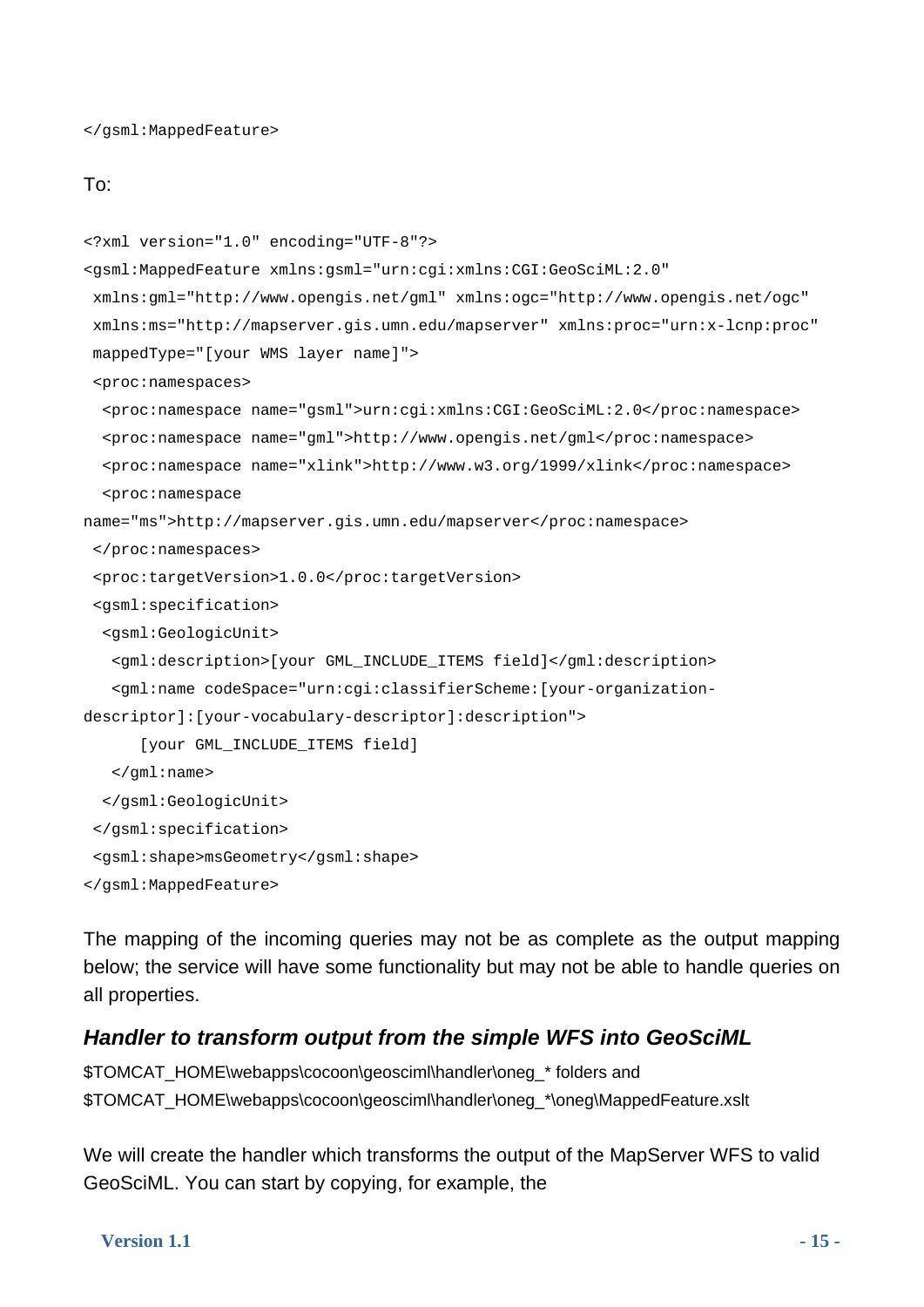\$TOMCAT\_HOME\webapps\cocoon\geosciml\handler\oneg\_blt folder to a folder with your WFS profile name. If you look inside this folder and then inside the oneg folder you will find MappedFeature.xslt, an XML Stylesheet which converts the BGS simple WFS into a GeoSciML instance.

The parts you will need to edit for your case are the ms:GBR\_BGS\_625k\_BLT value of the match attribute on the xsl:template element (which represents your WMS LAYER name), and the ms:RCS\_D values in the gml:description and gml:name elements (which corresponds to the GML\_INCLUDE\_ITEMS field).

### Change:

```
<xsl:template match="ms:GBR_BGS_625k_BLT"> 
   <gsml:MappedFeature gml:id="{@gml:id}"> 
     <xsl:apply-templates select="gml:boundedBy"/> 
     <gsml:observationMethod> 
       <gsml:CGI_TermValue> 
         <gsml:value 
codeSpace="http://urn.opengis.net">urn:ogc:def:nil:OGC:unknown</gsml:value> 
       </gsml:CGI_TermValue> 
     </gsml:observationMethod> 
     <gsml:positionalAccuracy> 
       <gsml:CGI_TermValue> 
         <gsml:value 
codeSpace="http://urn.opengis.net">urn:ogc:def:nil:OGC:unknown</gsml:value> 
       </gsml:CGI_TermValue> 
     </gsml:positionalAccuracy> 
     <gsml:samplingFrame xlink:href="urn:cgi:feature:BGS:EarthBedrockSurface"/> 
     <gsml:specification> 
       <gsml:GeologicUnit gml:id="gu.{@gml:id}"> 
         <gml:description> 
           <xsl:value-of select="ms:RCS_D"/> 
         </gml:description> 
         <gml:name codeSpace="urn:cgi:classifierScheme:BGS:Lithology:description"> 
           <xsl:value-of select="ms:RCS_D"/> 
         </gml:name> 
         <gsml:observationMethod> 
           <gsml:CGI_TermValue>
```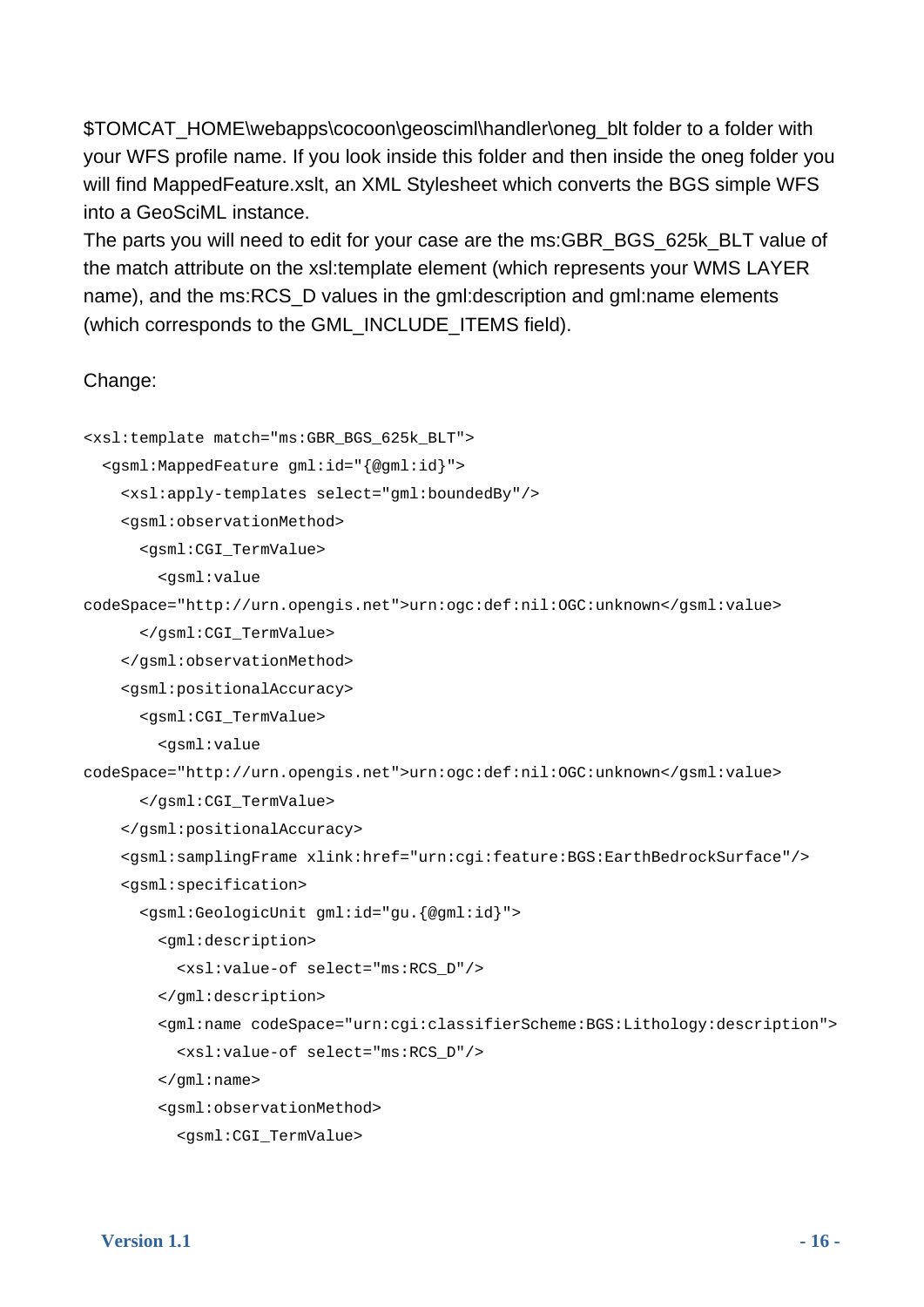```
 <gsml:value 
codeSpace="urn:cgi:classifier:BGS:ObservationMethod">Summary of published 
                description</gsml:value> 
           </gsml:CGI_TermValue> 
         </gsml:observationMethod> 
         <gsml:purpose>instance</gsml:purpose> 
       </gsml:GeologicUnit> 
     </gsml:specification> 
     <gsml:shape> 
       <xsl:copy-of select="ms:msGeometry/*"/> 
     </gsml:shape> 
   </gsml:MappedFeature>
```

```
</xsl:template>
```
### To:

```
<xsl:template match="ms:[your WMS LAYER name]"> 
   <gsml:MappedFeature gml:id="{@gml:id}"> 
     <xsl:apply-templates select="gml:boundedBy"/> 
     <gsml:observationMethod> 
       <gsml:CGI_TermValue> 
         <gsml:value 
codeSpace="http://urn.opengis.net">urn:ogc:def:nil:OGC:unknown</gsml:value> 
       </gsml:CGI_TermValue> 
     </gsml:observationMethod> 
     <gsml:positionalAccuracy> 
       <gsml:CGI_TermValue> 
         <gsml:value 
codeSpace="http://urn.opengis.net">urn:ogc:def:nil:OGC:unknown</gsml:value> 
       </gsml:CGI_TermValue> 
     </gsml:positionalAccuracy> 
     <gsml:samplingFrame 
       xlink:href="urn:cgi:feature:[your-organization-
descriptor]:EarthBedrockSurface"/> <!-- Or other value depending on what your 
mapping surface is --> 
     <gsml:specification> 
       <gsml:GeologicUnit gml:id="gu.{@gml:id}"> 
         <gml:description>
```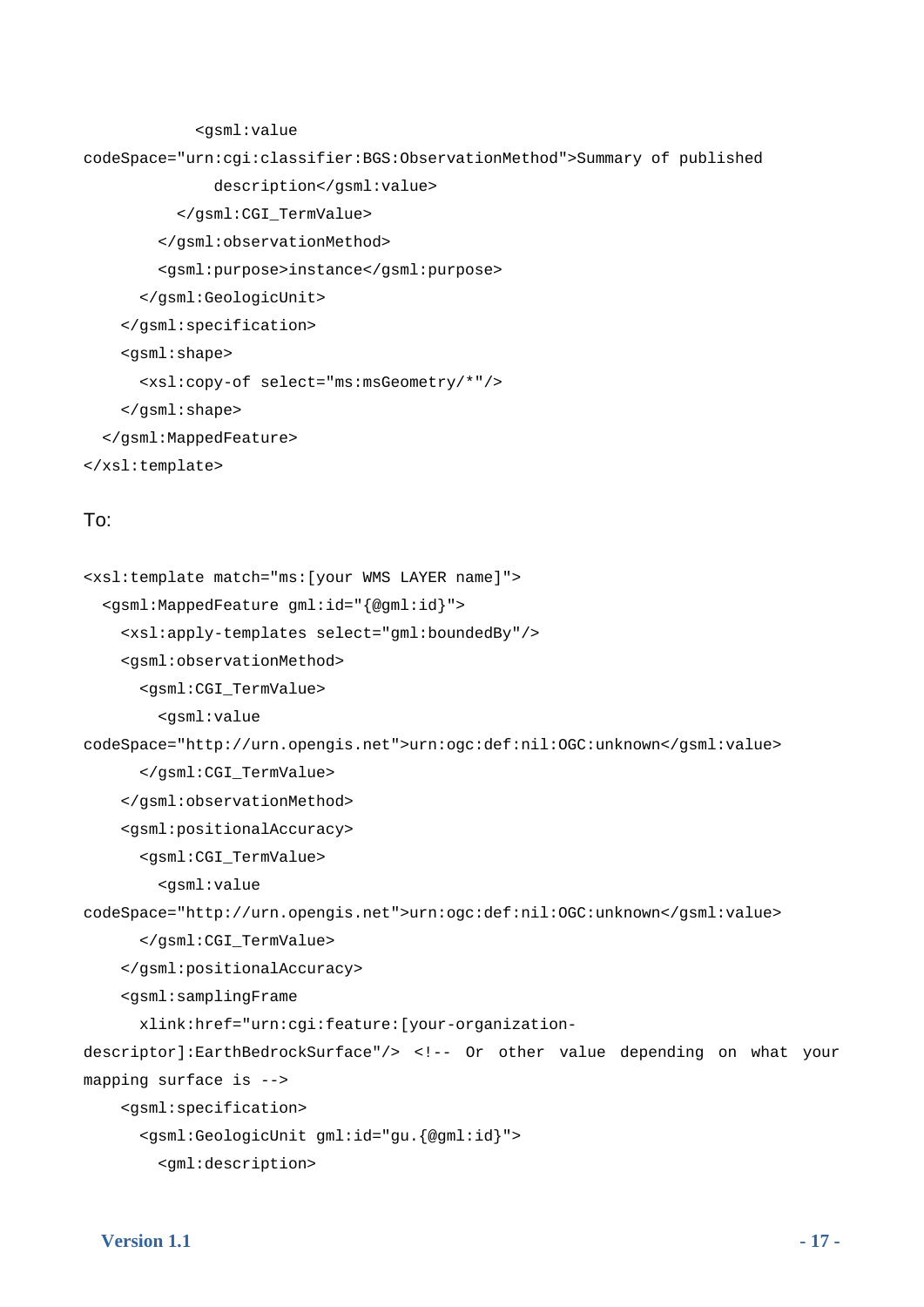```
 <xsl:value-of select="ms:[your GML_INCLUDE_ITEMS field]"/> 
         </gml:description> 
         <gml:name 
           codeSpace="urn:cgi:classifierScheme:[your-organization-
descriptor]:[your-vocabulary-descriptor]:description"> 
           <xsl:value-of select="ms:[your GML_INCLUDE_ITEMS field]"/> 
         </gml:name> 
         <gsml:observationMethod> 
           <gsml:CGI_TermValue> 
              <gsml:value 
                codeSpace="urn:cgi:classifier:[your-organization-
descriptor]:ObservationMethod" 
                >Summary of published description</gsml:value> 
           </gsml:CGI_TermValue> 
         </gsml:observationMethod> 
         <gsml:purpose>instance</gsml:purpose> 
       </gsml:GeologicUnit> 
     </gsml:specification> 
     <gsml:shape> 
       <xsl:copy-of select="ms:msGeometry/*"/> 
     </gsml:shape> 
   </gsml:MappedFeature> 
</xsl:template>
```
### <span id="page-17-0"></span>**2.4 Registering the new OneGeology Simple Web Feature Service**

You should now have finished and after testing your service you should register it with the OneGeology portal by sending an email to onegeologyportal@brgm.fr with the URL of your WFS profile(s) (e.g. http://[yourserver.org]/cocoon/geosciml/wfs/oneg\_bls) and noting which of your OneGeology WMS layers each WFS profile is to be associated with.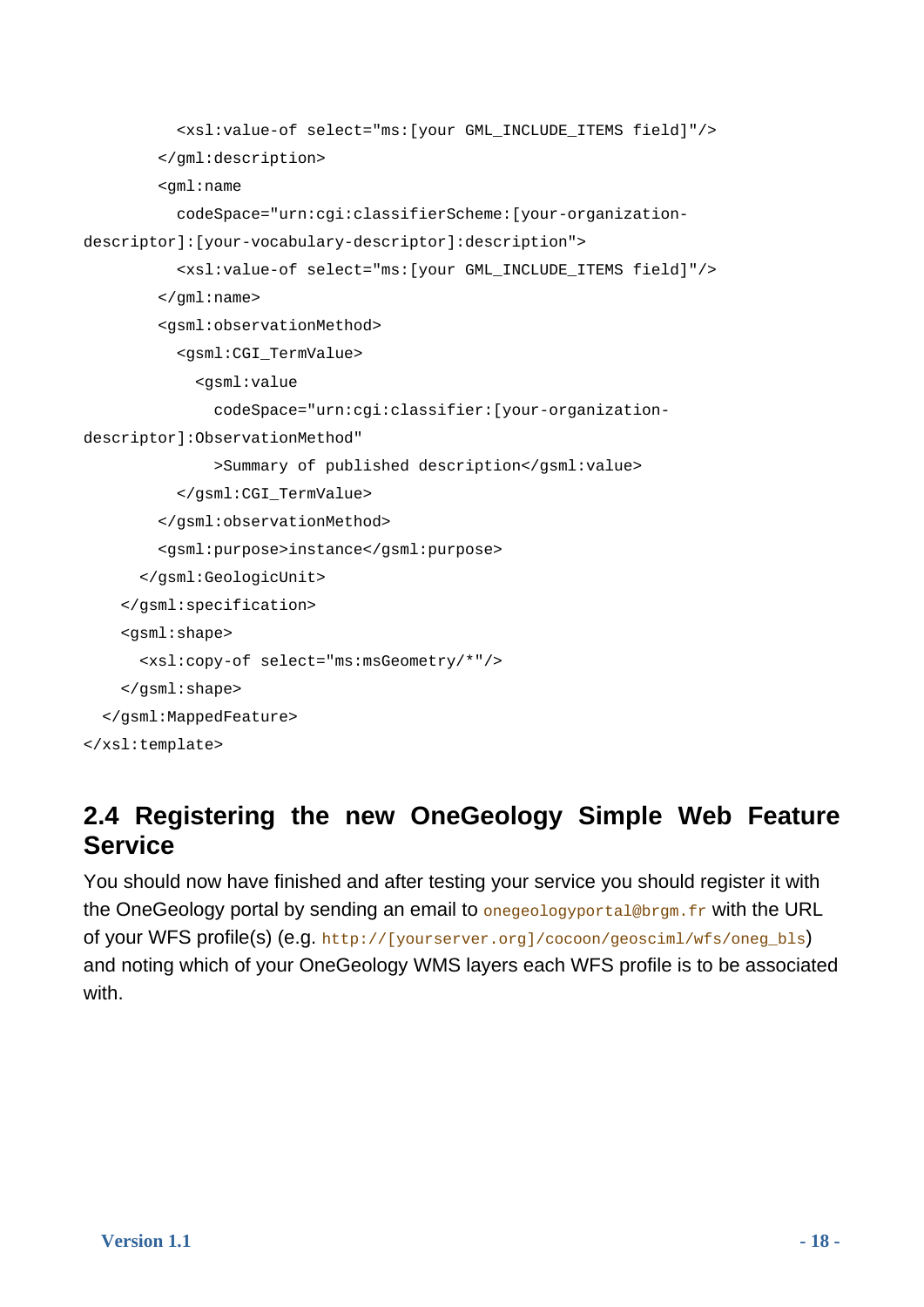### <span id="page-18-0"></span>**3 SERVING MAPPED GEOLOGICAL UNITS AS MAPPED FEATURES IN A WFS USING THE GIN MEDIATOR WITH DEEGREE WFS SOFTWARE**

### **3.1 Introduction**

<span id="page-18-1"></span>Chapter 2 showed how to use the GIN mediator to transform a flat WFS with only one attribute into GeoSciML. This chapter will show a more complex WFS that has more data and can deliver some complexity of structure, such as having nested one-to-many properties for each top-level feature returned by the WFS. More specifically we will use the deegree WFS server to generate XML that is close, but not quite the same as the intended GeoSciML. It may be possible to use similar techniques for other WFS servers that can produce reasonably complex XML. Here we will use an embedded deegree component that is included in the Chapter 2 download. The embedded component is more tightly integrated into the Cocoon pipeline and has OGC Filter functions enabled. The steps are:

- 1. Create a Database to GML mapping using the internal deegree component
- 2. Define one or more WFS services (WFS service profiles)
- 3. Create a mapping for the incoming request to the intermediary layer
- 4. Create a handler

The architecture of the GIN mediator is illustrated in the diagram below:

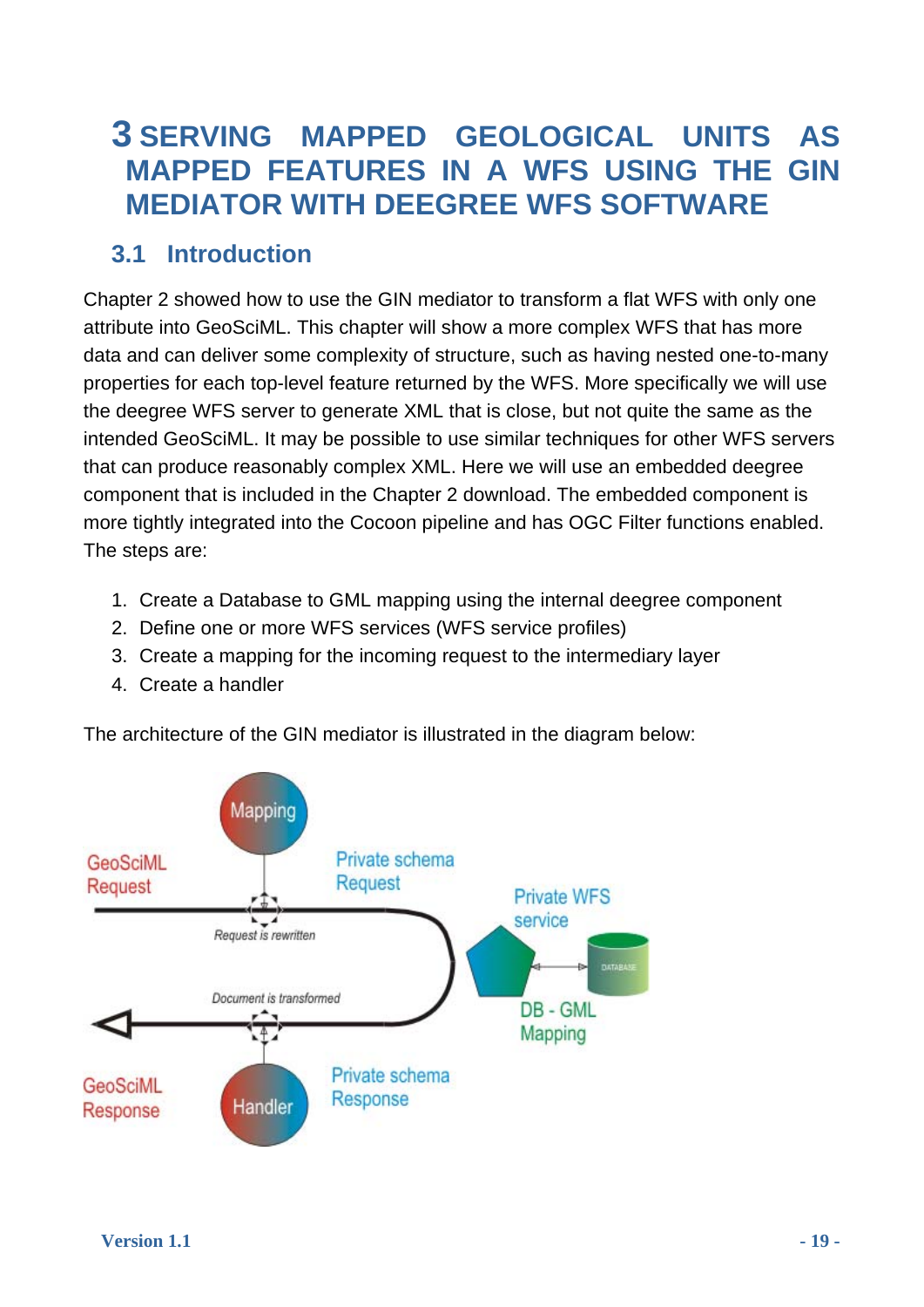The GIN mediator as configured with the template web application will further transform the final response to ensure that no duplicate features are returned. Duplicate features need to be handled to ensure the returned XML document is valid. The mediator converts any repeated features into internal (xlink:href) links to a single inline instance of the feature. For example in the BGS service described below, we have cases where the gsml:specification property of several 'gsml:MappedFeatures' is the same gsml:GeologicUnit.

### **3.2 Prerequisites**

- You will need to have a good understanding of GeoSciML 2.0 and GML 3.1.1 to implement the mappings of your data structure to them.
- A multi-table database (data with some level of normalisation)
- The database backend must be supported by deegree, see the introduction section of

[http://download.deegree.org/deegree2.1/docs/htmldocu\\_wfs/deegree\\_wfs\\_docu](http://download.deegree.org/deegree2.1/docs/htmldocu_wfs/deegree_wfs_documentation_en.html) [mentation\\_en.html](http://download.deegree.org/deegree2.1/docs/htmldocu_wfs/deegree_wfs_documentation_en.html) for the list of supported backends (note: deegree also supports non-spatial databases and provides a technique to handle geometries in those backends, so it's possible to use a non-geospatial aware backend, with some restrictions).

- The database must support database-side function execution if you want to implement queries with OGC Filter functions.
- The GIN mediator is installed (see Chapter 2)

### **3.3 deegree WFS data source configuration**

<span id="page-19-0"></span>\$TOMCAT\_HOME\webapps\cocoon\WEB-INF\conf\wfs

Data sources must be mapped to feature types in order to be served by the deegree WFS. There are 2 stages to this mapping, the first as described here, is a database to private GML schema mapping, and a second (as described in a later section) the GeoSciML to private schema mapping (which is a GML to GML mapping). The first (DB-Private) mapping is used by the WFS engine (the embedded deegree component in this case). The second mapping is used by the mediator trying to reconcile between the GML models (GeoSciML and your private GML structure). Obviously, the closer the private model is to GeoSciML, the less mediation is required. You should try to implement as much of this mapping as possible within the database backend, simply because database engines are optimised to manipulate data and deegree essentially generates a SQL statement from the mapping.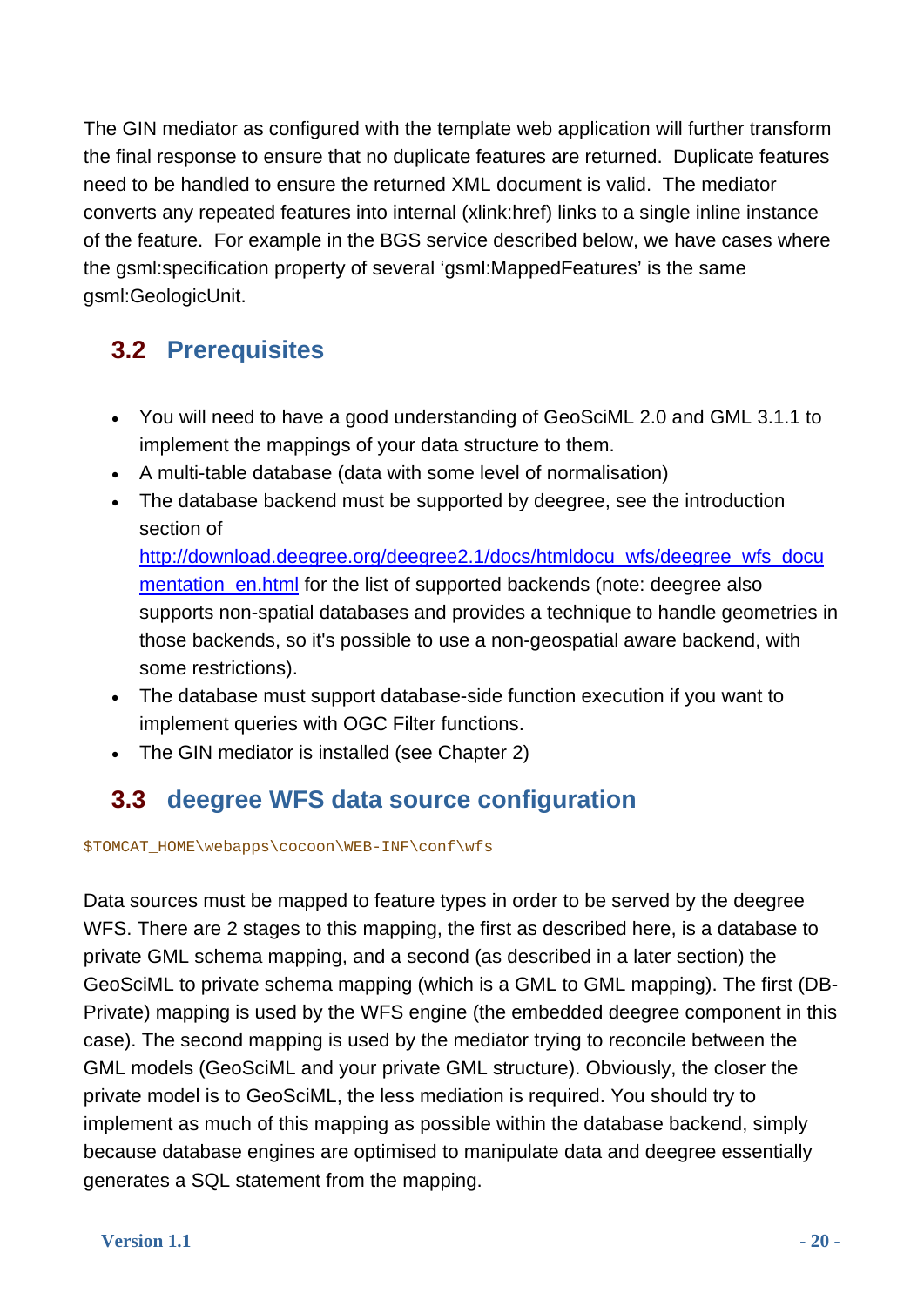The deegree component embedded in cocoon is essentially the same as the deegree you can find on the web. We have used an early 2.1.n version with two code changes; one, so it can serialize the results of the WFS query directly into a cocoon pipeline, and another so deegree can accept ogc:Function filters.

### See

[http://download.deegree.org/deegree2.1/docs/htmldocu\\_wfs/deegree\\_wfs\\_documentati](http://download.deegree.org/deegree2.1/docs/htmldocu_wfs/deegree_wfs_documentation_en.html) [on\\_en.html](http://download.deegree.org/deegree2.1/docs/htmldocu_wfs/deegree_wfs_documentation_en.html) for full documentation, especially section 4. Your goal is not to create a full [GeoSciML](https://www.seegrid.csiro.au/twiki/bin/view/CGIModel/GeoSciML) mapping, though it may be possible in simple cases, but something which is close, and preferably (to save transformation effort) with all nesting in the correct order.

### **Database table structure for the BGS example WFS**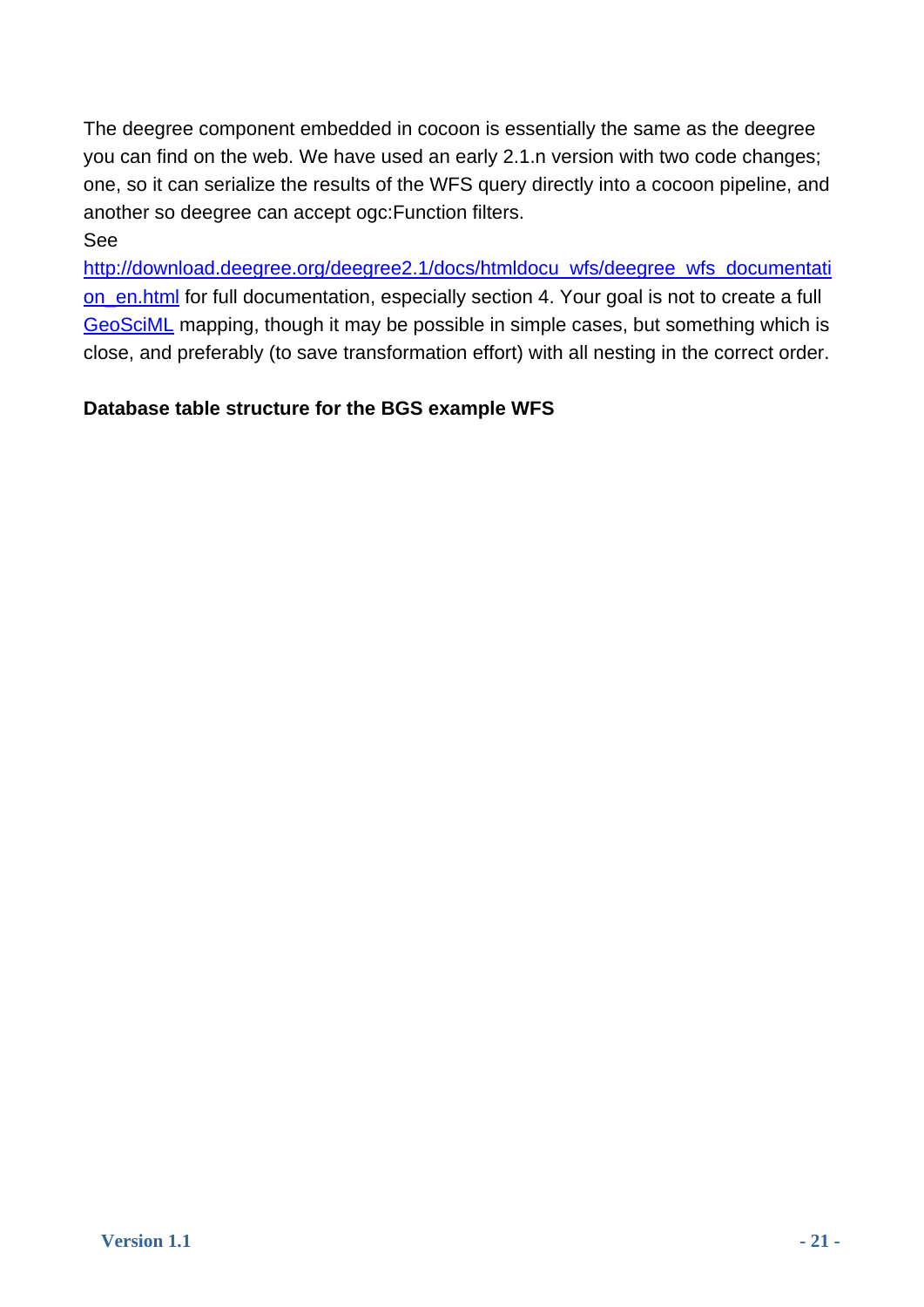

### **3.4 Create the intermediary (private) mapping**

<span id="page-21-0"></span>The datasource mapping is an XSD (W3C schema file) with the deegree tags placed within application information tags (xsd:appinfo), within an annotation element. You can create faily complex mappings by joining multiple tables. The intermediary mapping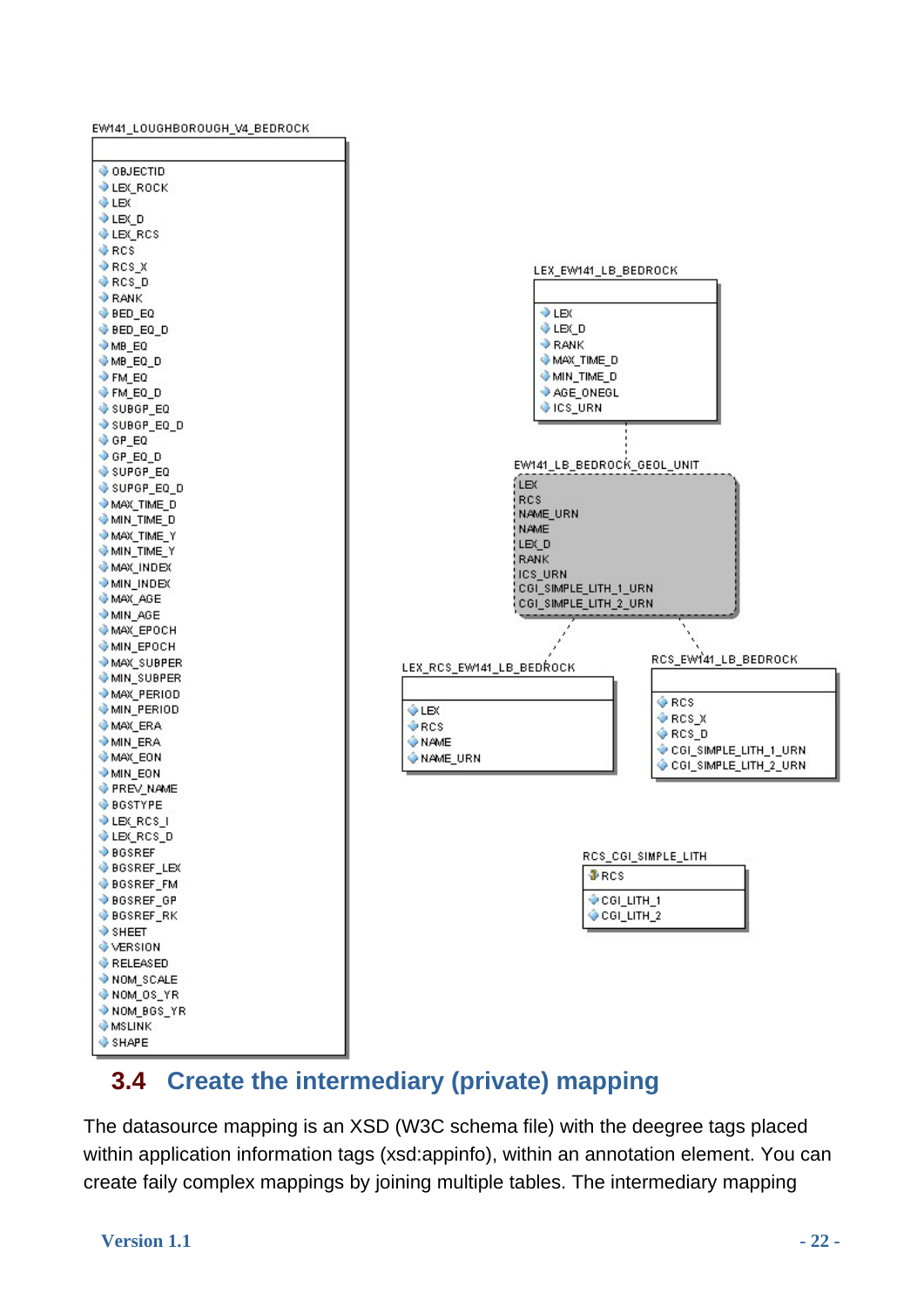uses a special namespace (<http://www.iugs.org/cgi/tempInternal>prefix:t) to distinguish it from the final GeoSciML output.

The complete intermediary mapping for the BGS example is shown below:

```
 <xsd:schema xmlns:gml="http://www.opengis.net/gml" 
xmlns:xsd="http://www.w3.org/2001/XMLSchema" 
     xmlns:deegreewfs="http://www.deegree.org/wfs" 
xmlns:ogc="http://www.opengis.net/ogc" 
     xmlns:t="http://www.iugs.org/cgi/temporary_internal" 
     targetNamespace="http://www.iugs.org/cgi/tempInternal" 
elementFormDefault="qualified"
     attributeFormDefault="unqualified"> 
     <xsd:import namespace="http://www.opengis.net/gml" 
       schemaLocation="http://schemas.opengis.net/gml/3.1.1/base/feature.xsd"/> 
     <xsd:import namespace="http://www.opengis.net/gml" 
schemaLocation="http://schemas.opengis.net/gml/3.1.1/base/geometryAggregates.xsd"
/ <!-- ============================================================== --> 
     <xsd:annotation> 
       <xsd:appinfo> 
         <deegreewfs:Prefix>t</deegreewfs:Prefix> 
         <deegreewfs:Backend>ORACLE</deegreewfs:Backend> 
         <deegreewfs:DefaultSRS>EPSG:4326</deegreewfs:DefaultSRS> 
         <JDBCConnection xmlns="http://www.deegree.org/jdbc"> 
           <Driver>oracle.jdbc.OracleDriver</Driver> 
           <Url>[jdbc connection string]</Url> 
           <User>[database user]</User> 
           <Password>[database password]</Password> 
           <SecurityConstraints/> 
           <Encoding>utf-8</Encoding> 
         </JDBCConnection> 
         <deegreewfs:SuppressXLinkOutput>true</deegreewfs:SuppressXLinkOutput> 
       </xsd:appinfo> 
     </xsd:annotation> 
     <!-- ============================================================== --> 
     <xsd:element name="MappedFeature" type="t:MappedFeatureType" 
substitutionGroup="gml:_Feature">
```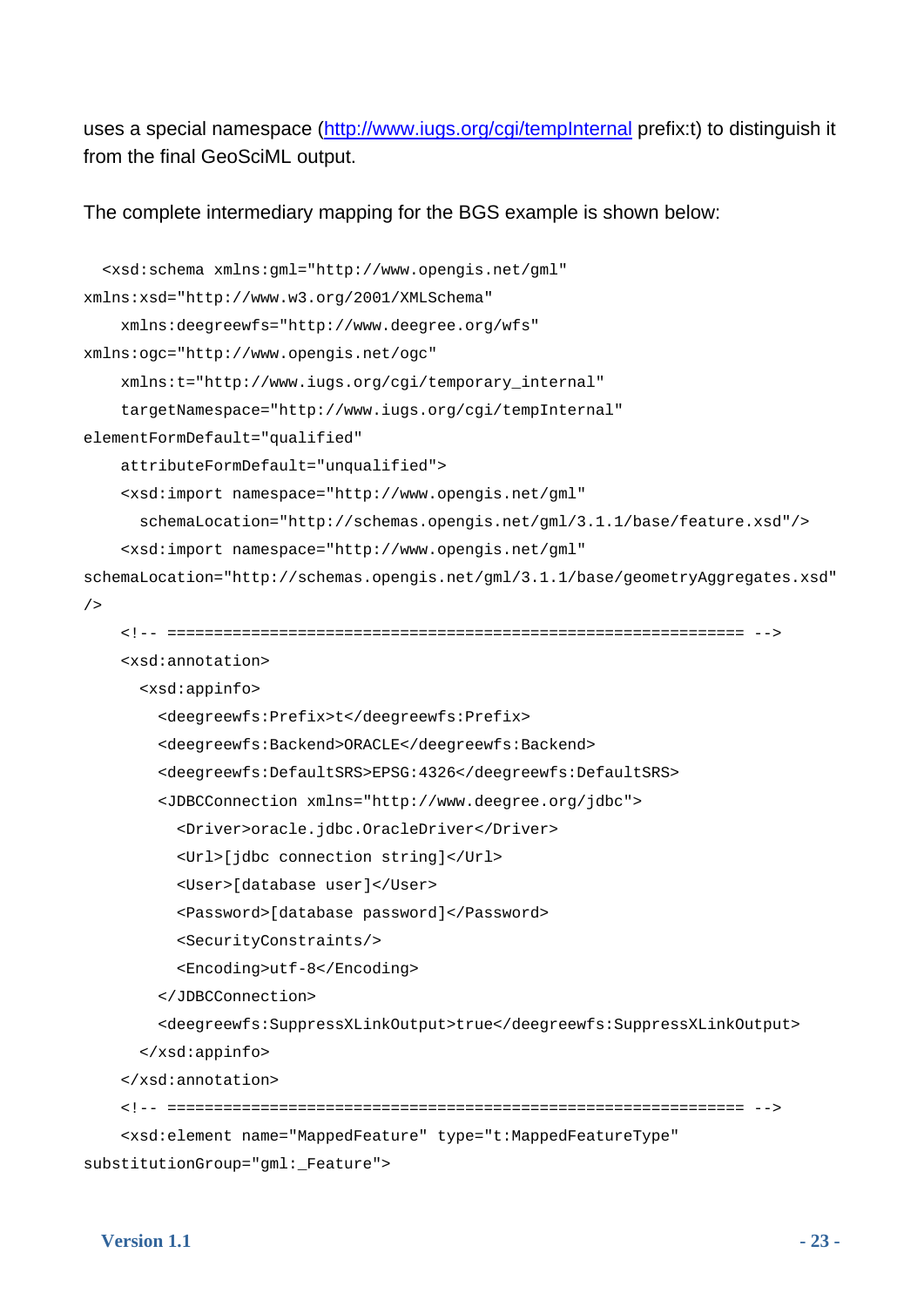```
 <xsd:annotation> 
         <xsd:appinfo> 
           <deegreewfs:table>OGC.EW141_LOUGHBOROUGH_V4_BEDROCK</deegreewfs:table> 
           <deegreewfs:gmlId prefix="t.mf."> 
              <deegreewfs:MappingField field="OBJECTID" type="INTEGER"/> 
           </deegreewfs:gmlId> 
         </xsd:appinfo> 
       </xsd:annotation> 
     </xsd:element> 
     <!-- ============================================================== --> 
     <xsd:complexType name="MappedFeatureType"> 
       <xsd:complexContent> 
         <xsd:extension base="gml:AbstractFeatureType"> 
           <xsd:sequence> 
              <xsd:element name="gid" type="xsd:integer"> 
                <xsd:annotation> 
                  <xsd:appinfo> 
                    <deegreewfs:Content> 
                      <deegreewfs:MappingField field="MSLINK" type="INTEGER"/> 
                    </deegreewfs:Content> 
                  </xsd:appinfo> 
                </xsd:annotation> 
              </xsd:element> 
              <xsd:element name="specification" type="gml:FeaturePropertyType" 
minOccurs="0" maxOccurs="unbounded"> 
                <xsd:annotation> 
                  <xsd:appinfo> 
                    <deegreewfs:Content type="t:GeologicUnit"> 
                      <deegreewfs:Relation> 
                        <deegreewfs:From> 
                           <deegreewfs:MappingField field="LEX" type="VARCHAR"/> 
                           <deegreewfs:MappingField field="RCS" type="VARCHAR"/> 
                        </deegreewfs:From> 
                         <deegreewfs:To> 
                           <deegreewfs:MappingField field="LEX" type="VARCHAR"/> 
                           <deegreewfs:MappingField field="RCS" type="VARCHAR"/> 
                         </deegreewfs:To>
```

```
 </deegreewfs:Relation>
```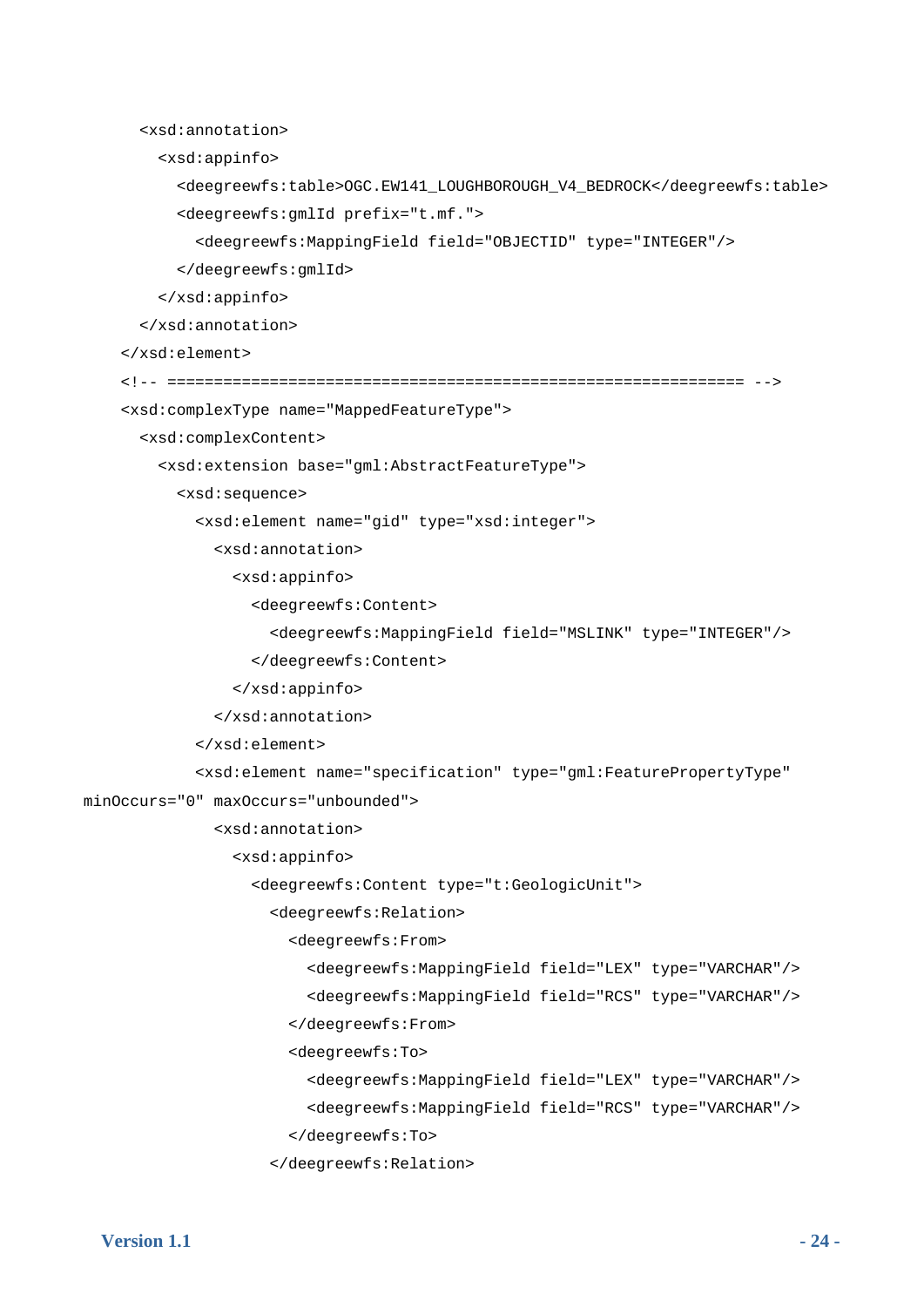```
 </deegreewfs:Content> 
                  </xsd:appinfo> 
                </xsd:annotation> 
              </xsd:element> 
              <xsd:element name="geom" type="gml:GeometryPropertyType"> 
                <xsd:annotation> 
                  <xsd:appinfo> 
                    <deegreewfs:Content> 
                      <deegreewfs:MappingField field="SHAPE" type="GEOMETRY" 
srs="4326"/> 
                    </deegreewfs:Content> 
                  </xsd:appinfo> 
                </xsd:annotation> 
              </xsd:element> 
           </xsd:sequence> 
         </xsd:extension> 
       </xsd:complexContent> 
     </xsd:complexType> 
     <!-- ============================================================== --> 
     <xsd:element name="GeologicUnit" type="t:GeologicUnitType" 
substitutionGroup="gml:_Feature"> 
       <xsd:annotation> 
         <xsd:appinfo> 
           <deegreewfs:table>OGC.EW141_LB_BEDROCK_GEOL_UNIT</deegreewfs:table> 
           <deegreewfs:gmlId prefix="t.gu."> 
              <deegreewfs:MappingField field="LEX" type="VARCHAR"/> 
              <deegreewfs:MappingField field="RCS" type="VARCHAR"/> 
           </deegreewfs:gmlId> 
           <deegreewfs:visible>true</deegreewfs:visible> 
         </xsd:appinfo> 
       </xsd:annotation> 
     </xsd:element> 
     <!-- ============================================================== --> 
     <xsd:complexType name="GeologicUnitType"> 
       <xsd:complexContent> 
         <xsd:extension base="gml:AbstractFeatureType"> 
           <xsd:sequence>
```

```
 <xsd:element name="name_urn" type="xsd:string">
```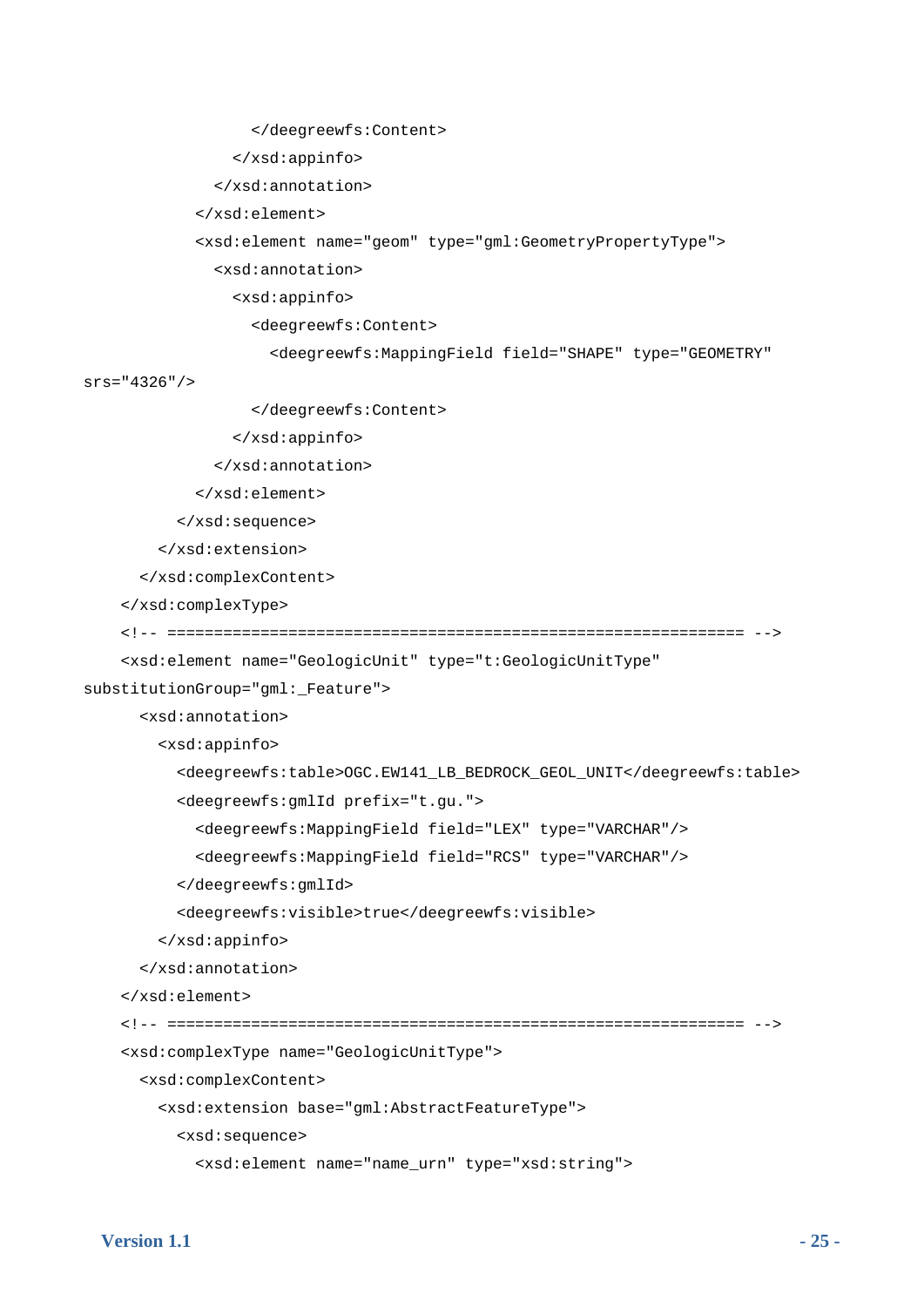<xsd:annotation>

```
 <xsd:appinfo>
```
<deegreewfs:Content>

```
 <deegreewfs:MappingField field="NAME_URN" type="VARCHAR"/>
```
</deegreewfs:Content>

</xsd:appinfo>

</xsd:annotation>

```
 </xsd:element>
```
<xsd:element name="descriptive\_name" type="xsd:string">

<xsd:annotation>

<xsd:appinfo>

<deegreewfs:Content>

```
 <deegreewfs:MappingField field="LEX_D" type="VARCHAR"/>
```
</deegreewfs:Content>

</xsd:appinfo>

</xsd:annotation>

</xsd:element>

<xsd:element name="age" type="xsd:string">

<xsd:annotation>

<xsd:appinfo>

<deegreewfs:Content>

<deegreewfs:MappingField field="ICS\_URN" type="VARCHAR"/>

</deegreewfs:Content>

```
 </xsd:appinfo>
```
</xsd:annotation>

```
 </xsd:element>
```
<xsd:element name="rank" type="xsd:string">

<xsd:annotation>

```
 <xsd:appinfo>
```
<deegreewfs:Content>

```
 <deegreewfs:MappingField field="RANK" type="VARCHAR"/>
```
</deegreewfs:Content>

```
 </xsd:appinfo>
```
</xsd:annotation>

</xsd:element>

<xsd:element name="lithology\_1" type="xsd:string">

<xsd:annotation>

<xsd:appinfo>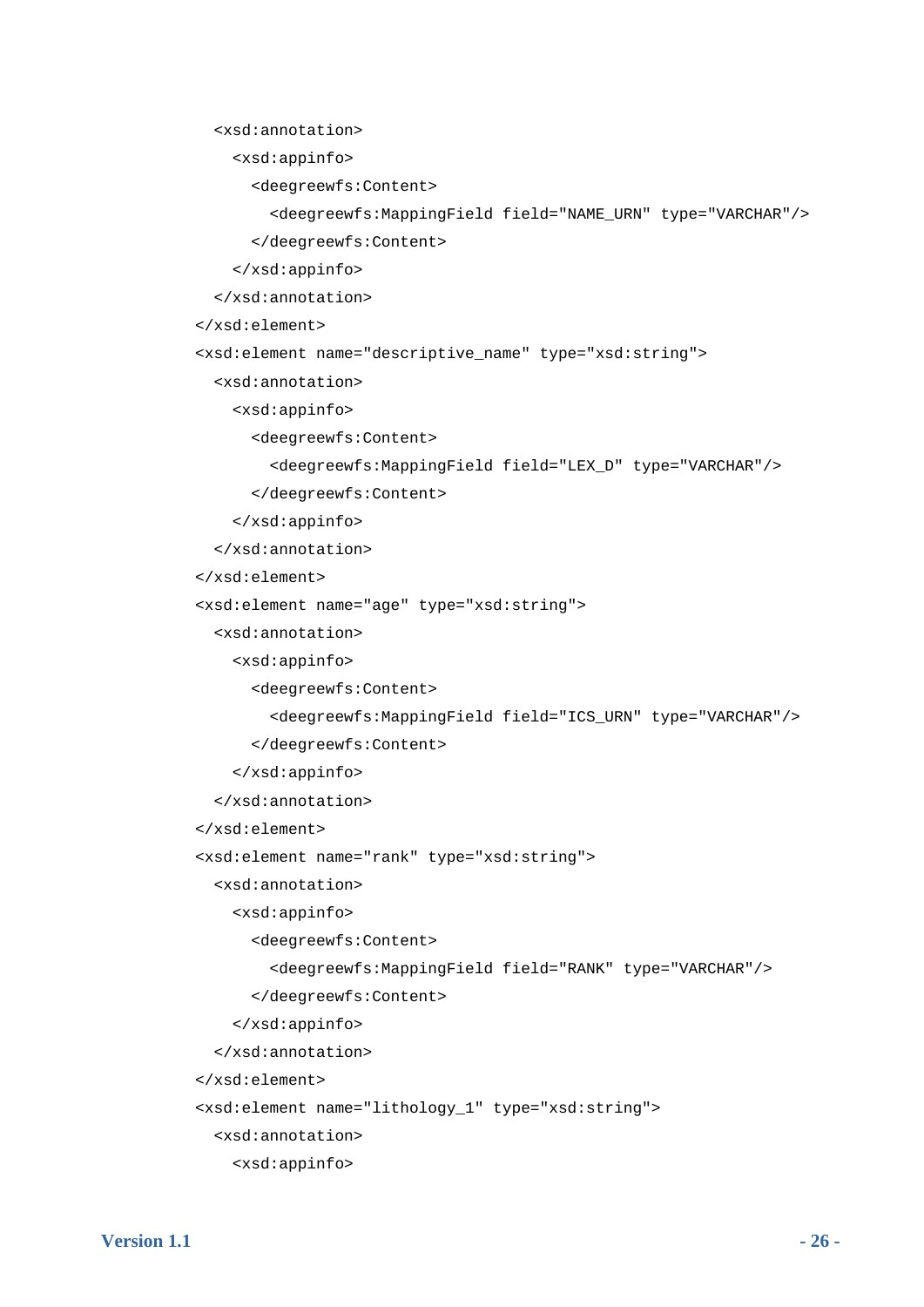```
 <deegreewfs:Content> 
                       <deegreewfs:MappingField field="CGI_SIMPLE_LITH_1_URN" 
type="VARCHAR"/> 
                    </deegreewfs:Content> 
                  </xsd:appinfo> 
                </xsd:annotation> 
              </xsd:element> 
              <xsd:element name="lithology_2" type="xsd:string"> 
                <xsd:annotation> 
                  <xsd:appinfo> 
                    <deegreewfs:Content> 
                       <deegreewfs:MappingField field="CGI_SIMPLE_LITH_2_URN" 
type="VARCHAR"/> 
                    </deegreewfs:Content> 
                  </xsd:appinfo> 
                </xsd:annotation> 
              </xsd:element> 
            </xsd:sequence> 
         </xsd:extension> 
       </xsd:complexContent> 
     </xsd:complexType> 
     <!-- ============================================================== --> 
   </xsd:schema>
```
Let's look at this is a bit more detail:

First we define the (persistent) connection to the back end data source, in this case ORACLE.

```
 <xsd:annotation> 
   <xsd:appinfo> 
     <deegreewfs:Prefix>t</deegreewfs:Prefix> 
     <deegreewfs:Backend>ORACLE</deegreewfs:Backend> 
     <deegreewfs:DefaultSRS>EPSG:4326</deegreewfs:DefaultSRS> 
     <JDBCConnection xmlns="http://www.deegree.org/jdbc"> 
       <Driver>oracle.jdbc.OracleDriver</Driver> 
       <Url>[jdbc connection string]</Url>
```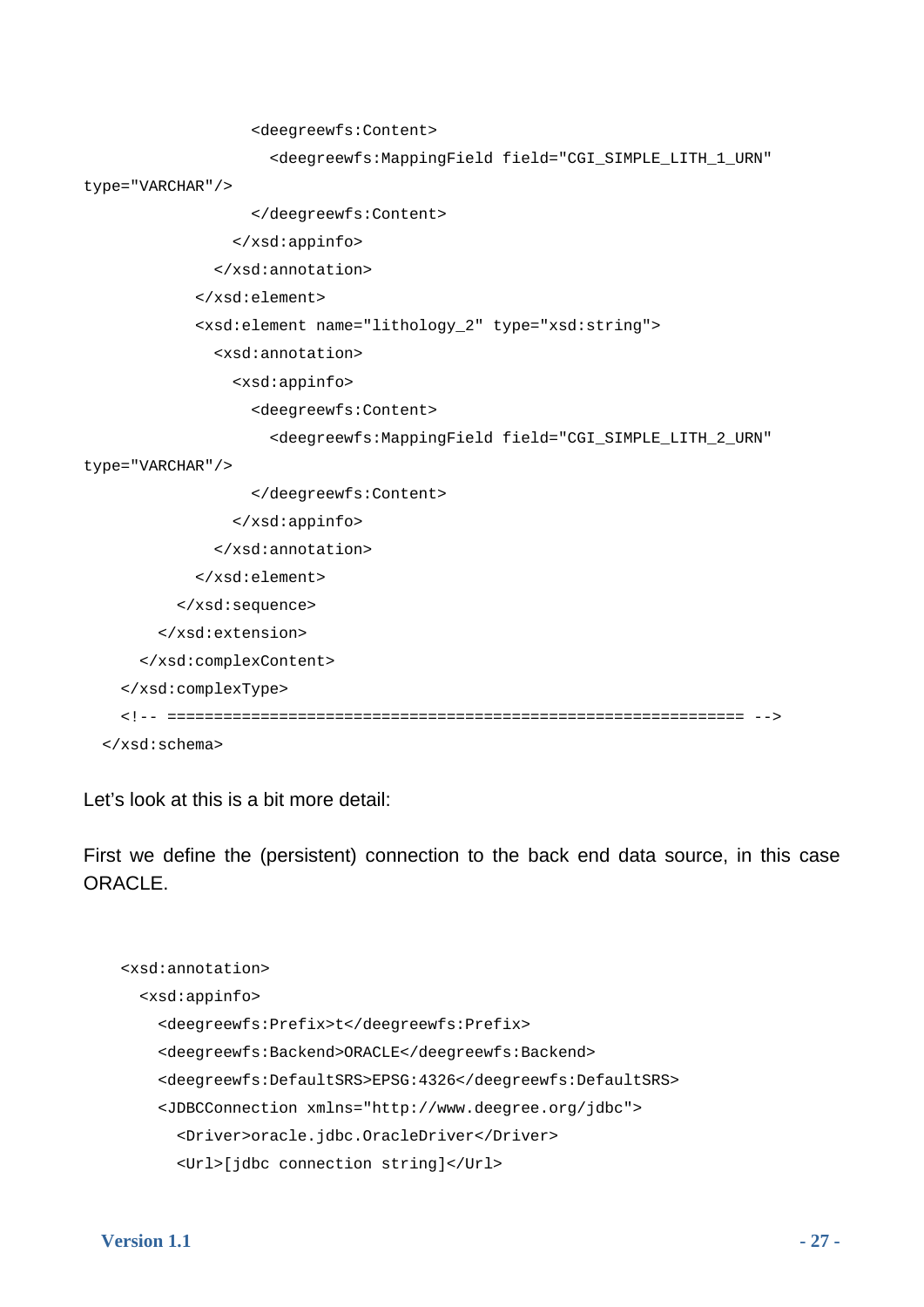```
 <User>[database user]</User> 
       <Password>[database password]</Password> 
       <SecurityConstraints/> 
       <Encoding>utf-8</Encoding> 
     </JDBCConnection> 
     <deegreewfs:SuppressXLinkOutput>true</deegreewfs:SuppressXLinkOutput> 
   </xsd:appinfo> 
 </xsd:annotation>
```
### Next we define the first element **t:MappedFeature** that we wish to create from our database and link it to the appropriate table **OGC.EW141\_LOUGHBOROUGH\_V4\_BEDROCK** :

```
 <xsd:element name="MappedFeature" type="t:MappedFeatureType" 
substitutionGroup="gml:_Feature"> 
       <xsd:annotation> 
         <xsd:appinfo> 
           <deegreewfs:table>OGC.EW141_LOUGHBOROUGH_V4_BEDROCK</deegreewfs:table> 
           <deegreewfs:gmlId prefix="t.mf."> 
              <deegreewfs:MappingField field="OBJECTID" type="INTEGER"/> 
           </deegreewfs:gmlId> 
         </xsd:appinfo> 
       </xsd:annotation> 
     </xsd:element>
```
Our element **t:MappedFeature** is of type **t:MappedFeatureType** and we now describe how the fields in our database map to this FeatureType, starting with our first sub element **t:gid** which is a straight mapping with **OGC.EW141\_LOUGHBOROUGH\_V4\_BEDROCK.MSLINK** .

```
 <xsd:complexType name="MappedFeatureType"> 
   <xsd:complexContent> 
     <xsd:extension base="gml:AbstractFeatureType"> 
       <xsd:sequence> 
         <xsd:element name="gid" type="xsd:integer"> 
           <xsd:annotation> 
              <xsd:appinfo> 
                <deegreewfs:Content>
```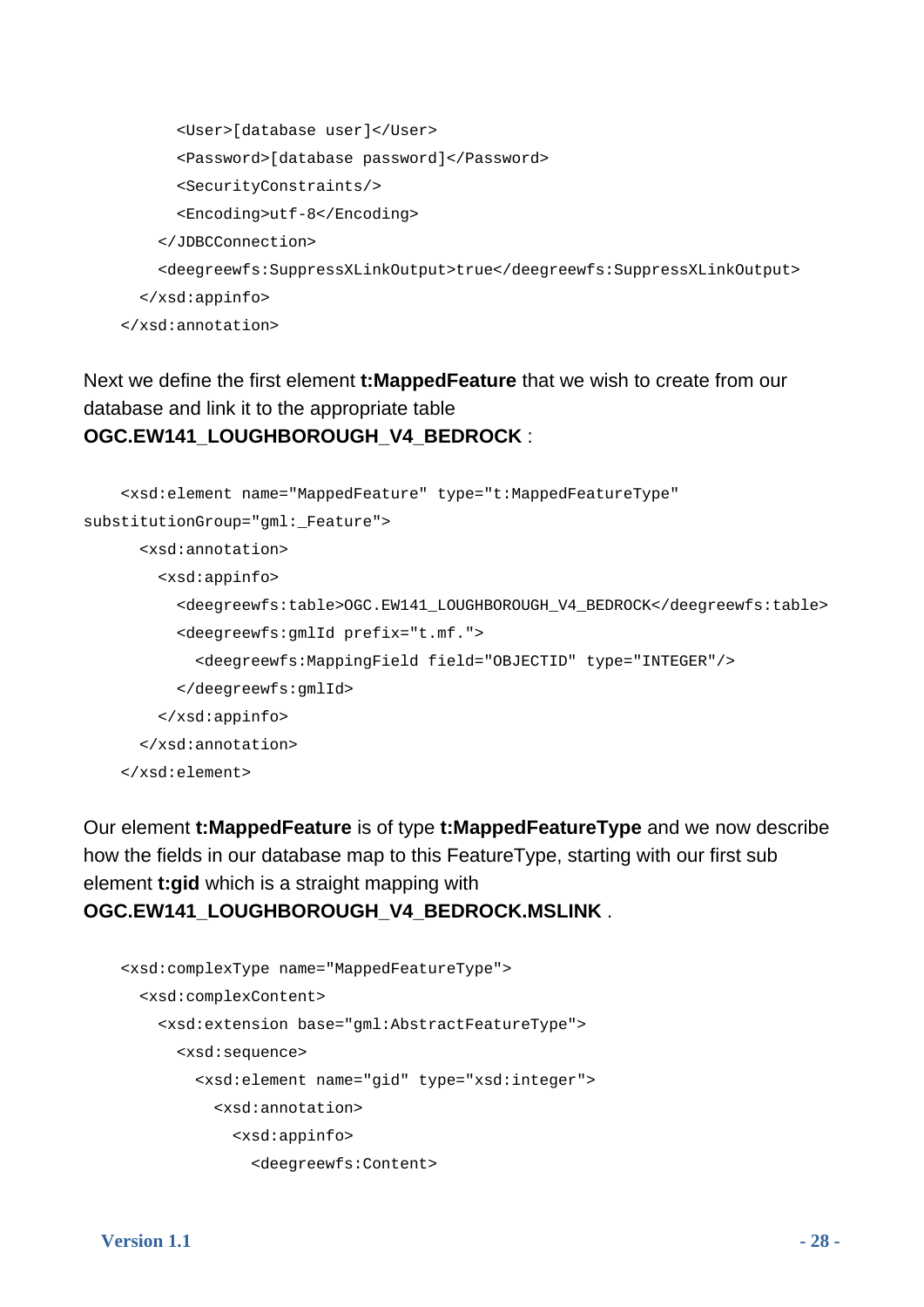```
 <deegreewfs:MappingField field="MSLINK" type="INTEGER"/> 
       </deegreewfs:Content> 
     </xsd:appinfo> 
   </xsd:annotation> 
 </xsd:element>
```
Our next element **t:specification** has a more complex relation to the database, defined by the compound foreign key relationship between **OGC.EW141\_LOUGHBOROUGH\_V4\_BEDROCK.LEX** and **OGC.EW141\_LOUGHBOROUGH\_V4\_BEDROCK.RCS** with **OGC.EW141\_LB\_BEDROCK\_GEOL\_UNIT.LEX** and **OGC.EW141\_LB\_BEDROCK\_GEOL\_UNIT.RCS:**

```
 <xsd:element name="specification" type="gml:FeaturePropertyType" 
minOccurs="0" maxOccurs="unbounded"> 
                <xsd:annotation> 
                  <xsd:appinfo> 
                    <deegreewfs:Content type="t:GeologicUnit"> 
                      <deegreewfs:Relation> 
                        <deegreewfs:From> 
                           <deegreewfs:MappingField field="LEX" type="VARCHAR"/> 
                           <deegreewfs:MappingField field="RCS" type="VARCHAR"/> 
                        </deegreewfs:From> 
                        <deegreewfs:To> 
                           <deegreewfs:MappingField field="LEX" type="VARCHAR"/> 
                           <deegreewfs:MappingField field="RCS" type="VARCHAR"/> 
                         </deegreewfs:To> 
                      </deegreewfs:Relation> 
                    </deegreewfs:Content> 
                  </xsd:appinfo> 
                </xsd:annotation> 
              </xsd:element>
```
Note, you need to look further down the schema to the definition of element **t:GeologicUnit** to understand the relationship with the **OGC.EW141\_LB\_BEDROCK\_GEOL\_UNIT** view.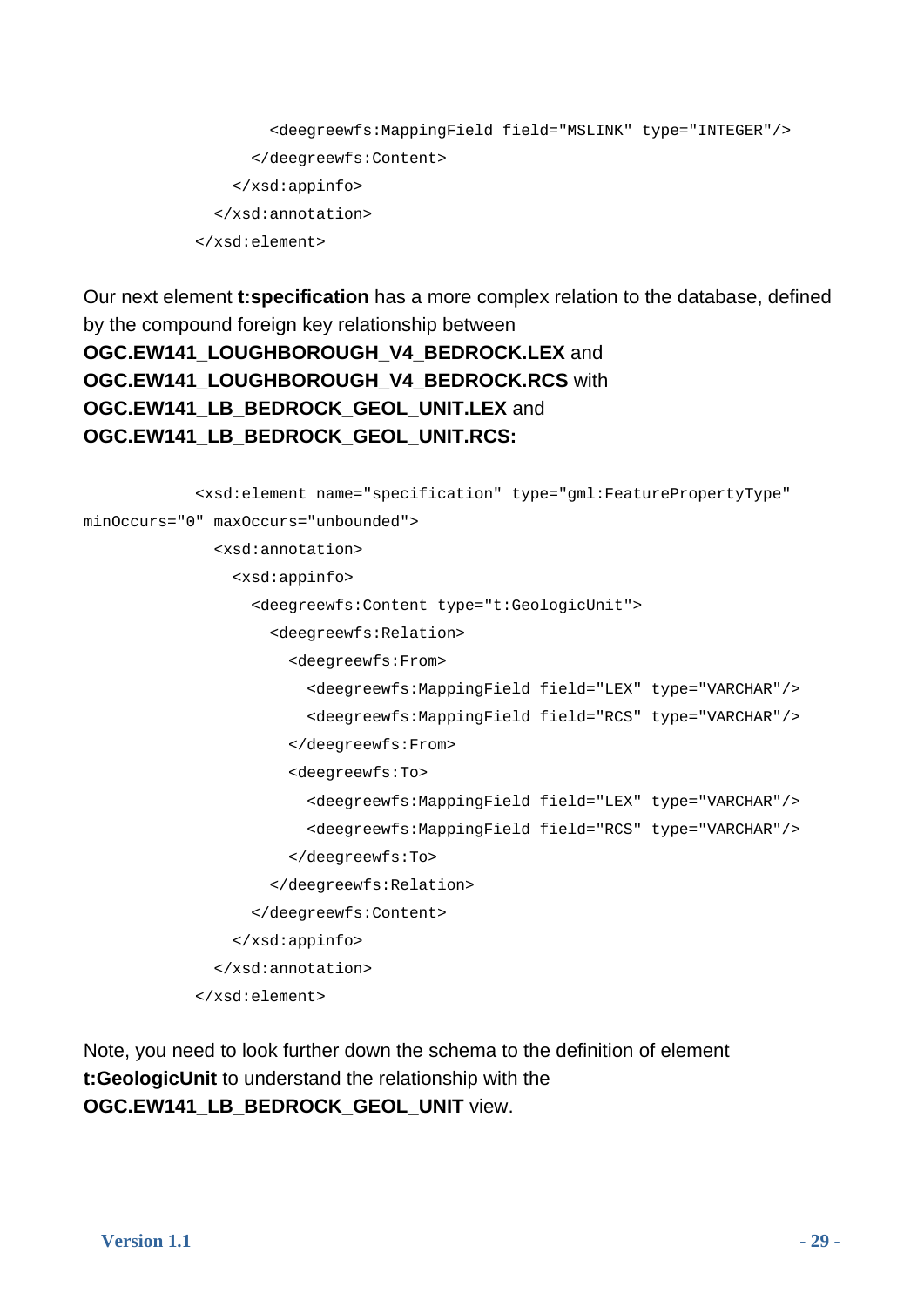```
 <xsd:element name="GeologicUnit" type="t:GeologicUnitType" 
substitutionGroup="gml:_Feature"> 
       <xsd:annotation> 
         <xsd:appinfo> 
           <deegreewfs:table>OGC.EW141_LB_BEDROCK_GEOL_UNIT</deegreewfs:table> 
           <deegreewfs:gmlId prefix="t.gu."> 
             <deegreewfs:MappingField field="LEX" type="VARCHAR"/> 
             <deegreewfs:MappingField field="RCS" type="VARCHAR"/> 
           </deegreewfs:gmlId> 
           <deegreewfs:visible>true</deegreewfs:visible> 
         </xsd:appinfo> 
       </xsd:annotation> 
     </xsd:element>
```
Finally we deal with the geometry of the feature:

```
 <xsd:element name="geom" type="gml:GeometryPropertyType"> 
                <xsd:annotation> 
                  <xsd:appinfo> 
                     <deegreewfs:Content> 
                       <deegreewfs:MappingField field="SHAPE" type="GEOMETRY" 
srs="4326"/> 
                    </deegreewfs:Content> 
                  </xsd:appinfo> 
                </xsd:annotation> 
              </xsd:element>
```
Remember that when this mapping is processed by deegree it will produce an incomplete version of the desired GeoSciML output; it must however return all the required data and attributes required by the final GeoSciML output.

Once you have created the mapping, double-check everything - the way deegree errors are reported by GIN mediator is not very helpful (most of the time, you'll get an empty file). Most of the time, a single typo (typing error) will prevent deegree from working. Once the mapping is completed, you must restart Tomcat.

### <span id="page-29-0"></span>**3.5 Using the GIN mediator to debug the intermediary (private) mapping**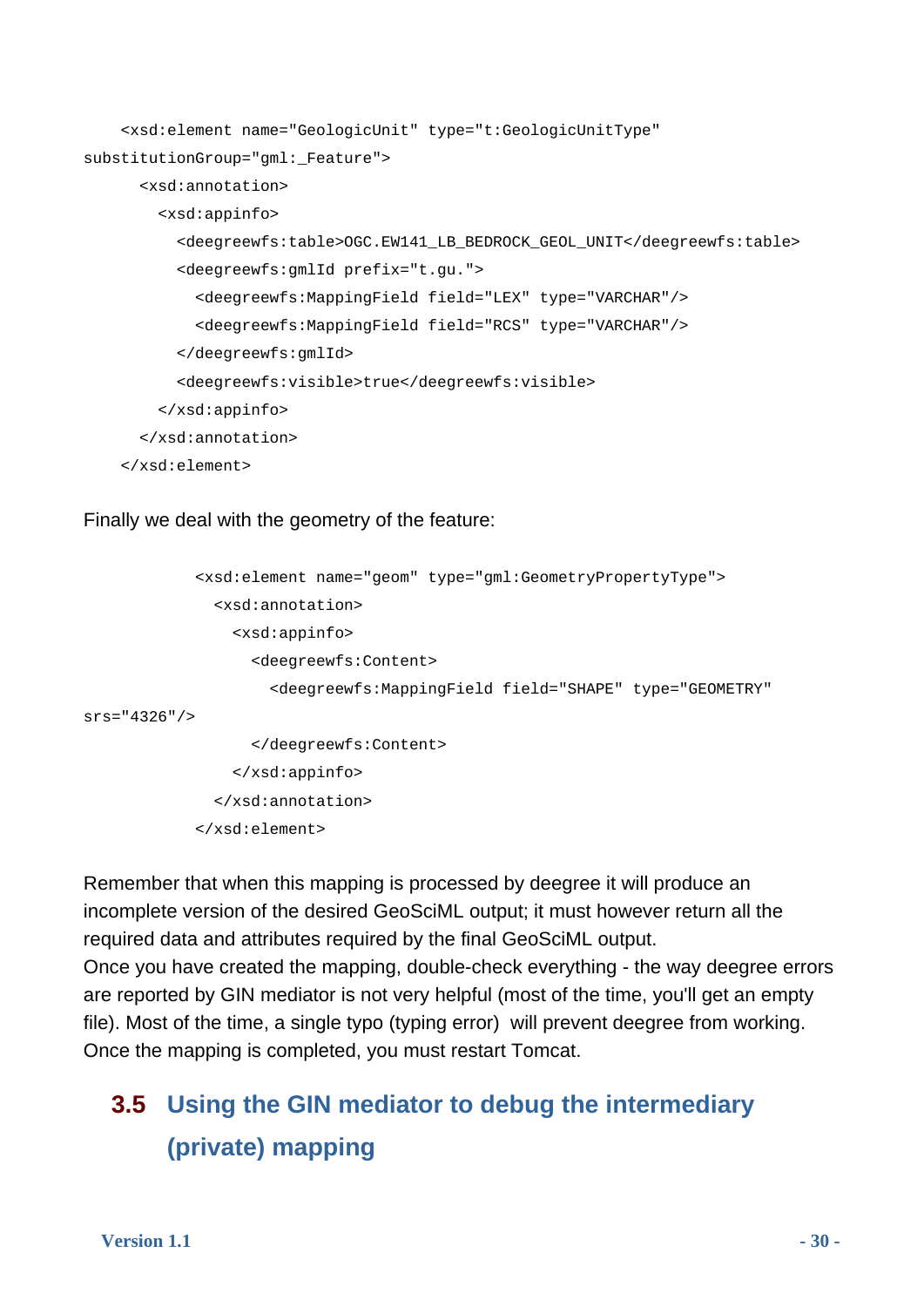\$TOMCAT\_HOME\webapps\cocoon\geosciml\document\

The GIN mediator has a special pipeline to test deegree, using any arbitrarily named wfs:Query xml instance.

For example:

Prepare a document like this one and save it as bgs.xml in the geosciml document folder.

```
<?xml version="1.0" encoding="utf-8"?> 
     <wfs:GetFeature 
         xmlns:wfs="http://www.opengis.net/wfs" 
         xmlns:ogc="http://www.opengis.net/ogc" 
         xmlns:t="http://www.iugs.org/cgi/tempInternal" 
         maxFeatures="5" service="WFS" 
         version="1.1.0" xmlns:gsml="urn:cgi:xmlns:CGI:GeoSciML:2.0"> 
         <wfs:Query typeName="t:MappedFeature"> 
         </wfs:Query> 
     </wfs:GetFeature>
```
To send this document to deegree, invoke this pipeline

http://yourserver.org(:port)/cocoon/geosciml/debug/deegree/bgs

The last part of the url must match the name of the file you just created in the document directory (less the file suffix), so here /bgs matches /document/bgs.xml) If everything works fine, you should see a document similar to this one:

```
<?xml version="1.0" encoding="ISO-8859-1"?> 
<wfs:FeatureCollection xmlns:t="http://www.iugs.org/cgi/tempInternal" 
     xmlns:wfs="http://www.opengis.net/wfs" 
xmlns:xlink="http://www.w3.org/1999/xlink" 
     xmlns:gml="http://www.opengis.net/gml" 
xmlns:xsi="http://www.w3.org/2001/XMLSchema-instance" 
     numberOfFeatures="5" 
     xsi:schemaLocation="http://www.iugs.org/cgi/tempInternal 
http://localhost:8080/deegree-
```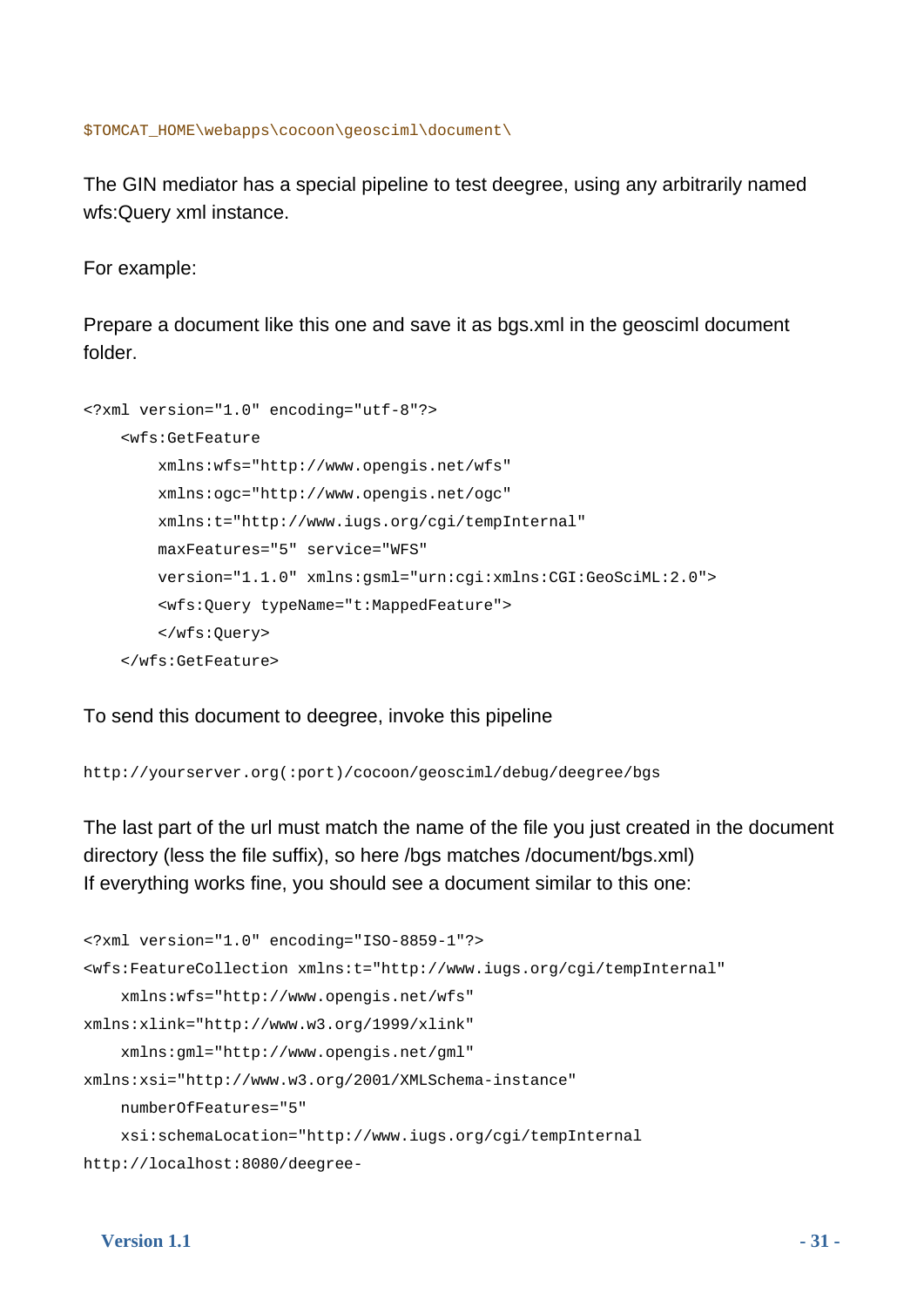```
wfs/services?SERVICE=WFS&VERSION=1.1.0&REQUEST=DescribeFeatureType&TY
PENAME=t:MappedFeature&NAMESPACE=xmlns(t=http://www.iugs.org/cgi/tempInternal
) http://www.opengis.net/wfs http://schemas.opengis.net/wfs/1.1.0/wfs.xsd"> 
     <gml:boundedBy> 
         <gml:Envelope srsName="EPSG:4326"> 
             <gml:pos srsDimension="2">-1.53358714293239 
52.7447745036496</gml:pos> 
             <gml:pos srsDimension="2">-1.25631067876913 
52.8204090327274</gml:pos> 
         </gml:Envelope> 
     </gml:boundedBy> 
     <gml:featureMember> 
         <t:MappedFeature gml:id="t.mf.53"> 
             <gml:boundedBy> 
                  <gml:Envelope srsName="EPSG:4326"> 
                      <gml:pos srsDimension="2">-1.25709663323346 
52.7447745036496</gml:pos> 
                      <gml:pos srsDimension="2">-1.25631067876913 
52.7454577448837</gml:pos> 
                  </gml:Envelope> 
             </gml:boundedBy> 
             <t:gid>595</t:gid> 
             <t:specification> 
                 <t:GeologicUnit gml:id="t.gu.BCTDATUF"> 
<t:name_urn>urn:cgi:feature:BGS:StratigraphicLexicon:BCT</t:name_urn> 
                      <t:descriptive_name>BEACON TUFF MEMBER</t:descriptive_name> 
<t:age>urn:cgi:classifier:ICS:StratChart:2008:Ediacaran</t:age> 
                      <t:rank>MEMBER</t:rank> 
                 </t:GeologicUnit> 
             </t:specification> 
             <t:geom> 
                  <gml:Polygon srsName="EPSG:4326"> 
                      <gml:outerBoundaryIs> 
                          <gml:LinearRing> 
                              <gml:coordinates cs="," decimal="." ts="" 
                                  >-1.25670372306689,52.7454577448837
```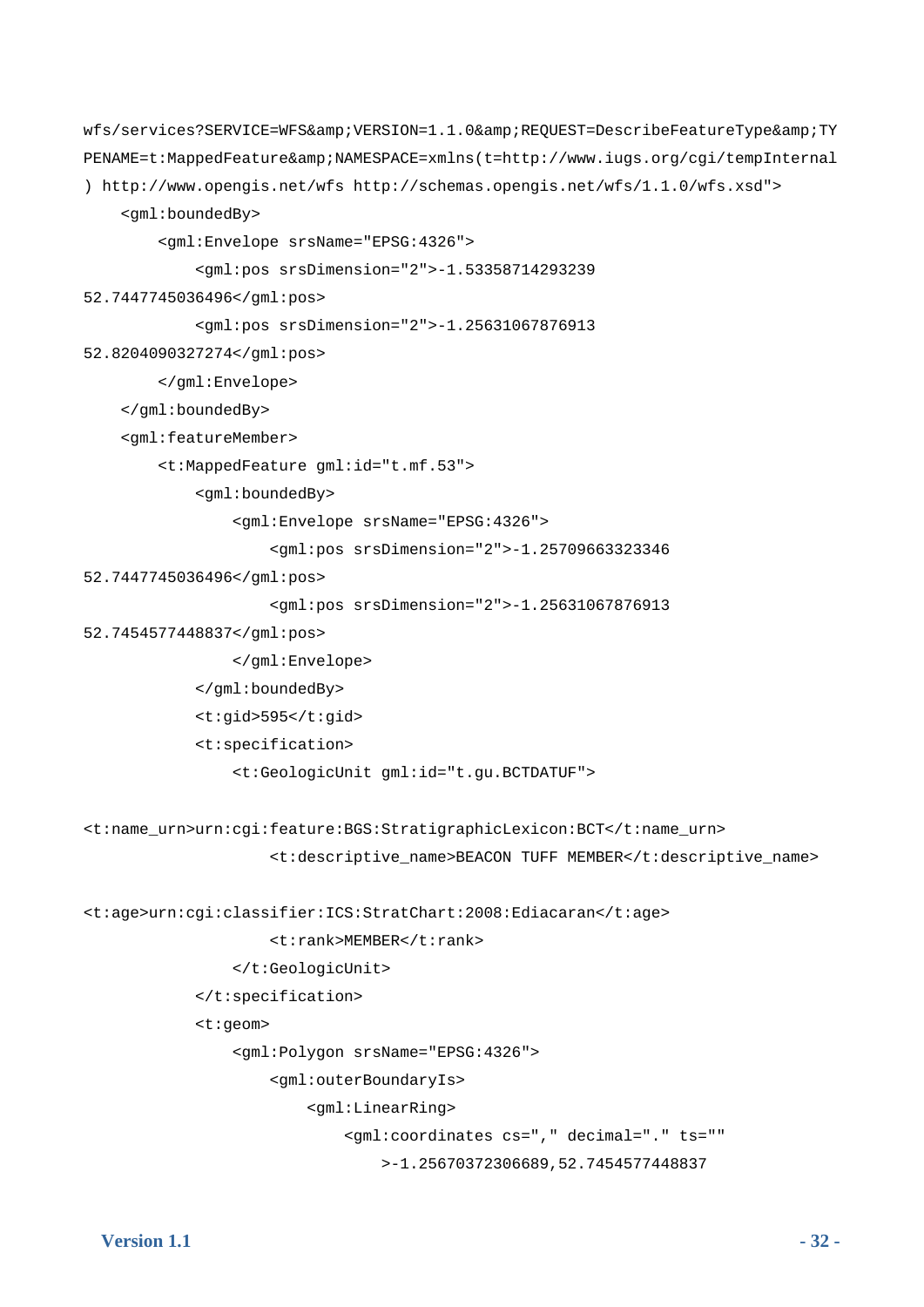```
 -1.25689780981031,52.7453690631345 
                                   -1.25703356437367,52.7452260771792 
                                   -1.25709663323346,52.7450017282326 
                                   -1.25705403117502,52.7448935842841 
                                   -1.25692209903121,52.7448118503595 
                                    -1.25670053155272,52.7447745036496 
                                   -1.25650721154648,52.7448182412529 
                                   -1.25634229163705,52.7449340744674 
                                     -1.25631067876913,52.745050743079 
                                   -1.2563380081549,52.7451857606649 
                                    -1.25640962123418,52.7453300456306 
                                   -1.25655575427669,52.7454478281049 
                                   -1.25670372306689,52.7454577448837 
                              </gml:coordinates> 
                           </gml:LinearRing> 
                      </gml:outerBoundaryIs> 
                  </gml:Polygon> 
              </t:geom> 
         </t:MappedFeature> 
     </gml:featureMember> 
  ... 
</wfs:FeatureCollection>
```
### **Note**

```
$TOMCAT_HOME\logs 
$TOMCAT_HOME\webapps\cocoon\WEB-INF\logs
```
If it doesn't work, check your Tomcat logs, especially the stdout\_[date].log which will record errors with the database connection.

Be aware that deegree will autoload all xsd files in the

\$TOMCAT\_HOME\webapps\cocoon\WEB-INF\conf\wfs\featuretypes\ directory, even if they are not referenced in the capability document. If any data source referenced in any xsd file is not available, deegree will fail.

Be aware too that deegree needs to write to your system temporary files folder and expects a sub-folder with the same name as your Tomcat version. If this folder doesn't exist degree will fail.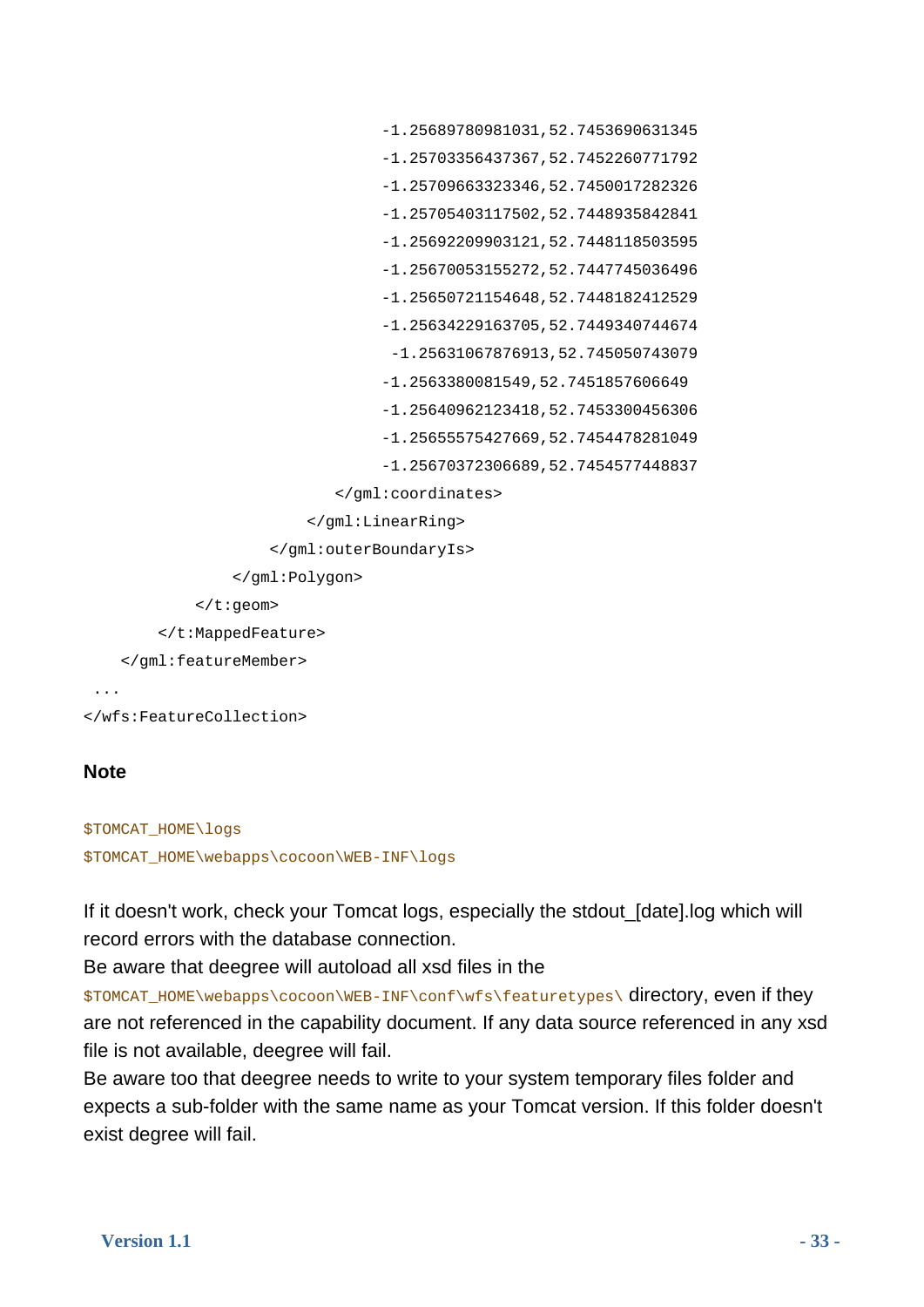You may wish to set up more than one WFS service to serve different variants (WFS service profiles) of your data depending on purpose or user. To distinguish between different versions of the same features within these profiles you could use a different namespace on your intermediary (private) mapping, such as t1:MappedFeature and t2:MappedFeature, or you could use the same namespace and with a different name, such as bgs:MappedFeature1, bgs:MappedFeature2. There is no semantic difference between these two methodologies, it's purely a matter of personal preference, and the mediator will convert either into proper GeoSciML.

### **3.6 Create a WFS service profile**

<span id="page-33-0"></span>\$TOMCAT\_HOME\webapps\cocoon\geosciml\capabilities\ \$TOMCAT\_HOME\webapps\cocoon\geosciml\config\

As mentioned described in Chapter 2 we create a WFS profile by editing files in four places. The example template application contains an example profile following the Chapter 3 procedure called "MappedFeature". The GetCapabilities response should be configured just as in Chapter 2. The WFS profile configuration file in the config directory will look like the MappedFeature.xml example below with "deegree" specified as the processor rather than "wfs" which was used in Chapter 2. We then rename the **proc:datasource** attribute name to one appropriate to BGS, and add appropriate FeatureTypes that we wish to be handled.

Our resultant configuration file looks like this:

```
<?xml version="1.0" encoding="UTF-8"?> 
<proc:config xmlns:proc="urn:x-lcnp:proc"> 
   <!-- LCNP GeoSciML service wrapper configuration --> 
   <proc:defaultPrefixMapping> 
     <proc:ns prefix="gsml">urn:cgi:xmlns:CGI:GeoSciML:2.0</proc:ns> 
   </proc:defaultPrefixMapping> 
   <proc:maxFeatures>1000</proc:maxFeatures> 
   <proc:defaultGeometries> 
     <!-- for BBOX queries in HTTP/GET mode, there is no way to tell the service
```
which geometry is to be filtered. If not defined here, defaultGeometry is used. The geometry property must be provided with the target Feature as the context node -->

 <proc:featureGeometry typeName="gsml:MappedFeature">gsml:shape</proc:featureGeometry>

#### **Version 1.1** - 34 -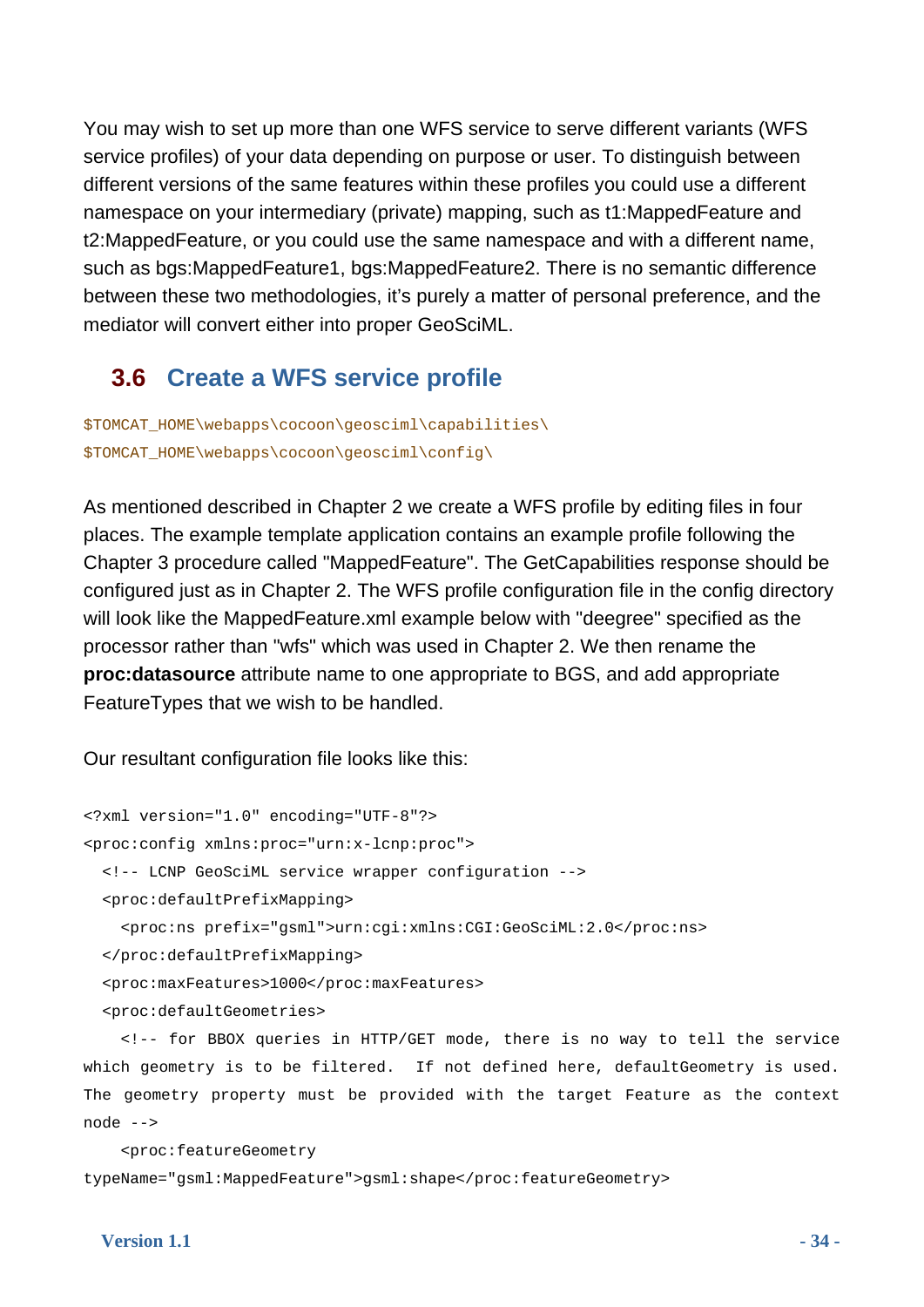```
 <proc:defaultGeometry>gsml:shape</proc:defaultGeometry> 
   </proc:defaultGeometries> 
   <proc:datasources> 
     <proc:datasource name="bgs"> 
       <proc:handledFeature name="gsml:MappedFeature" handler="MappedFeature"/> 
       <!--<proc:processor name="debug"/>--> 
       <proc:processor name="deegree"/> 
     </proc:datasource> 
   </proc:datasources> 
</proc:config>
```
#### The datasources/datasource part is the interesting part.

```
 <proc:datasources> 
   <proc:datasource name="bgs"> 
     <proc:handledFeature name="gsml:MappedFeature" handler="MappedFeature"/> 
     <!--<proc:processor name="debug"/>--> 
     <proc:processor name="deegree"/> 
   </proc:datasource> 
 </proc:datasources>
```
This tells the GIN mediator that when it receives a request for gsml:MappedFeature in the MappedFeature profile, it can be handled by the **bgs** datasource and the name of the handler is MappedFeature.

Three elements are important here:

- bas (the datasource name)
- MappedFeature (the profile name)
- MappedFeature (the handler)

These three components are important for the next step.

### **3.7 Mapping the incoming request via the intermediary layer**

\$TOMCAT\_HOME\webapps\cocoon\geosciml\mapping\

We now need to create a mapping between our intermediary gml output and GeoSciML for the GIN mediator to do the transformation to our desired output.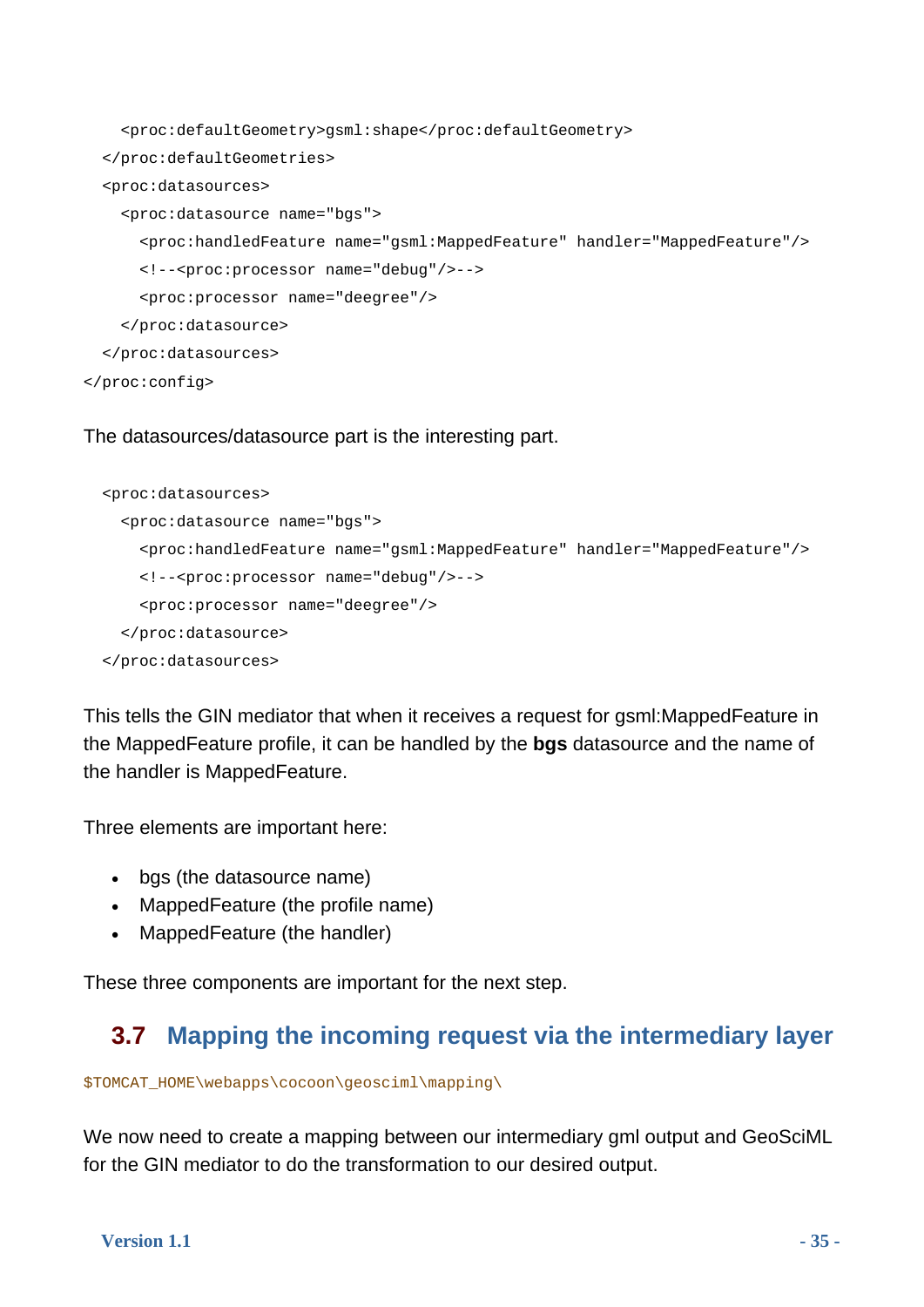The mapping file **looks** like an instance document, but it is not. The goals of the mapping file are to

- provide some key information such as target namespaces, etc..
- provide a way to resolve GeoSciML property names (expressed as XPath)

We need to create a directory structure under our geoscimi/mapping that looks like this:

- qeosciml <- already exists
	- o mapping <- already exists
		- MappedFeature <- must create.. (the name of the WFS service profile)
			- bgs <- must create.. (the name of the proc:datasource)

```
In the datasource directory (bgs), you must create a mapping file named 
MappedFeature.map:
```

```
<?xml version="1.0" encoding="UTF-8"?> 
<gsml:MappedFeature xmlns:gsml="urn:cgi:xmlns:CGI:GeoSciML:2.0" 
xmlns:gml="http://www.opengis.net/gml" xmlns:ogc="http://www.opengis.net/ogc" 
xmlns:xlink="http://www.w3.org/1999/xlink" xmlns:proc="urn:x-lcnp:proc" 
xmlns:t="http://www.iugs.org/cgi/tempInternal" mappedType="t:MappedFeature"> 
  <proc:namespaces> 
   <proc:namespace name="gsml">urn:cgi:xmlns:CGI:GeoSciML:2.0</proc:namespace> 
   <proc:namespace name="gml">http://www.opengis.net/gml</proc:namespace> 
   <proc:namespace name="xlink">http://www.w3.org/1999/xlink</proc:namespace> 
   <proc:namespace name="t">http://www.iugs.org/cgi/tempInternal</proc:namespace> 
  </proc:namespaces> 
  <proc:targetVersion>1.1.0</proc:targetVersion> 
  <gml:name>name</gml:name> 
  <gsml:specification> 
   <gsml:GeologicUnit> 
    <gml:name codeSpace="http://www.cgi-
iugs.org/uri">t:specification/t:GeologicUnit/t:name_urn</gml:name> 
    <gml:name 
codeSpace="urn:cgi:classifierScheme:BGS:StratigraphicLexicon:description">t:speci
fication/t:GeologicUnit/t:descriptive_name</gml:name> 
    <gsml:preferredAge> 
     <gsml:GeologicEvent>
```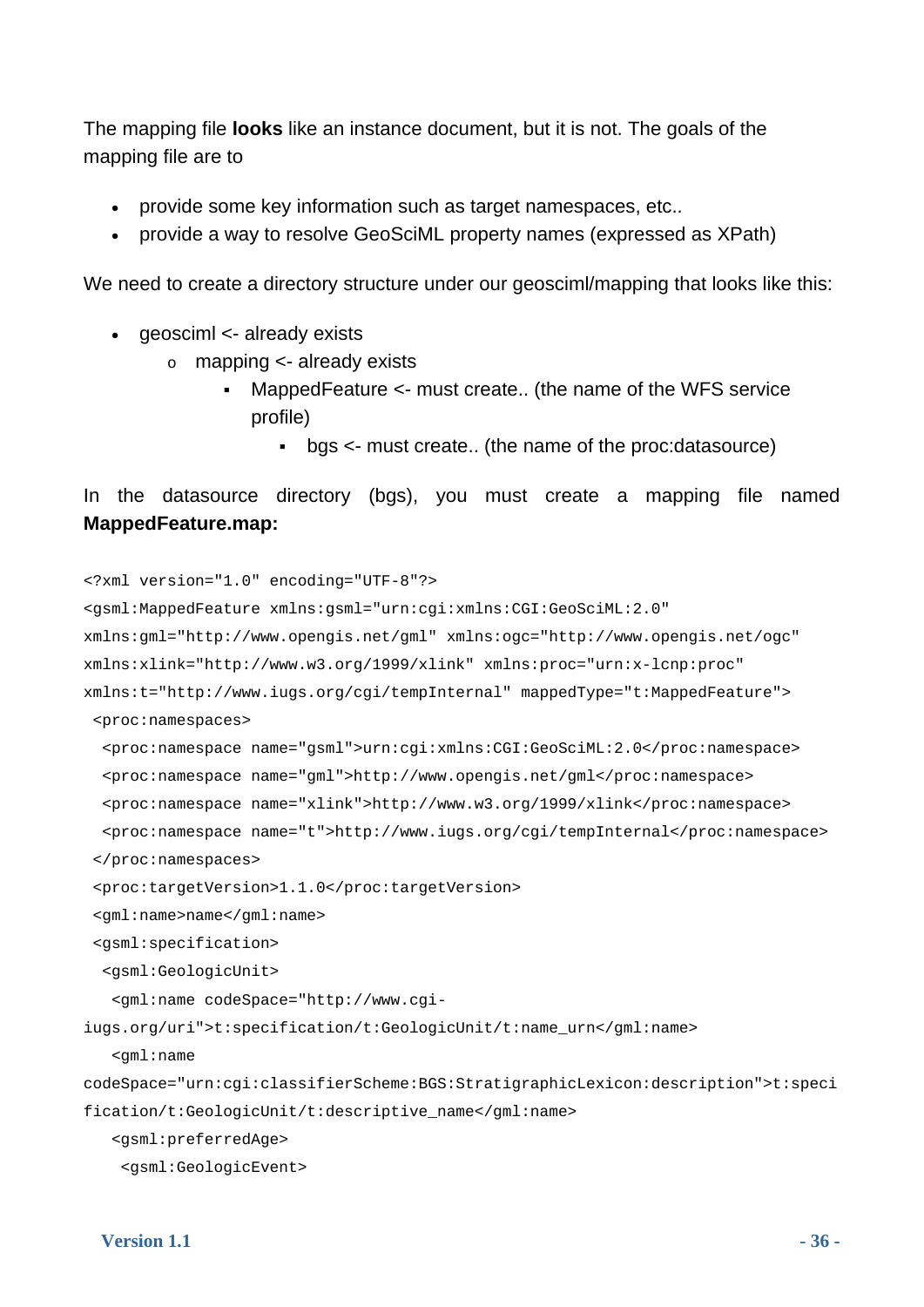```
 <gsml:eventAge>
```
<gsml:CGI\_TermValue>

<gsml:value

codeSpace="urn:cgi:classifierScheme:ICS:StratChart:2008">t:specification/t:Geolog icUnit/t:age</gsml:value>

</gsml:CGI\_TermValue>

</gsml:eventAge>

</gsml:GeologicEvent>

</gsml:preferredAge>

<gsml:rank

codeSpace="urn:cgi:classifierScheme:BGS:Rank">t:specification/t:GeologicUnit/t:ra nk</gsml:rank>

<gsml:composition>

<gsml:CompositionPart>

```
 <gsml:lithology xlink:href="t:specification/t:GeologicUnit/t:lithology_1"/> 
 <gsml:lithology xlink:href="t:specification/t:GeologicUnit/t:lithology_2"/>
```
<gsml:lithology>

<gsml:ControlledConcept>

<gsml:identifier codeSpace="http://www.cgi-

iugs.org/uri">t:specification/t:GeologicUnit/t:lithology\_1</gsml:identifier>

```
 <gsml:identifier codeSpace="http://www.cgi-
```
iugs.org/uri">t:specification/t:GeologicUnit/t:lithology\_2</gsml:identifier>

</gsml:ControlledConcept>

```
 </gsml:lithology>
```
</gsml:CompositionPart>

</gsml:composition>

</gsml:GeologicUnit>

```
 </gsml:specification>
```

```
 <gsml:shape>t:geom</gsml:shape>
```
</gsml:MappedFeature>

This file will be used by the GIN mediator to map the [GeoSciML](https://www.seegrid.csiro.au/twiki/bin/view/CGIModel/GeoSciML) to the private schema properties.

Important things to check:

- be sure you have mappedType="t:MappedFeature" property filled in the root tag.
- be sure that all relevant namespaces are listed in the proc:namespaces section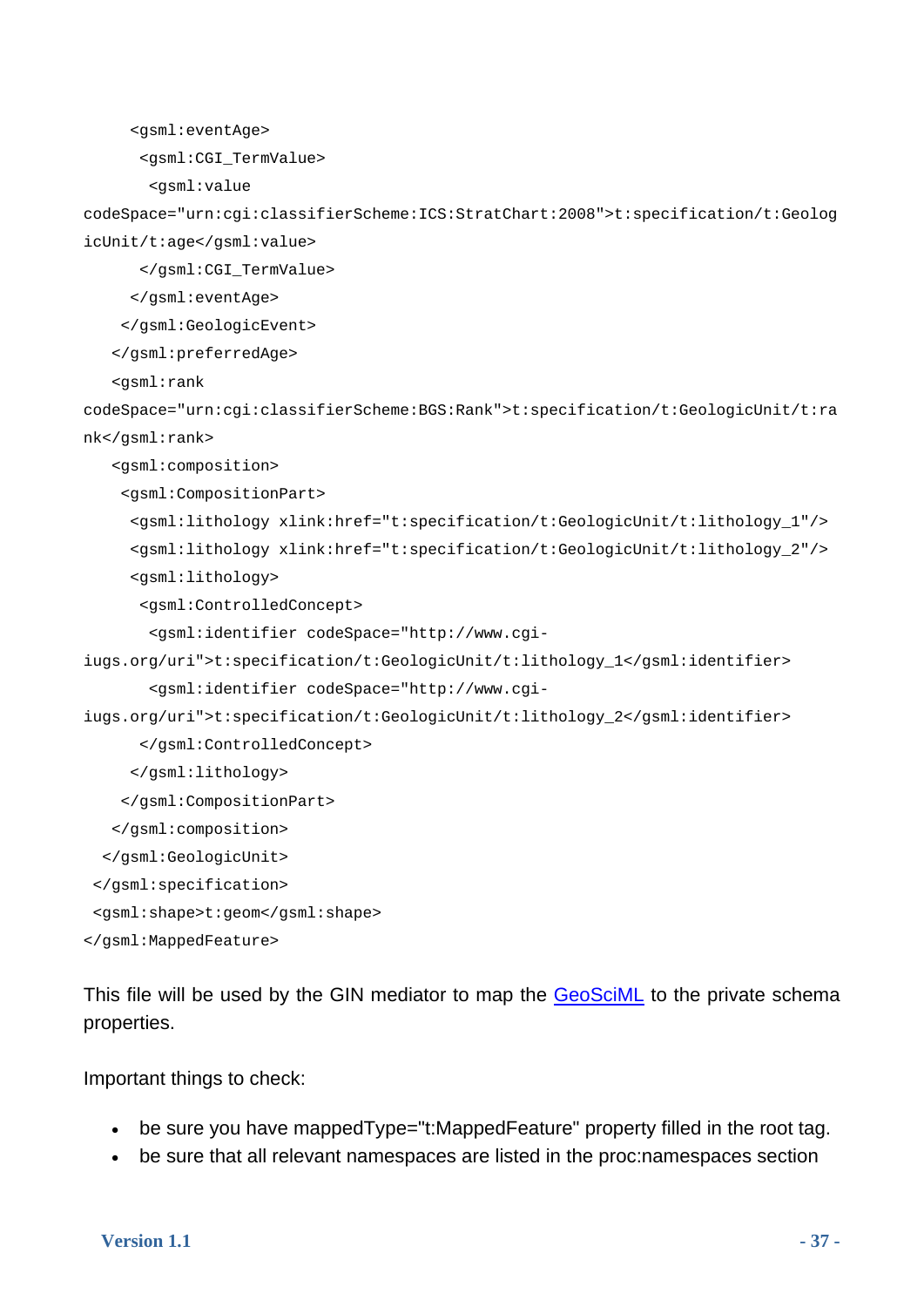be sure that all the relevant properties are mapped for this profile.

<span id="page-37-0"></span>The order of the alternate properties here is not important, as this is just a mapping file.

### **3.8 Using the debug processor to check your mapping is correct**

A special processor in the GIN mediator allows you to check your mapping, by sending an arbitrary file in the  $$TOME\webappa\ccoon\qoccum.$ To enable this, you must alter your WFS service profile configuration file to tell the mediator to use the 'debug' processor instead of the deegree processor. The debug processor will just perform the mapping and return the rewritten query.

First we open MappedFeature.xml and replace the processor in the datasource from 'deegree' to 'debug'.

From this:

```
 <proc:datasources> 
   <proc:datasource name="bgs"> 
     <proc:handledFeature name="gsml:MappedFeature" handler="MappedFeature"/> 
     <!--<proc:processor name="debug"/>--> 
     <proc:processor name="deegree"/> 
   </proc:datasource> 
 </proc:datasources>
```
To this:

```
 <proc:datasources> 
   <proc:datasource name="bgs"> 
     <proc:handledFeature name="gsml:MappedFeature" handler="MappedFeature"/> 
     <proc:processor name="debug"/> 
     <!--<proc:processor name="deegree"/>--> 
   </proc:datasource> 
 </proc:datasources>
```
Now we will use a couple of queries (cb-example1.xml and cb-example2.xml) as the files to send to the debug processor.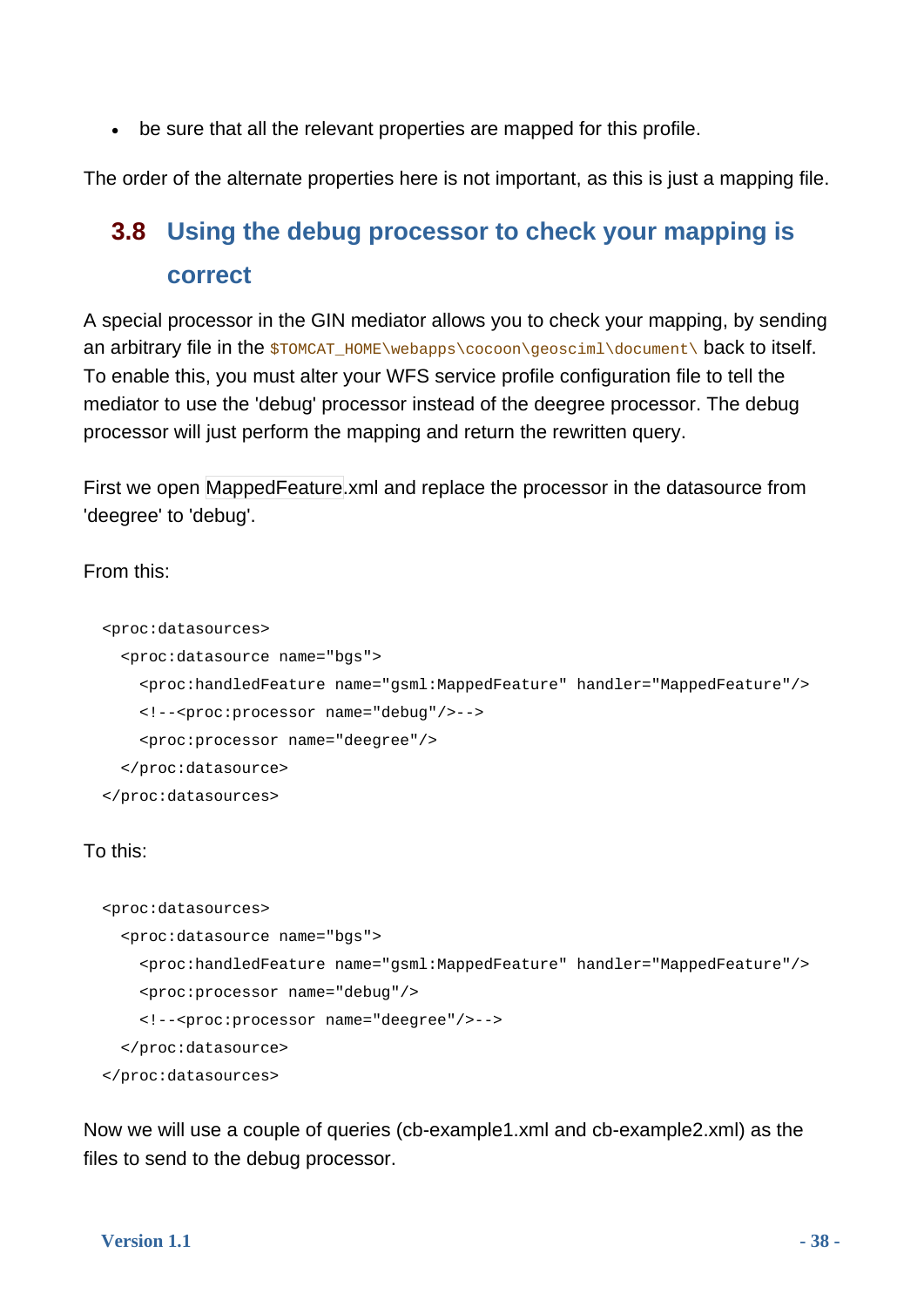#### **example cb-example1.xml**

```
<?xml version="1.0" encoding="utf-8"?> 
<wfs:GetFeature 
 xmlns:wfs="http://www.opengis.net/wfs" 
 xmlns:ogc="http://www.opengis.net/ogc" 
 xmlns:gml="http://www.opengis.net/gml" 
  xmlns:proc="urn:x-lcnp:proc" 
 maxFeatures="10" service="WFS" 
  traverseXlinkDepth = "20" 
  version="1.1.0" xmlns:gsml="urn:cgi:xmlns:CGI:GeoSciML:2.0"> 
    <wfs:Query typeName="gsml:MappedFeature"> 
    </wfs:Query> 
</wfs:GetFeature>
```
#### To send this document to deegree, invoke this pipeline:

```
http://yourserver.org:8080/cocoon/geosciml/wfs/MappedFeature?DEBUG=true&SRC=cb-
example1
```
Where 'MappedFeature' is the name of our WFS service profile and SRC=cb-example1 matches the path to our test query document (document/cb-example1.xml). Returns:

```
<?xml version="1.0" encoding="ISO-8859-1"?> 
<wfs:GetFeature xmlns:wfs="http://www.opengis.net/wfs" 
     xmlns:src="http://apache.org/cocoon/source/1.0" 
     xmlns:include="http://apache.org/cocoon/include/1.0" 
xmlns:xs="http://www.w3.org/2001/XMLSchema" 
     xmlns:xlink="http://www.w3.org/1999/xlink" 
xmlns:h="http://apache.org/cocoon/request/2.0" 
     xmlns:proc="urn:x-lcnp:proc" xmlns:fn="http://www.w3.org/2005/xpath-
functions" 
     xmlns:gml="http://www.opengis.net/gml" xmlns:ogc="http://www.opengis.net/ogc" 
maxFeatures="10" 
     service="WFS" traverseXlinkDepth="20" version="1.1.0"> 
     <wfs:Query xmlns:gsml="urn:cgi:xmlns:CGI:GeoSciML:2.0"
```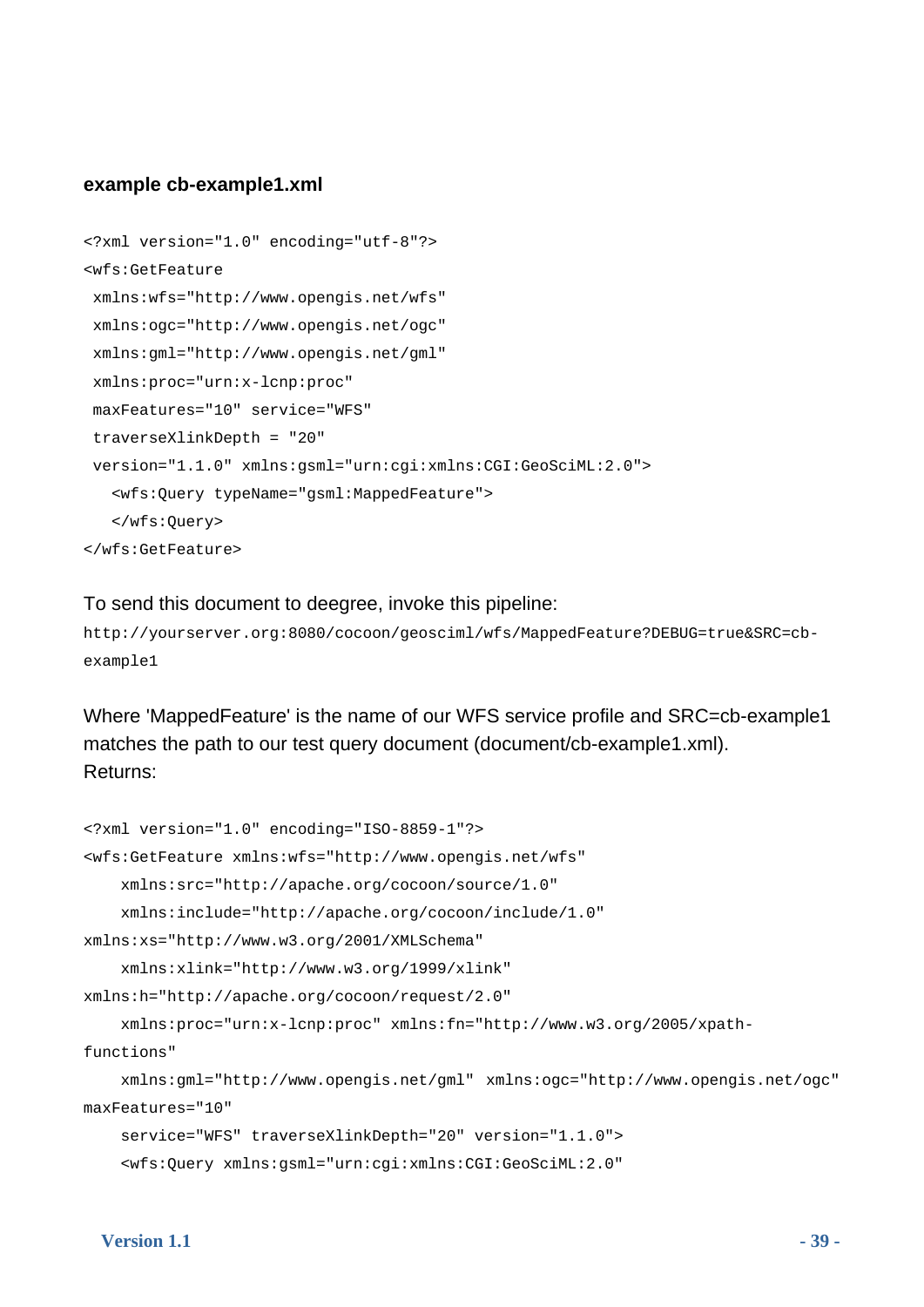```
 xmlns:t="http://www.iugs.org/cgi/tempInternal" 
typeName="t:MappedFeature"/> 
</wfs:GetFeature>
```
#### **example cb-example2.xml**

```
<?xml version="1.0" encoding="utf-8"?> 
<wfs:GetFeature xmlns:wfs="http://www.opengis.net/wfs" 
xmlns:ogc="http://www.opengis.net/ogc" 
   maxFeatures="5" service="WFS" version="1.1.0" 
xmlns:gsml="urn:cgi:xmlns:CGI:GeoSciML:2.0"> 
   <wfs:Query typeName="gsml:MappedFeature"> 
     <ogc:Filter xmlns:ogc="http://www.opengis.net/ogc"> 
       <ogc:PropertyIsEqualTo>
```

```
<ogc:PropertyName>gsml:specification/gsml:GeologicUnit/gsml:preferredAge/gsml:Geo
logicEvent/gsml:eventAge/gsml:CGI_TermValue/gsml:value</ogc:PropertyName> 
         <ogc:Literal>urn:cgi:classifier:ICS:StratChart:2008:Visean</ogc:Literal> 
       </ogc:PropertyIsEqualTo> 
     </ogc:Filter> 
   </wfs:Query> 
</wfs:GetFeature>
```
#### Returns:

```
<?xml version="1.0" encoding="ISO-8859-1"?> 
<wfs:GetFeature xmlns:wfs="http://www.opengis.net/wfs" 
     xmlns:src="http://apache.org/cocoon/source/1.0" 
     xmlns:include="http://apache.org/cocoon/include/1.0" 
xmlns:xs="http://www.w3.org/2001/XMLSchema" 
     xmlns:xlink="http://www.w3.org/1999/xlink" 
xmlns:h="http://apache.org/cocoon/request/2.0" 
     xmlns:proc="urn:x-lcnp:proc" xmlns:fn="http://www.w3.org/2005/xpath-
functions" 
     xmlns:gml="http://www.opengis.net/gml" xmlns:ogc="http://www.opengis.net/ogc" 
maxFeatures="5" 
     service="WFS" version="1.1.0"> 
     <wfs:Query xmlns:gsml="urn:cgi:xmlns:CGI:GeoSciML:2.0"
```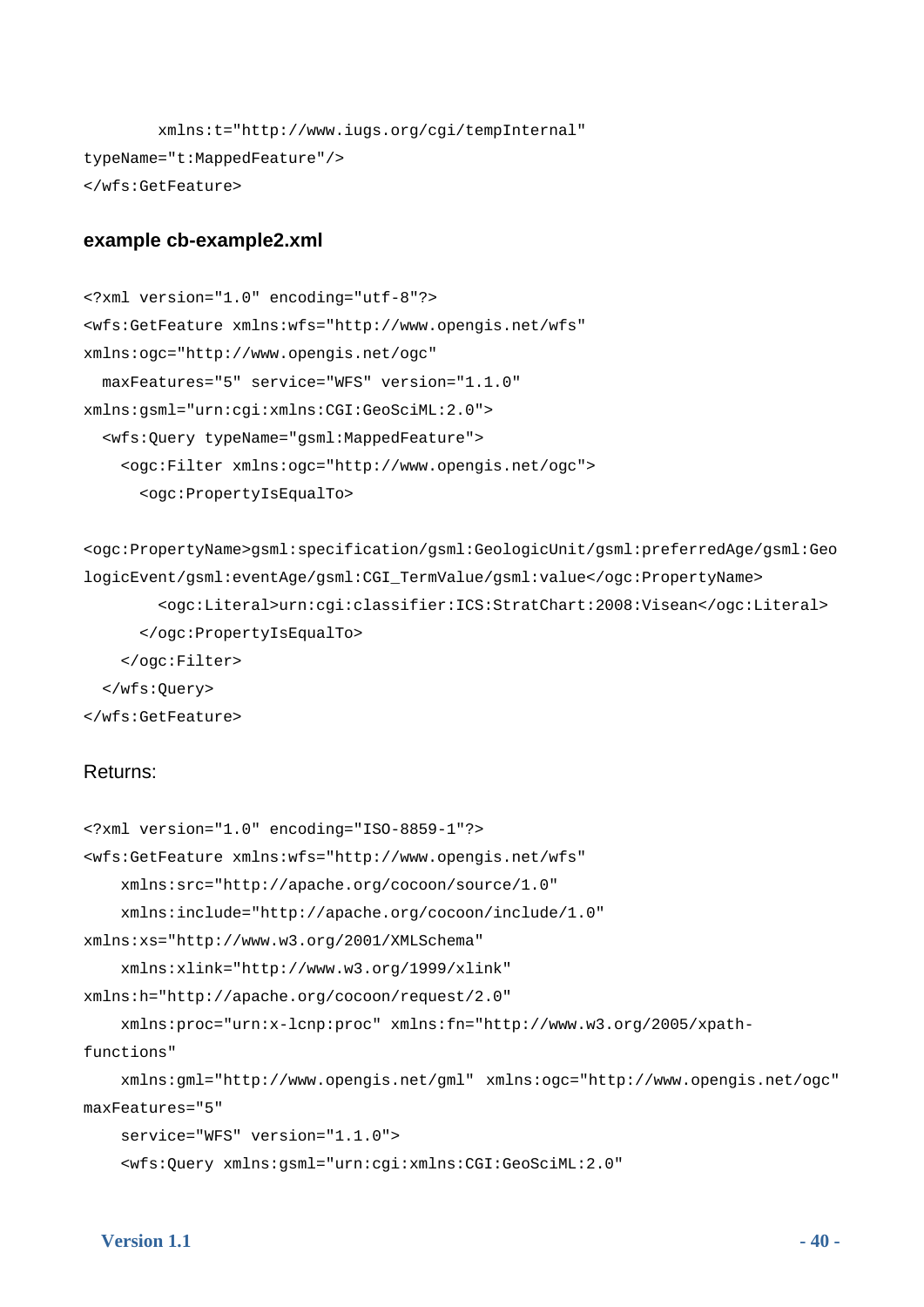```
 xmlns:t="http://www.iugs.org/cgi/tempInternal" 
typeName="t:MappedFeature"> 
         <ogc:Filter> 
             <ogc:PropertyIsEqualTo> 
<ogc:PropertyName>t:specification/t:GeologicUnit/t:age</ogc:PropertyName> 
<ogc:Literal>urn:cgi:classifier:ICS:StratChart:2008:Visean</ogc:Literal> 
             </ogc:PropertyIsEqualTo> 
         </ogc:Filter> 
     </wfs:Query> 
</wfs:GetFeature>
```
### Note the change in XPaths in the <ogc:PropertyName> element from **gsml:specification/gsml:GeologicUnit/gsml:preferredAge/gsml:GeologicEvent/gs ml:eventAge/gsml:CGI\_TermValue/gsml:value** to **t:specification/t:GeologicUnit/t:age** - the translation of the GeoSciML query to the location of that property in your private schema.

To test with the deegree processor revert your setting in the WFS service profile (MappedFeature.xml) configuration file.

### **example cb-example1.xml**

#### Invoked using:

```
http://yourserver.org:8080/cocoon/geosciml/wfs/MappedFeature?DEBUG=true&SRC=cb-
example1
```
#### Now returns:

```
<?xml version="1.0" encoding="ISO-8859-1"?> 
<wfs:FeatureCollection xmlns:wfs="http://www.opengis.net/wfs" 
   xmlns:xs=http://www.w3.org/2001/XMLSchema 
   xmlns:xlink="http://www.w3.org/1999/xlink" 
   xmlns:h="http://apache.org/cocoon/request/2.0" 
   xmlns:xsi="http://www.w3.org/2001/XMLSchema-instance" xmlns:proc="urn:x-
lcnp:proc" 
   xmlns:fn=http://www.w3.org/2005/xpath-functions
```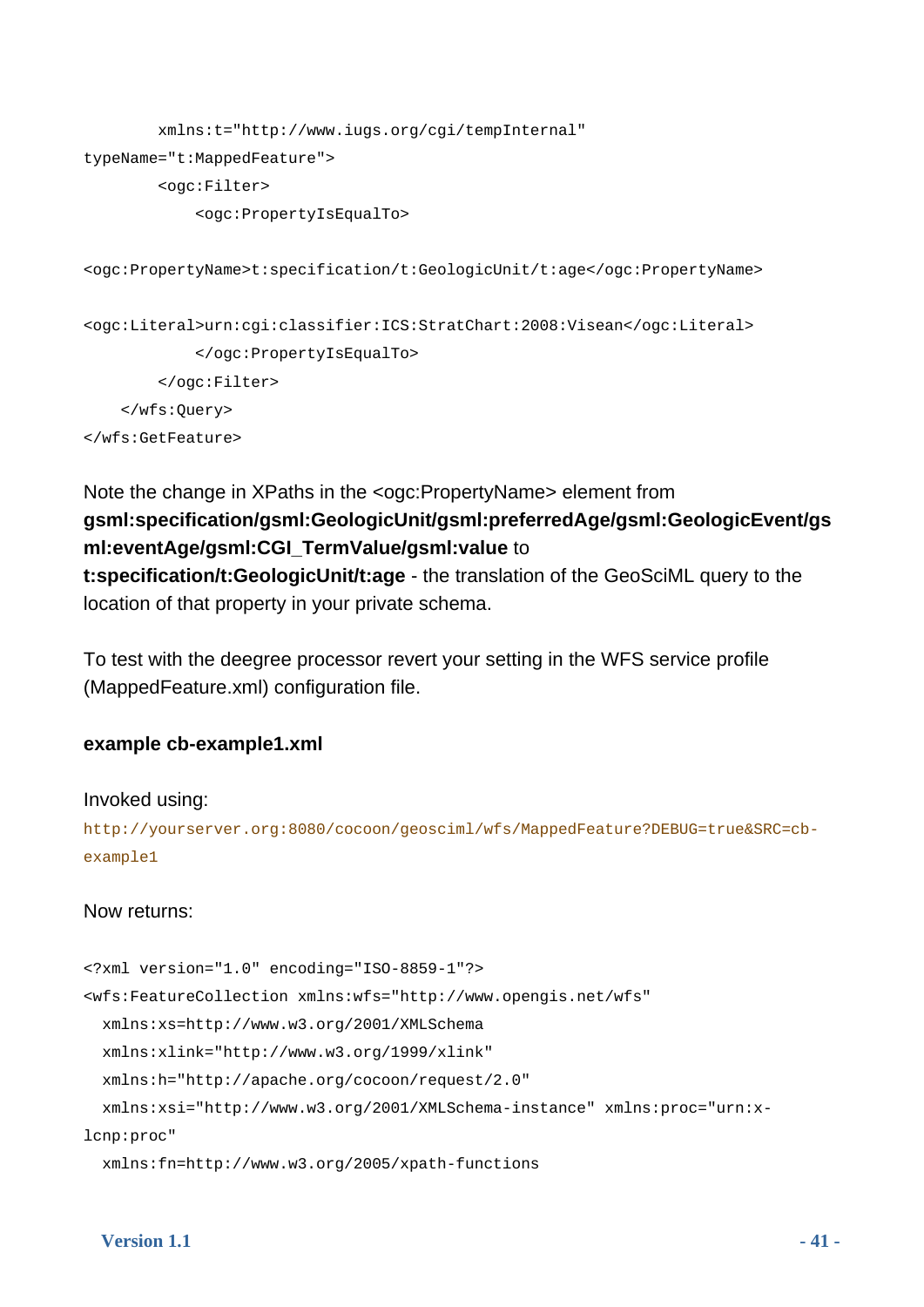```
xmlns:gml="http://www.opengis.net/gml" 
xmlns:t="http://www.iugs.org/cgi/tempInternal" 
xmlns:ogc="http://www.opengis.net/ogc"> 
   <gml:featureMember> 
     <t:MappedFeature gml:id="t.mf.53"> 
        <gml:boundedBy> 
           <gml:Envelope srsName="EPSG:4326"> 
               <gml:pos srsDimension="2">-1.25709663323346 
52.7447745036496</gml:pos> 
               <gml:pos srsDimension="2">-1.25631067876913 
52.7454577448837</gml:pos> 
           </gml:Envelope> 
        </gml:boundedBy> 
        <t:gid>595</t:gid> 
        <t:specification> 
            <t:GeologicUnit gml:id="t.gu.BCTDATUF"> 
<t:name_urn>urn:cgi:feature:BGS:StratigraphicLexicon:BCT</t:name_urn> 
                      <t:descriptive_name>BEACON TUFF MEMBER</t:descriptive_name> 
                    <t:age>urn:cgi:classifier:ICS:StratChart:2008:Ediacaran</t:age> 
                      <t:rank>MEMBER</t:rank> 
                  </t:GeologicUnit> 
             </t:specification> 
             <t:geom> 
                  <gml:Polygon srsName="EPSG:4326"> 
                      <gml:outerBoundaryIs> 
                          <gml:LinearRing> 
                               <gml:coordinates cs="," decimal="." ts="" 
                                   >-1.25670372306689,52.7454577448837 
                                   -1.25689780981031,52.7453690631345 
                                   -1.25703356437367,52.7452260771792 
                                   -1.25709663323346,52.7450017282326 
                                   -1.25705403117502,52.7448935842841 
                                   -1.25692209903121,52.7448118503595 
                                   -1.25670053155272,52.7447745036496 
                                   -1.25650721154648,52.7448182412529 
                                   -1.25634229163705,52.7449340744674 
                                    -1.25631067876913,52.745050743079 
                                   -1.2563380081549,52.7451857606649
```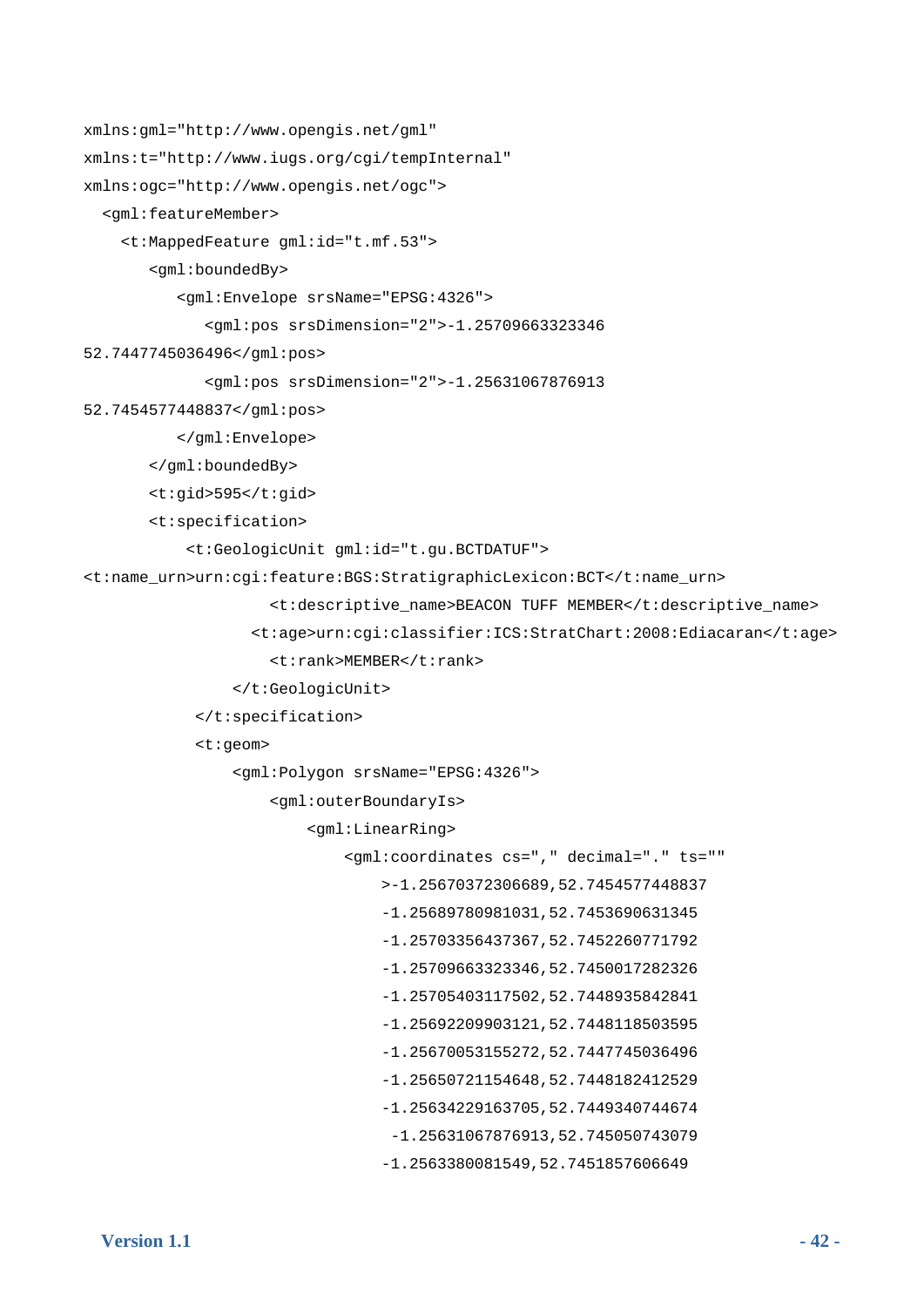```
 -1.25640962123418,52.7453300456306 
                                      -1.25655575427669,52.7454478281049 
                                      -1.25670372306689,52.7454577448837 
                               </gml:coordinates> 
                             </gml:LinearRing> 
                        </gml:outerBoundaryIs> 
                   </gml:Polygon> 
             \langle t:genm \rangle </t:MappedFeature> 
     </gml:featureMember> 
...
```

```
</wfs:FeatureCollection>
```
### **example cb-example2.xml**

#### Invoked using:

http://yourserver.org:8080/cocoon/geosciml/wfs/MappedFeature?DEBUG=true&SRC=cbexample2

#### Now returns:

```
<?xml version="1.0" encoding="ISO-8859-1"?> 
<wfs:FeatureCollection xmlns:wfs="http://www.opengis.net/wfs" 
   xmlns:xs=http://www.w3.org/2001/XMLSchema 
   xmlns:xlink="http://www.w3.org/1999/xlink" 
   xmlns:h="http://apache.org/cocoon/request/2.0" 
   xmlns:xsi="http://www.w3.org/2001/XMLSchema-instance" xmlns:proc="urn:x-
lcnp:proc" 
   xmlns:fn=http://www.w3.org/2005/xpath-functions 
   xmlns:gml="http://www.opengis.net/gml" 
   xmlns:t=http://www.iugs.org/cgi/tempInternal 
   xmlns:ogc="http://www.opengis.net/ogc"> 
     <gml:featureMember> 
         <t:MappedFeature gml:id="t.mf.133"> 
             <gml:boundedBy> 
                  <gml:Envelope srsName="EPSG:4326"> 
                      <gml:pos srsDimension="2">-1.36881827459842 
52.7705204628598</gml:pos>
```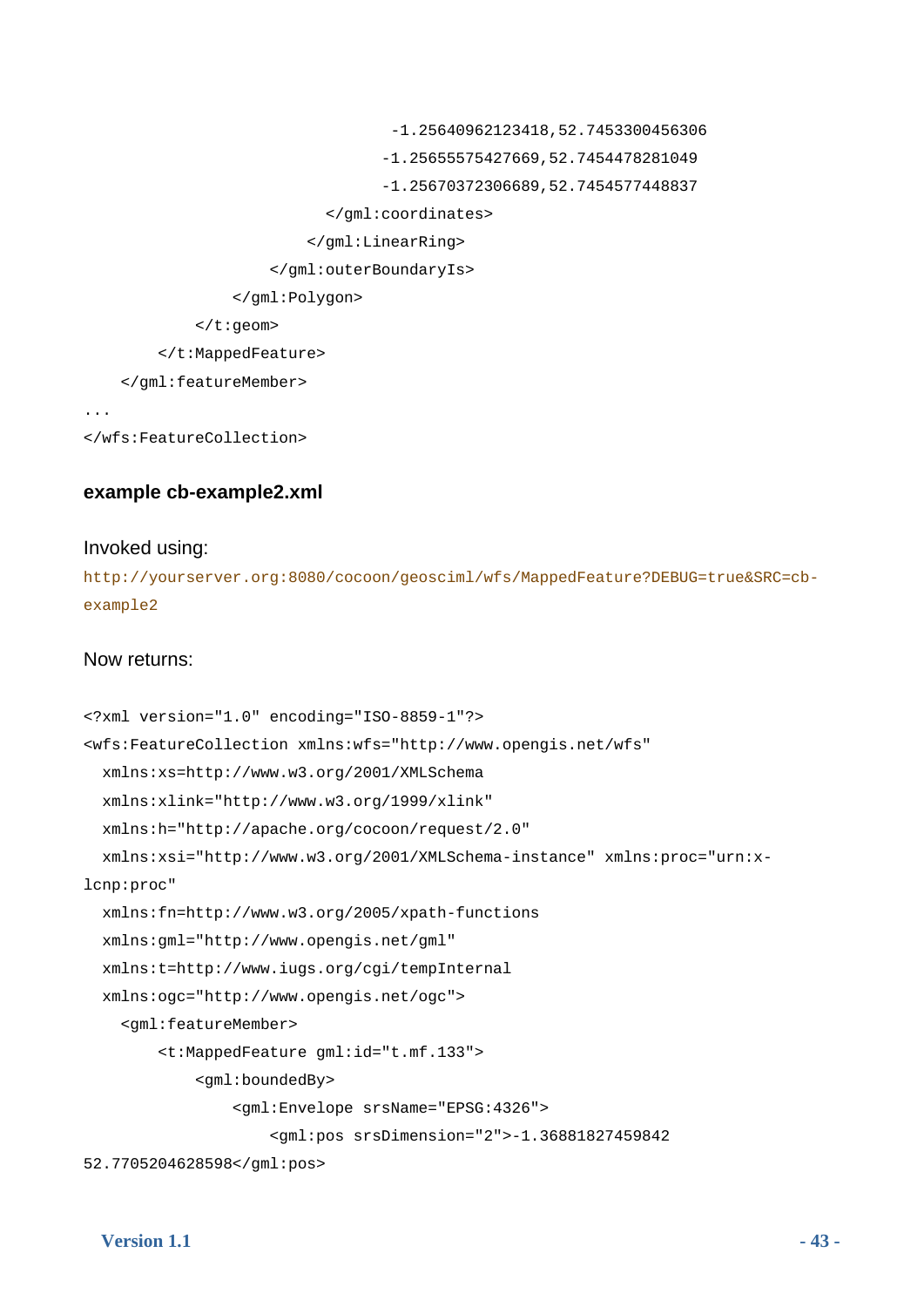```
 <gml:pos srsDimension="2">-1.36757043721036 
52.7712380023487</gml:pos> 
                  </gml:Envelope> 
             </gml:boundedBy> 
             <t:gid>712</t:gid> 
             <t:specification> 
                  <t:GeologicUnit gml:id="t.gu.TILLMST"> 
             <t:name_urn>urn:cgi:feature:BGS:StratigraphicLexicon:TIL</t:name_urn> 
                      <t:descriptive_name>TICKNALL LIMESTONE 
FORMATION</t:descriptive_name>
                      <t:age>urn:cgi:classifier:ICS:StratChart:2008:Visean</t:age> 
                      <t:rank>FORMATION</t:rank> 
<t:lithology_1>urn:cgi:classifier:CGI:SimpleLithology:2008:calcareous_carbonate_s
edimentary rock</t:lithology 1>
                  </t:GeologicUnit> 
             </t:specification> 
             <t:geom> 
                  <gml:Polygon srsName="EPSG:4326"> 
                      <gml:outerBoundaryIs> 
                           <gml:LinearRing> 
                               <gml:coordinates cs="," decimal="." ts="" 
                                   >-1.36881827459842,52.7707837449203 
                                   -1.36864315115429,52.770594030513 
                                   -1.36833294954209,52.7705204628598 
                                   -1.36797646438526,52.7705725032038 
                                   -1.36767783057701,52.7707237368446 
                                   -1.36757043721036,52.7709748750386 
                                   -1.36773021570826,52.7712004677276 
                                   -1.36802612012787,52.7712380023487 
                                   -1.3684424156711,52.7711503215879 
                                   -1.36875639102448,52.7709632088151 
                                   -1.36881827459842,52.7707837449203 
                                </gml:coordinates> 
                           </gml:LinearRing> 
                      </gml:outerBoundaryIs> 
                  </gml:Polygon> 
             </t:geom>
```

```
 </t:MappedFeature>
```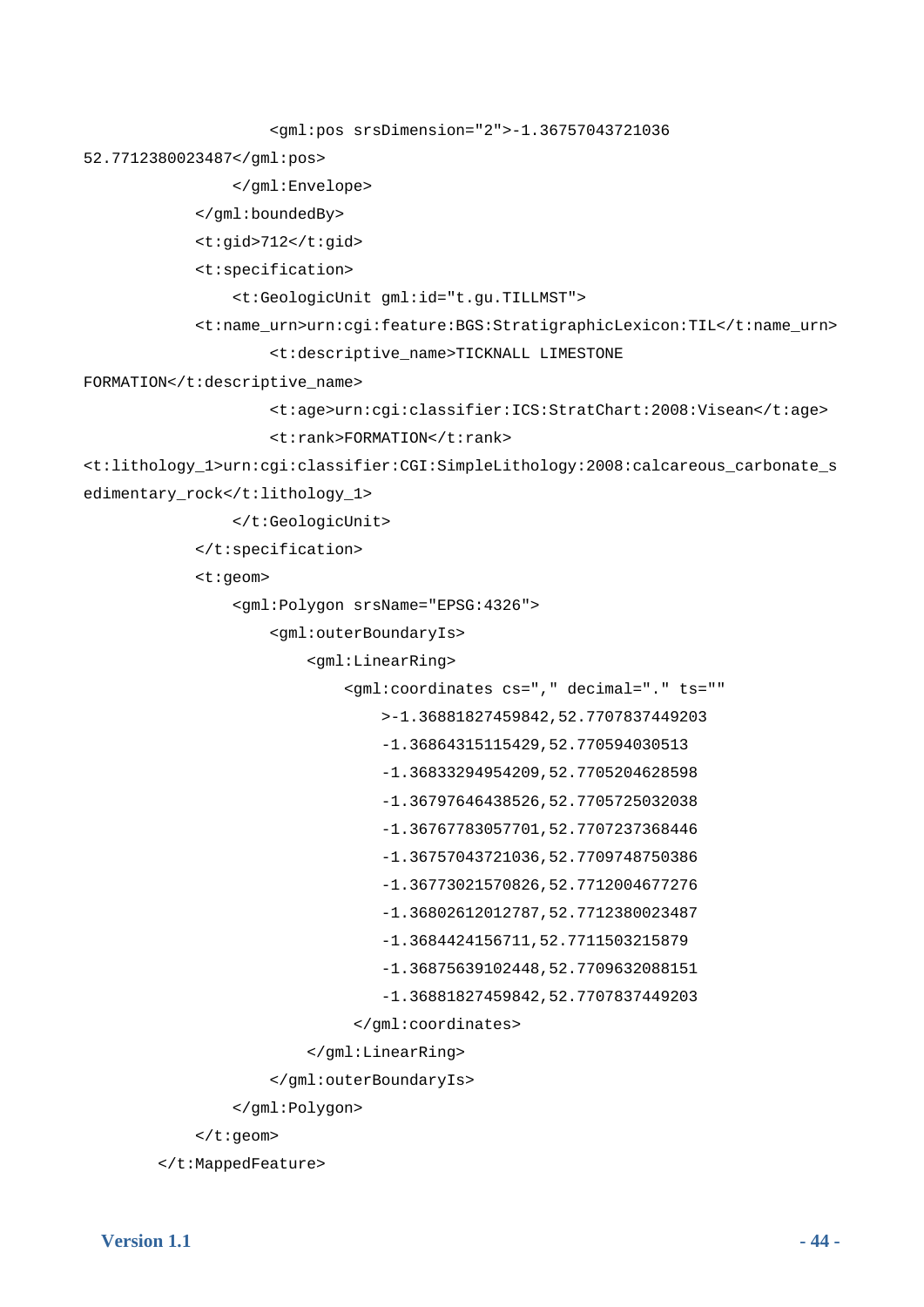```
 </gml:featureMember> 
... 
</wfs:FeatureCollection>
```
### **Note:**

The above results are using our private schema because we haven't yet provided a GeoSciML mapping for the returned content.

### **3.9 Handler**

<span id="page-44-0"></span>The final step is to transform the private schema output to GeoSciML.

We need to create a directory structure under our geosciml/handler using the same logic as the mapping folder:

- geosciml <- already exists
	- $\circ$  handler  $\lt$  already exists
		- MappedFeature<- must create... (the name of the WFS service profile)
			- bgs <- must create... (the name of the proc:datasource)

In the bgs directory, we then create an XSLT 2.0 file called MappedFeature.xslt; it is this stylesheet which will convert the private schema output to [GeoSciML.](https://www.seegrid.csiro.au/twiki/bin/view/CGIModel/GeoSciML) Our MappedFeature.xslt file in this case looks like this:

```
<?xml version="1.0" encoding="UTF-8"?> 
<xsl:stylesheet version="2.0" xmlns:xsl="http://www.w3.org/1999/XSL/Transform" 
    xmlns:xs="http://www.w3.org/2001/XMLSchema" 
    xmlns:fn="http://www.w3.org/2005/xpath-functions" 
    xmlns:t="http://www.iugs.org/cgi/tempInternal" 
    xmlns:gsml="urn:cgi:xmlns:CGI:GeoSciML:2.0" 
    xmlns:xlink="http://www.w3.org/1999/xlink" 
    xmlns:gml="http://www.opengis.net/gml" 
    xmlns:wfs="http://www.opengis.net/wfs" 
    xmlns:xsi="http://www.w3.org/2001/XMLSchema-instance" 
    xsi:schemaLocation="http://www.opengis.net/wfs 
http://schemas.opengis.net/wfs/1.1.0/wfs.xsd urn:cgi:xmlns:CGI:GeoSciML:2.0 
http://www.geosciml.org/schemas/geosciml/2.0_rc2/geosciml.xsd" 
\rightarrow <xsl:output method="xml" version="1.0" encoding="UTF-8" indent="yes"/>
```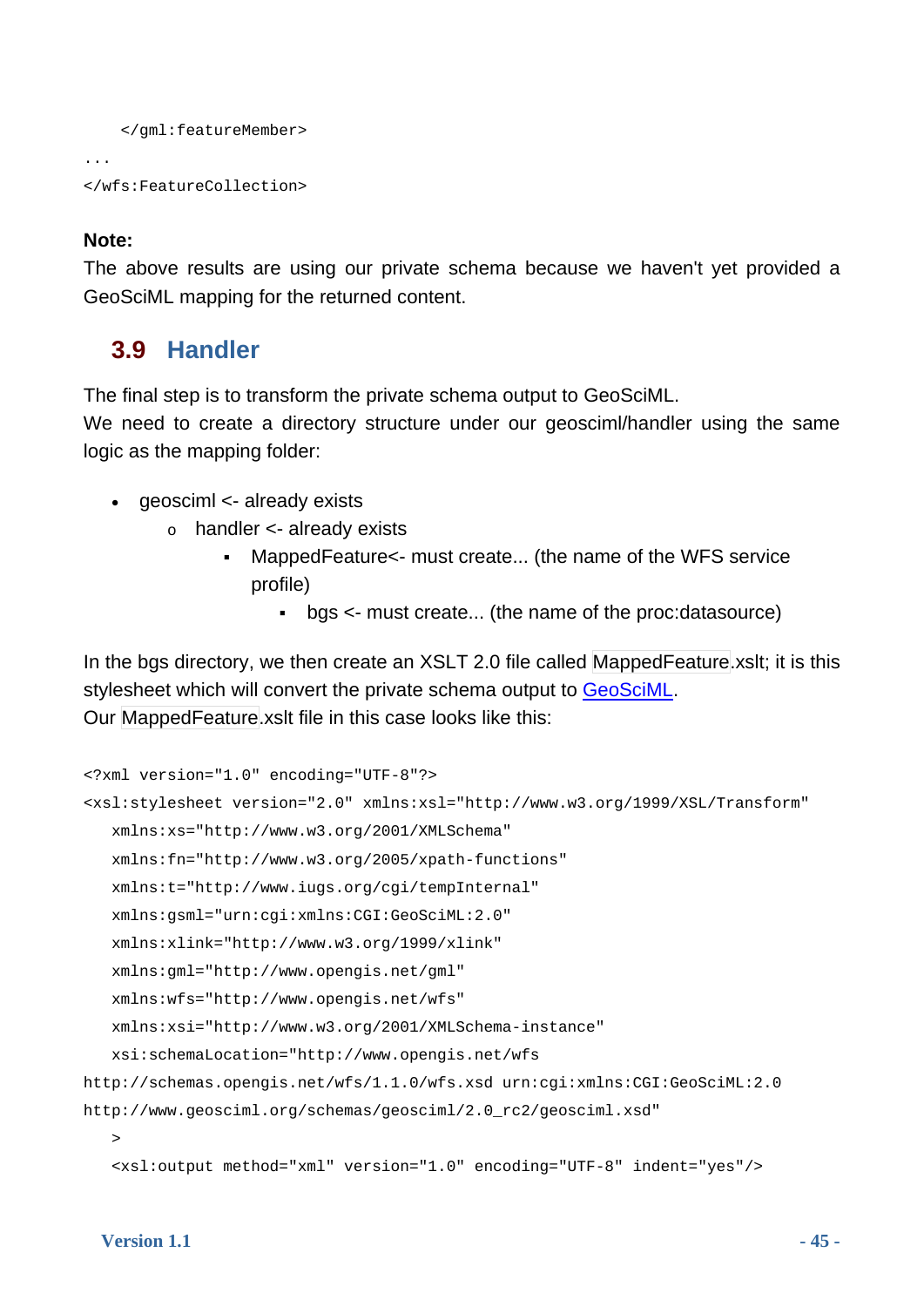```
 <xsl:template match="t:MappedFeature">
```

```
 <gsml:MappedFeature gml:id="{@gml:id}">
```

```
 <xsl:apply-templates select="gml:boundedBy"/>
```
<gsml:observationMethod>

<gsml:CGI\_TermValue>

#### <gsml:value

codeSpace="urn:cgi:classifierScheme:BGS:ObservationMethod">fieldObservation</gsml

:value>

</gsml:CGI\_TermValue>

```
 </gsml:observationMethod>
```
<gsml:observationMethod>

```
 <gsml:CGI_TermValue>
```
#### <gsml:value

codeSpace="urn:cgi:classifierScheme:BGS:ObservationMethod">Boreholes</gsml:value>

#### </gsml:CGI\_TermValue>

</gsml:observationMethod>

```
<gsml:positionalAccuracy>
```
<gsml:CGI\_TermValue>

```
 <gsml:value
```
codeSpace="http://urn.opengis.net">urn:ogc:def:nil:OGC:unknown</gsml:value>

```
 </gsml:CGI_TermValue>
```
</gsml:positionalAccuracy>

```
 <gsml:samplingFrame
```
xlink:href="urn:cgi:feature:BGS:EarthBedrockSurface"/>

```
 <gsml:specification>
```

```
 <xsl:apply-templates select="t:specification/t:GeologicUnit"/>
```

```
 </gsml:specification>
```

```
 <gsml:shape>
```

```
 <xsl:apply-templates select="t:geom/*"/>
```

```
 </gsml:shape>
```

```
 </gsml:MappedFeature>
```

```
 </xsl:template>
```

```
 <xsl:template match="t:GeologicUnit">
```

```
 <gsml:GeologicUnit gml:id="{@gml:id}">
```

```
 <gml:name codeSpace="http://www.cgi-iugs.org/uri">
```

```
 <xsl:value-of select="t:name_urn"/>
```
</gml:name>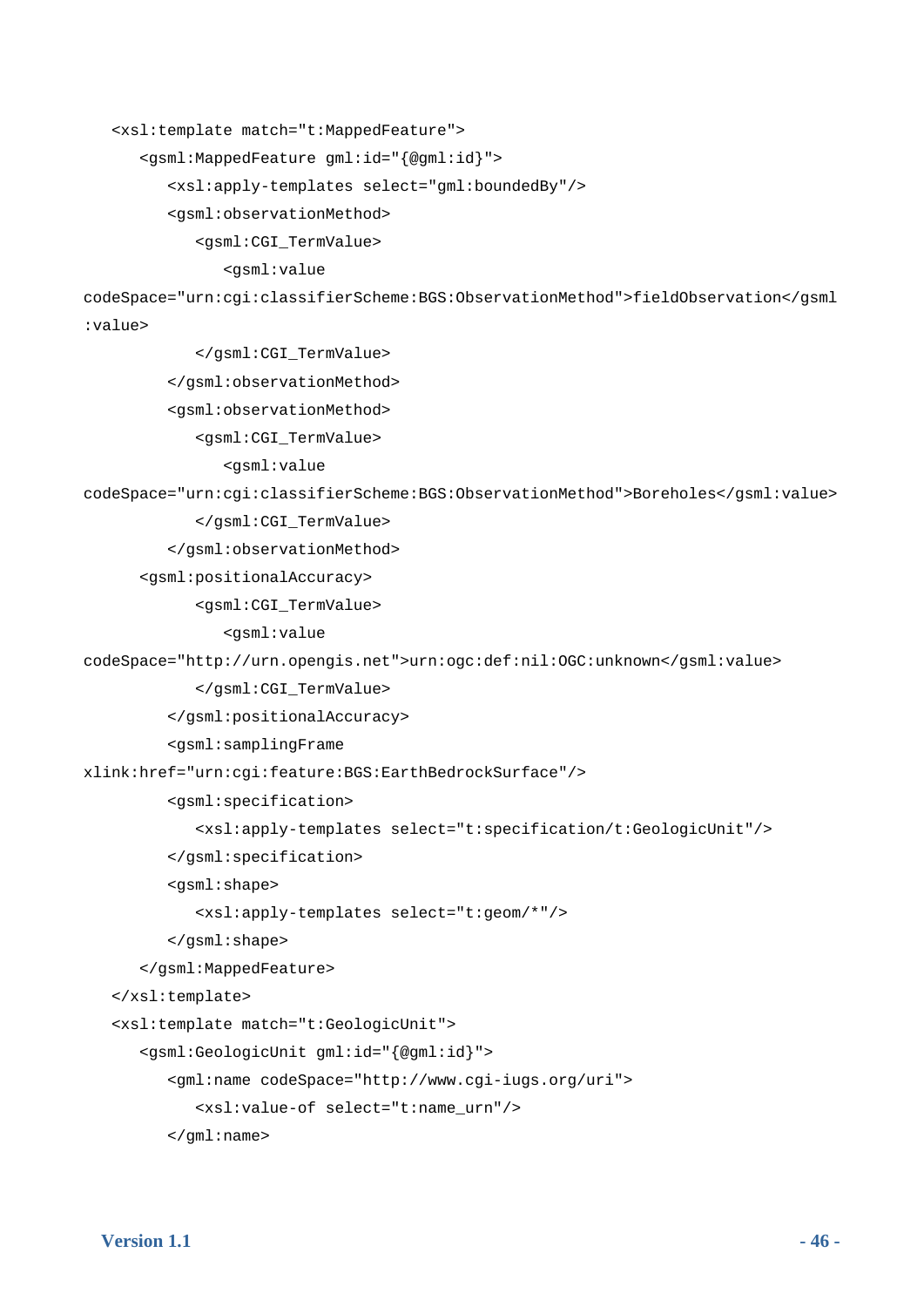```
 <gml:name
```
codeSpace="urn:cgi:classifierScheme:BGS:StratigraphicLexicon:description">

<xsl:value-of select="t:descriptive\_name"/>

</gml:name>

<gsml:observationMethod>

<gsml:CGI\_TermValue>

<gsml:value

codeSpace="urn:cgi:classifier:BGS:ObservationMethod">Summary of published

description</gsml:value>

</gsml:CGI\_TermValue>

</gsml:observationMethod>

<gsml:purpose>instance</gsml:purpose>

<gsml:preferredAge>

<gsml:GeologicEvent>

<gsml:eventAge>

<gsml:CGI\_TermValue>

<gsml:value

codeSpace="urn:cgi:classifierScheme:ICS:StratChart:2008">

<xsl:value-of select="t:age"/>

</gsml:value>

</gsml:CGI\_TermValue>

</gsml:eventAge>

<gsml:eventEnvironment>

<gsml:CGI\_TermValue>

<gsml:value

codeSpace="http://urn.opengis.net">urn:ogc:def:nil:OGC:unknown</gsml:value>

</gsml:CGI\_TermValue>

</gsml:eventEnvironment>

<gsml:eventProcess>

<gsml:CGI\_TermValue>

<gsml:value

codeSpace="http://urn.opengis.net">urn:ogc:def:nil:OGC:unknown</gsml:value>

</gsml:CGI\_TermValue>

</gsml:eventProcess>

</gsml:GeologicEvent>

</gsml:preferredAge>

<gsml:geologicUnitType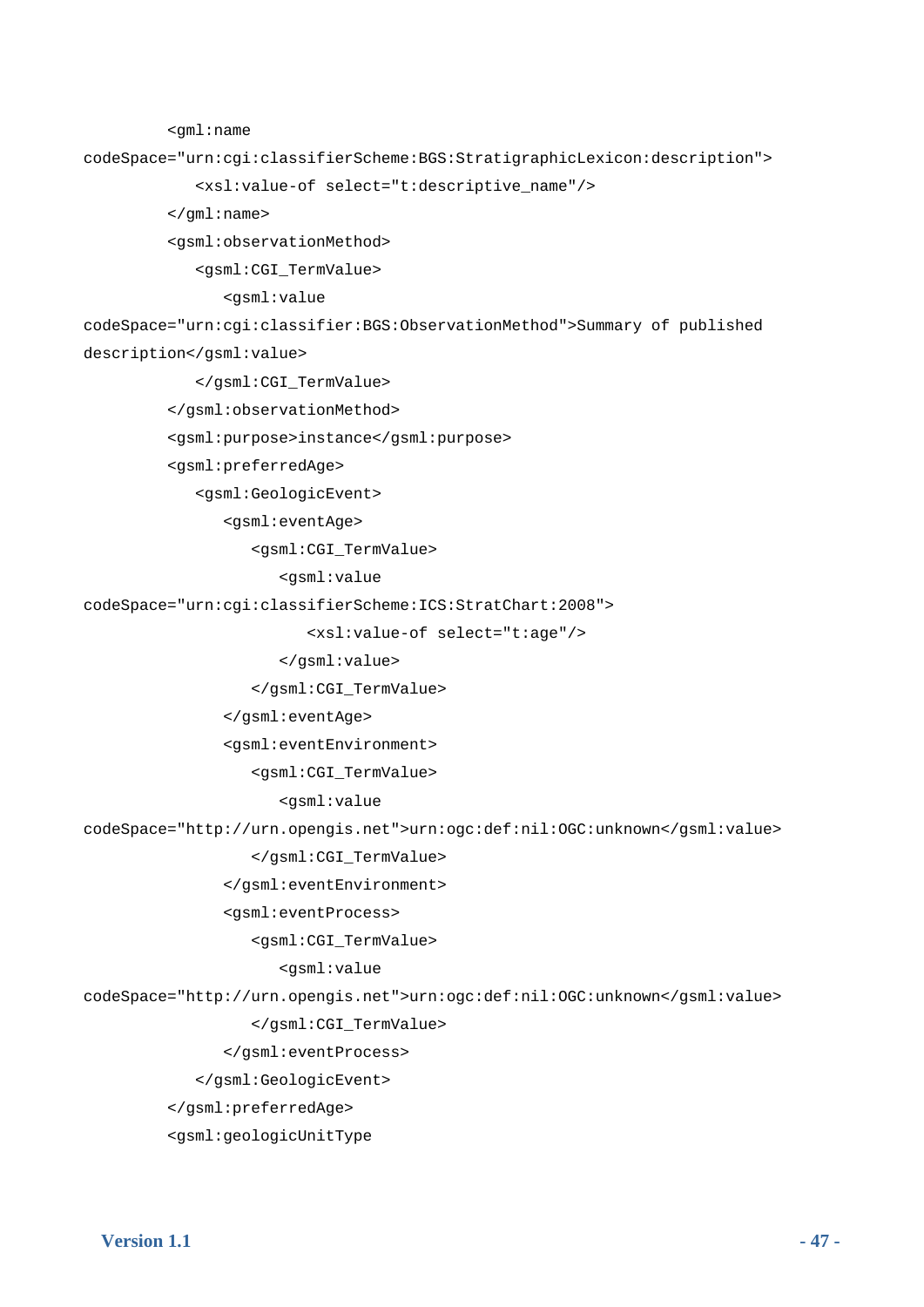```
xlink:href="urn:cgi:classifier:CGI:GeologicUnitType:200811:lithostratigraphic_uni
t"/> 
          <gsml:rank codeSpace="urn:cgi:classifierScheme:BGS:Rank"> 
              <xsl:value-of select="t:rank"/> 
          </gsml:rank> 
          <gsml:classifier xlink:href="{t:name_urn}"/> 
          <xsl:if test="t:lithology_1"> 
          <gsml:composition> 
              <gsml:CompositionPart> 
                 <gsml:role 
codeSpace="urn:cgi:classifierScheme:BGS:RoleVocab">dominantConstituent</gsml:role
\rightarrow <gsml:lithology xlink:href="{t:lithology_1}"/> 
                 <xsl:if test="t:lithology_2"> 
                    <gsml:lithology xlink:href="{t:lithology_2}"/> 
                \langle xsl:if>
                 <gsml:proportion> 
                    <gsml:CGI_NumericValue> 
                        <gsml:principalValue 
uom="urn:ogc:def:uom:UCUM:%25">100</gsml:principalValue> 
                    </gsml:CGI_NumericValue> 
                 </gsml:proportion> 
              </gsml:CompositionPart> 
          </gsml:composition> 
         \langle xsl:if>
       </gsml:GeologicUnit> 
    </xsl:template> 
    <xsl:template match="@*|node()"> 
       <xsl:copy> 
          <xsl:apply-templates select="@*|node()"/> 
       </xsl:copy> 
    </xsl:template> 
</xsl:stylesheet>
```
Now when we repeat our previous step using our example (cb-example2.xml) we get a full GeoSciML result '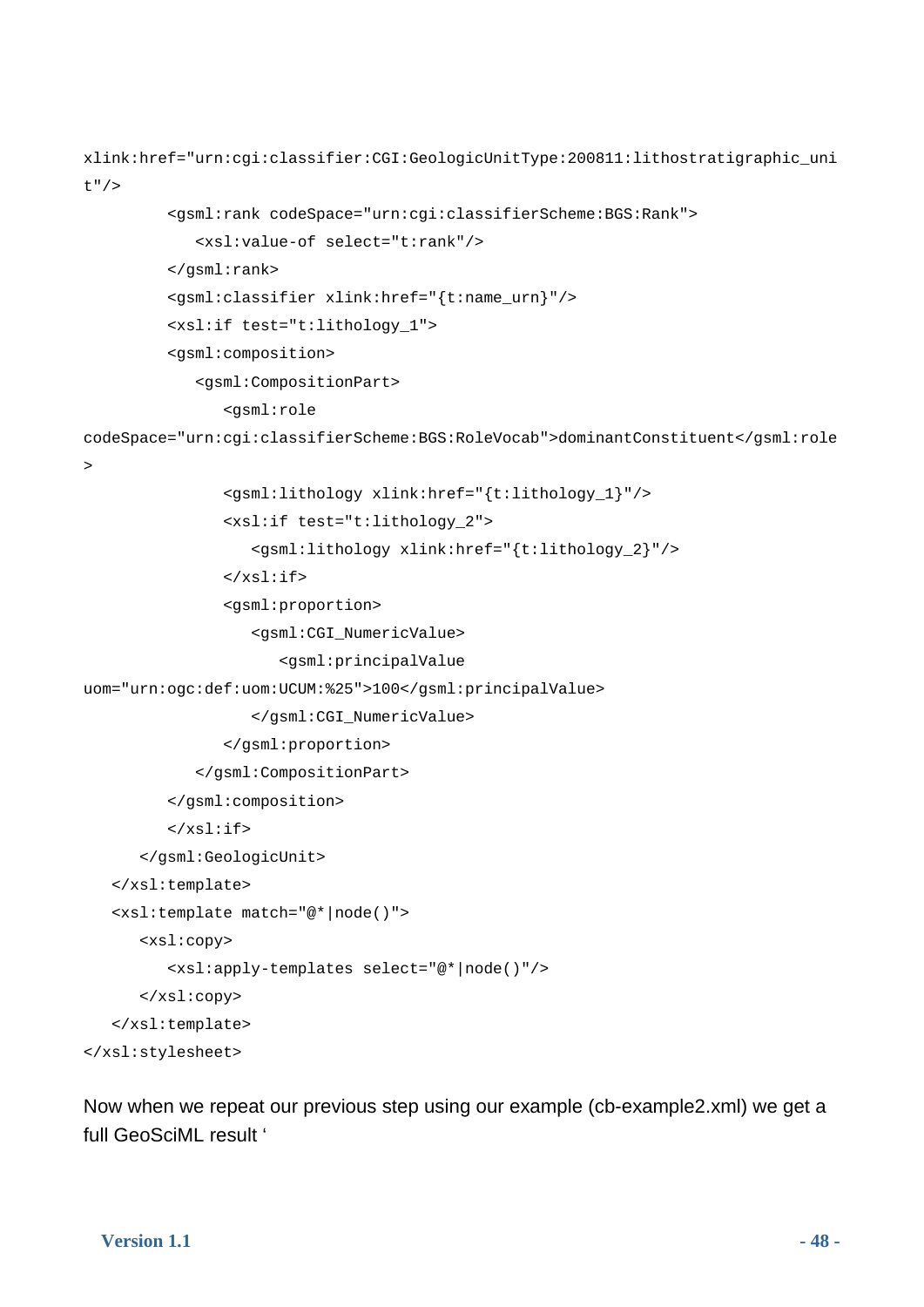#### **example cb-example2.xml**

#### Invoked using:

```
http://yourserver.org:8080/cocoon/geosciml/wfs/MappedFeature?DEBUG=true&SRC=cb-
example2
```
#### Now returns:

```
<?xml version="1.0" encoding="ISO-8859-1"?> 
<wfs:FeatureCollection xmlns:wfs="http://www.opengis.net/wfs" 
   xmlns:xs="http://www.w3.org/2001/XMLSchema" 
xmlns:xlink="http://www.w3.org/1999/xlink" 
   xmlns:h="http://apache.org/cocoon/request/2.0" 
   xmlns:xsi="http://www.w3.org/2001/XMLSchema-instance" xmlns:proc="urn:x-
lcnp:proc" 
   xmlns:fn="http://www.w3.org/2005/xpath-functions" 
xmlns:gml="http://www.opengis.net/gml" 
   xmlns:t="http://www.iugs.org/cgi/tempInternal" 
xmlns:ogc="http://www.opengis.net/ogc"> 
   <gml:featureMember> 
     <gsml:MappedFeature xmlns:gsml="urn:cgi:xmlns:CGI:GeoSciML:2.0" 
gml:id="t.mf.133"> 
       <gml:boundedBy> 
         <gml:Envelope srsName="EPSG:4326"> 
           <gml:pos srsDimension="2">-1.36881827459842 52.7705204628598</gml:pos> 
           <gml:pos srsDimension="2">-1.36757043721036 52.7712380023487</gml:pos> 
         </gml:Envelope> 
       </gml:boundedBy> 
       <gsml:observationMethod> 
         <gsml:CGI_TermValue> 
           <gsml:value codeSpace="urn:cgi:classifierScheme:BGS:ObservationMethod" 
             >fieldObservation</gsml:value> 
         </gsml:CGI_TermValue> 
       </gsml:observationMethod> 
       <gsml:observationMethod> 
         <gsml:CGI_TermValue> 
           <gsml:value codeSpace="urn:cgi:classifierScheme:BGS:ObservationMethod"
```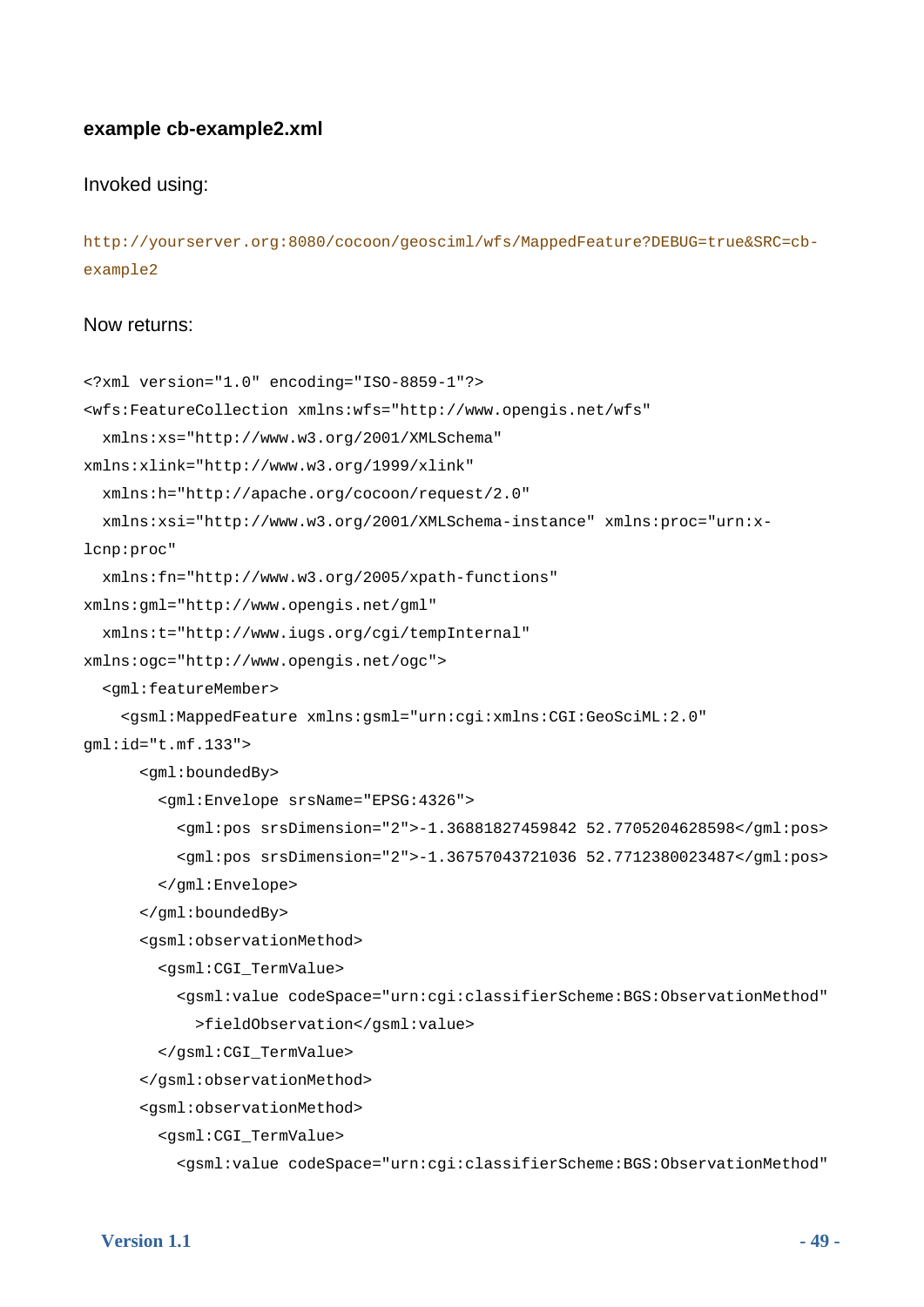```
 >Boreholes</gsml:value> 
         </gsml:CGI_TermValue> 
       </gsml:observationMethod> 
       <gsml:positionalAccuracy> 
         <gsml:CGI_TermValue> 
           <gsml:value codeSpace="http://urn.opengis.net" 
             >urn:ogc:def:nil:OGC:unknown</gsml:value> 
         </gsml:CGI_TermValue> 
       </gsml:positionalAccuracy> 
       <gsml:samplingFrame xlink:href="urn:cgi:feature:BGS:EarthBedrockSurface"/> 
       <gsml:specification> 
         <gsml:GeologicUnit gml:id="t.gu.TILLMST"> 
           <gml:name codeSpace="http://www.cgi-iugs.org/uri" 
             >urn:cgi:feature:BGS:StratigraphicLexicon:TIL</gml:name> 
           <gml:name 
codeSpace="urn:cgi:classifierScheme:BGS:StratigraphicLexicon:description" 
             >TICKNALL LIMESTONE FORMATION</gml:name> 
           <gsml:observationMethod> 
             <gsml:CGI_TermValue> 
                <gsml:value 
codeSpace="urn:cgi:classifier:BGS:ObservationMethod">Summary 
                  of published description</gsml:value> 
             </gsml:CGI_TermValue> 
           </gsml:observationMethod> 
           <gsml:purpose>instance</gsml:purpose> 
           <gsml:preferredAge> 
             <gsml:GeologicEvent> 
                <gsml:eventAge> 
                  <gsml:CGI_TermValue> 
                    <gsml:value 
codeSpace="urn:cgi:classifierScheme:ICS:StratChart:2008">urn:cgi:classifier:ICS:S
tratChart:2008:Visean</gsml:value> 
                  </gsml:CGI_TermValue> 
                </gsml:eventAge> 
                <gsml:eventEnvironment> 
                  <gsml:CGI_TermValue> 
                    <gsml:value codeSpace="http://urn.opengis.net"
```
>urn:ogc:def:nil:OGC:unknown</gsml:value>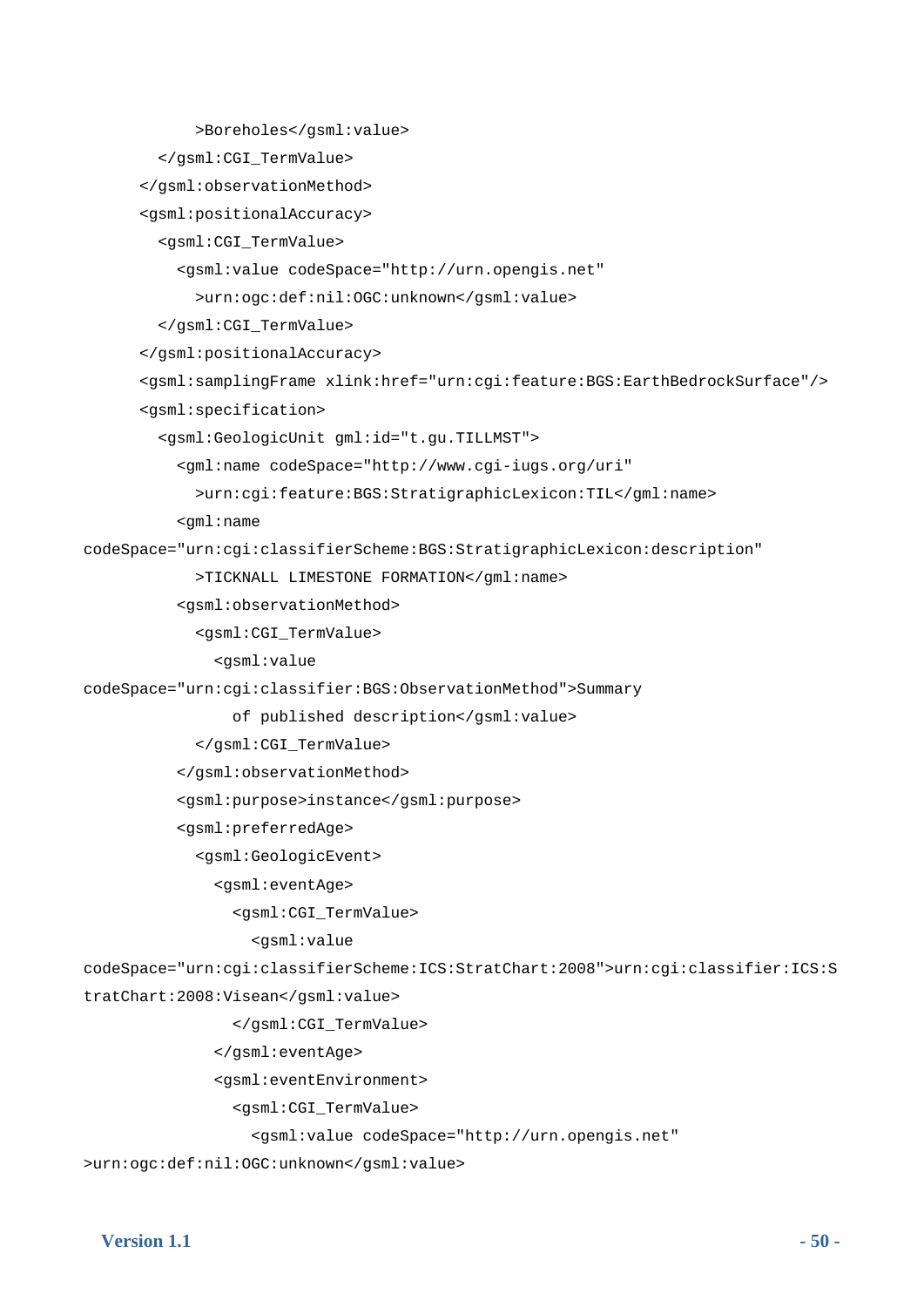```
 </gsml:CGI_TermValue>
```

```
 </gsml:eventEnvironment>
```

```
 <gsml:eventProcess>
```

```
 <gsml:CGI_TermValue>
```

```
 <gsml:value
```
codeSpace="http://urn.opengis.net">urn:ogc:def:nil:OGC:unknown</gsml:value>

```
 </gsml:CGI_TermValue>
```
</gsml:eventProcess>

</gsml:GeologicEvent>

</gsml:preferredAge>

```
 <gsml:geologicUnitType
```

```
xlink:href="urn:cgi:classifier:CGI:GeologicUnitType:200811:lithostratigraphic_uni
t"/>
```

```
 <gsml:rank
```

```
codeSpace="urn:cgi:classifierScheme:BGS:Rank">FORMATION</gsml:rank>
```
<gsml:classifier

```
xlink:href="urn:cgi:feature:BGS:StratigraphicLexicon:TIL"/>
```

```
 <gsml:composition>
```
<gsml:CompositionPart>

```
 <gsml:role
```

```
codeSpace="urn:cgi:classifierScheme:BGS:RoleVocab">dominantConstituent</gsml:role
><gsml:lithology
```

```
xlink:href="urn:cgi:classifier:CGI:SimpleLithology:2008:calcareous_carbonate_sedi
mentary_rock"/>
```
<gsml:proportion>

```
 <gsml:CGI_NumericValue>
```

```
 <gsml:principalValue uom="urn:ogc:def:uom:UCUM:%25"
```

```
 >100</gsml:principalValue>
```

```
 </gsml:CGI_NumericValue>
```

```
 </gsml:proportion>
```

```
 </gsml:CompositionPart>
```

```
 </gsml:composition>
```

```
 </gsml:GeologicUnit>
```

```
 </gsml:specification>
```

```
 <gsml:shape>
```

```
 <gml:Polygon srsName="EPSG:4326">
```

```
 <gml:outerBoundaryIs>
```

```
 <gml:LinearRing>
```